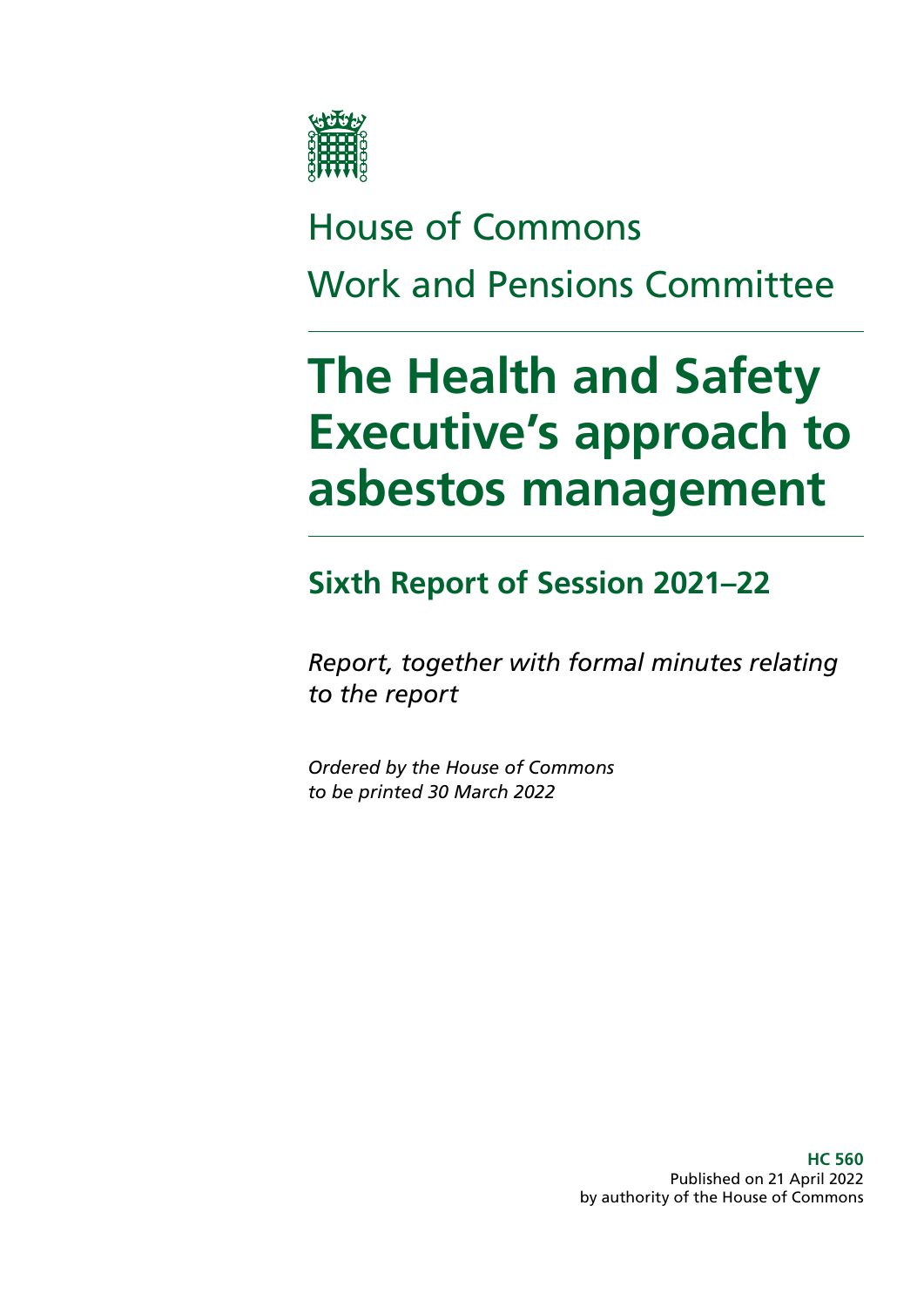#### **Work and Pensions Committee**

The Work and Pensions Committee is appointed by the House of Commons to examine the expenditure, administration, and policy of the Department for Work and Pensions and its associated public bodies.

#### **Current membership**

[Stephen Timms MP](https://members.parliament.uk/member/163/contact) (*Labour, East Ham*) (Chair) [Debbie Abrahams MP](https://members.parliament.uk/member/4212/contact) (*Labour, Oldham East and Saddleworth*) [Shaun Bailey MP](https://members.parliament.uk/member/4757/contact) (*Conservative, West Bromwich West*) [Siobhan Baillie MP](https://members.parliament.uk/member/4847/contact) (*Conservative, Stroud*) [Neil Coyle MP](https://members.parliament.uk/member/4368/contact) (*Labour, Bermondsey and Old Southwark*) [Steve McCabe MP](https://www.parliament.uk/biographies/commons/steve-mccabe/298) (*Labour, Birmingham, Selly Oak*) [Nigel Mills MP](https://www.parliament.uk/biographies/commons/nigel-mills/4136) (*Conservative, Amber Valley*) [Selaine Saxby MP](https://members.parliament.uk/member/4863/contact) (*Conservative, North Devon*) [Dr Ben Spencer MP](https://members.parliament.uk/member/4785/contact) (*Conservative, Runnymede and Weybridge*) [Chris Stephens MP](https://members.parliament.uk/member/4463/contact) (*Scottish National Party, Glasgow South West*) [Sir Desmond Swayne MP](https://members.parliament.uk/member/55/contact) (*Conservative, New Forest West*)

#### **Powers**

The Committee is one of the departmental select committees, the powers of which are set out in House of Commons Standing Orders, principally in SO No 152. These are available on the internet via [www.parliament.uk.](https://www.parliament.uk/)

#### **Publication**

© Parliamentary Copyright House of Commons 2022. This publication may be reproduced under the terms of the Open Parliament Licence, which is published at [www.parliament.uk/site-information/copyright-parliament.](http://www.parliament.uk/site-information/copyright-parliament)

Committee reports are published on the [publications page](https://committees.parliament.uk/work/953/children-in-poverty-measurement-and-targets/publications/) of the Committee's website and in print by Order of the House.

#### **Committee staff**

The current staff of the Committee are Henry Ayi-Hyde (Committee Operations Officer), David Betteley (Committee Specialist), Oliver Florence (Senior Media and Communications Officer), Chloe Freeman (Second Clerk), Ed Hamill (Committee Operations Manager), Dr Libby McEnhill (Senior Committee Specialist), Jessica Mulley (Clerk), Billy Roberts (Media and Communications Officer), Djuna Thurley (Senior Committee Specialist).

#### **Contacts**

All correspondence should be addressed to the Clerk of the Work and Pensions Committee, House of Commons, London SW1A 0AA. The telephone number for general enquiries is 020 7219 8976; the Committee's email address is [workpencom@parliament.uk](mailto:workpencom%40parliament.uk?subject=)

You can follow the Committee on Twitter using [@CommonsWorkPen](https://twitter.com/CommonsWorkPen).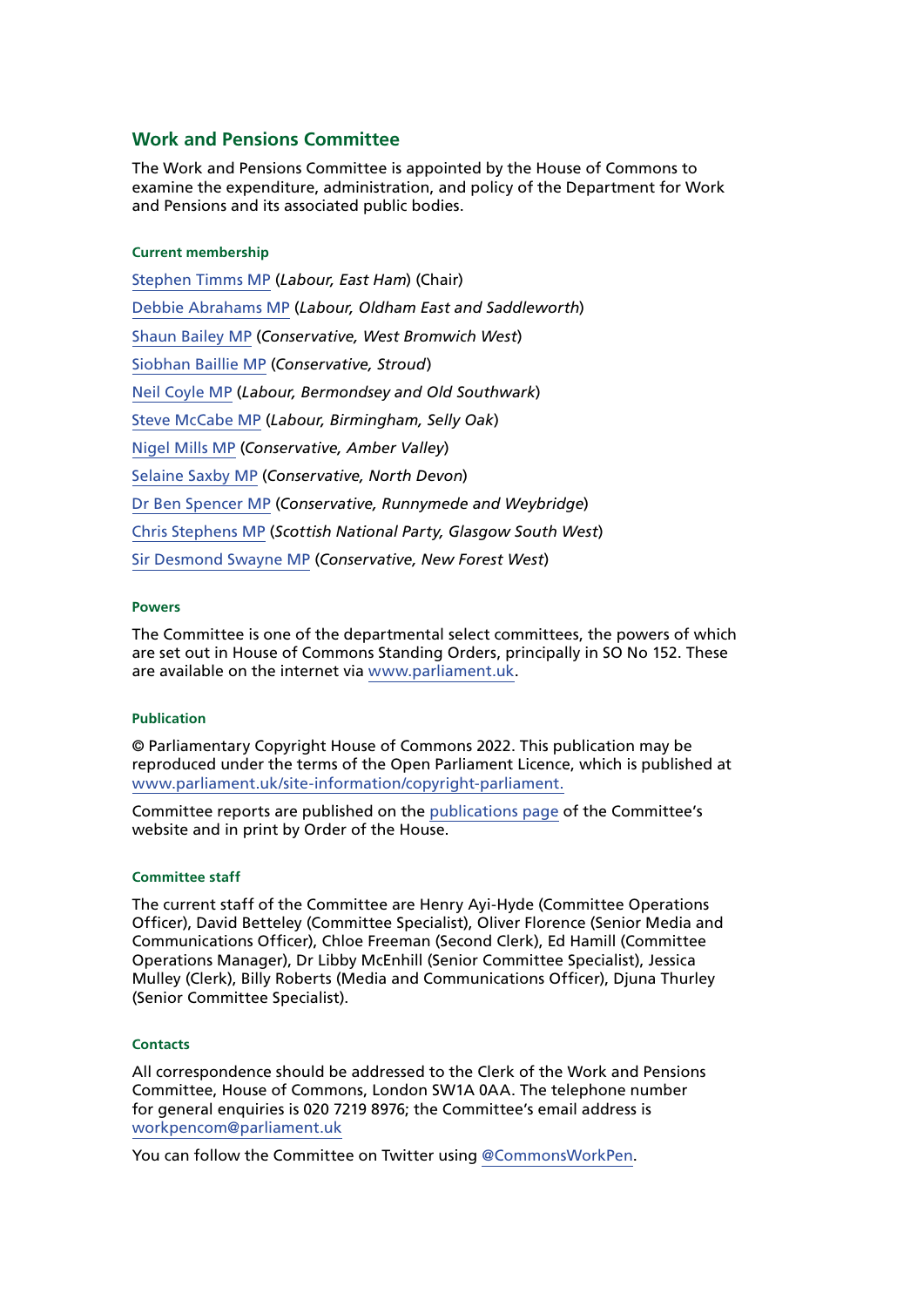# **Contents**

|   | <b>Summary</b>                                                                           | 3               |
|---|------------------------------------------------------------------------------------------|-----------------|
|   | Control of asbestos regulations                                                          | 3               |
|   | The asbestos risk today                                                                  | 3               |
|   | Taking a strategic approach                                                              | 3               |
|   | Compliance with the duty to manage asbestos                                              | 4               |
|   | <b>HSE</b> enforcement                                                                   | 5               |
|   | International developments                                                               | 5               |
| 1 | <b>Introduction</b>                                                                      | 7               |
|   | <b>Background on asbestos</b>                                                            | 7               |
|   | Impacts on health                                                                        | $\overline{7}$  |
|   | Trends in asbestos-related illness and deaths                                            | 7               |
|   | Number of buildings containing asbestos                                                  | 9               |
|   | Control of asbestos regulations 2012                                                     | 9               |
|   | Post implementation review of asbestos regulations                                       | 10              |
|   | Our inquiry                                                                              | 10 <sup>°</sup> |
| 2 | The asbestos risk today                                                                  | 12              |
|   | Epidemiological analysis of the lifetime risks of developing asbestos-related<br>illness | 12              |
|   | The limits of comparisons of risk between occupations                                    | 12              |
|   | Using other data to measure current asbestos exposure                                    | 14              |
|   | Contemporary exposure risks in schools                                                   | 15              |
|   | Worrying anecdotal accounts                                                              | 15              |
| З | A strategic approach to asbestos management                                              | 18              |
|   | Managing 'in situ' or removal                                                            | 18              |
|   | Long-term integrated strategy                                                            | 21              |
|   | <b>Regulation 4</b>                                                                      | 24              |
|   | Monitoring asbestos                                                                      | 25              |
|   | Communicating asbestos risk                                                              | 27              |
|   | Compliance with the duty to manage                                                       | 28              |
|   | A national register                                                                      | 30              |
| 4 | <b>HSE's enforcement and campaigning</b>                                                 | 33              |
|   | HSE inspections and enforcement                                                          | 33              |
|   | HSE engagement and behavioural campaigns                                                 | 36              |
|   | Stakeholder engagement                                                                   | 36              |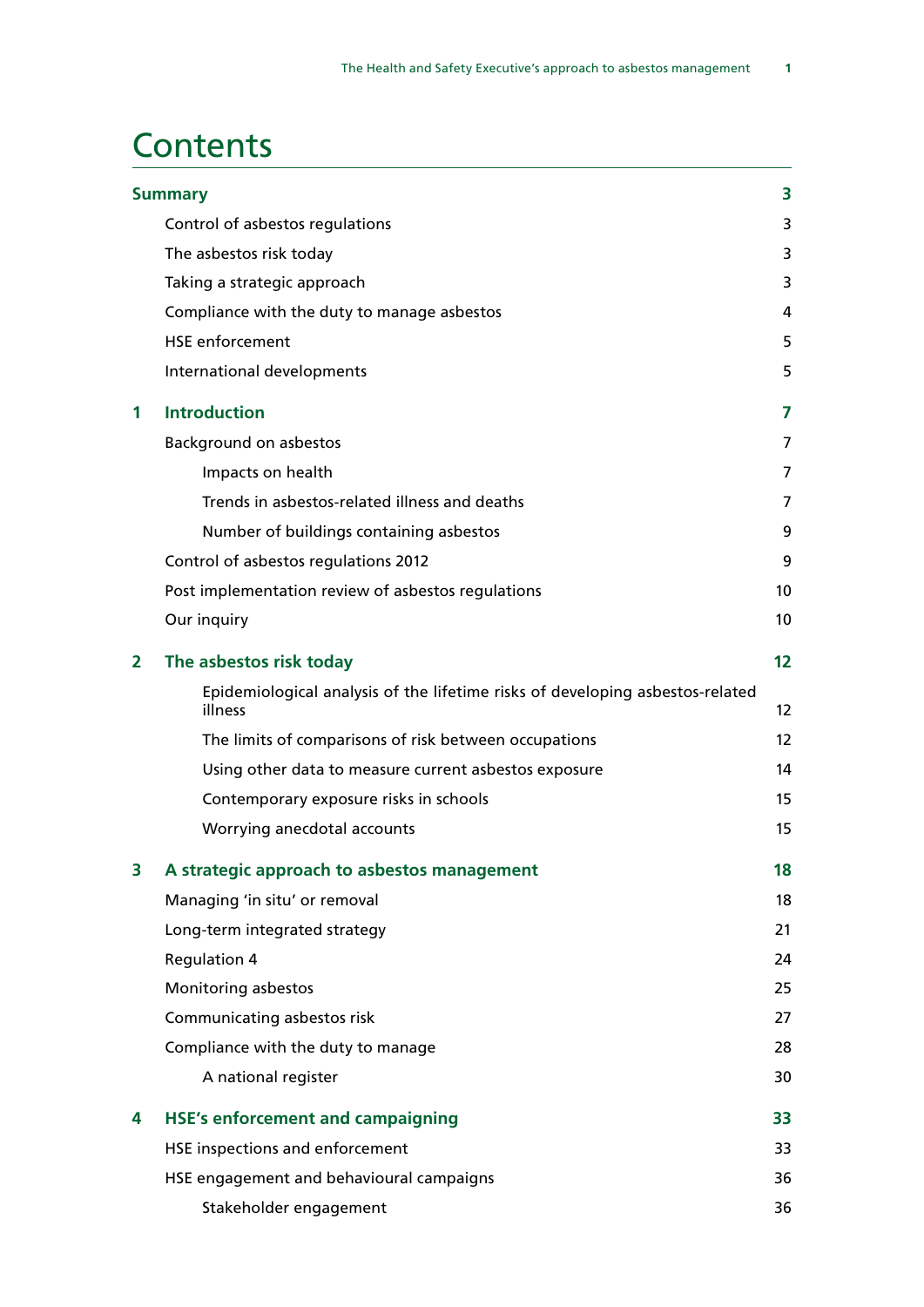| Campaign work                                                    | 37 |
|------------------------------------------------------------------|----|
| 5<br><b>Regulating the asbestos industry</b>                     | 39 |
| Work with asbestos and exposure limits                           | 39 |
| Categories of asbestos work                                      | 40 |
| Quality and independence                                         | 41 |
| Survey quality                                                   | 42 |
| Independence of analysts                                         | 43 |
| Limiting asbestos exposures                                      | 44 |
| Use of microscopy                                                | 45 |
| <b>Conclusions and recommendations</b>                           | 47 |
| <b>Annex 1: Asbestos exposure limits</b>                         | 53 |
| <b>Annex 2: International approaches</b>                         | 54 |
| <b>Formal minutes</b>                                            | 59 |
| <b>Witnesses</b>                                                 | 60 |
| <b>Published written evidence</b>                                | 61 |
| List of Reports from the Committee during the current Parliament | 63 |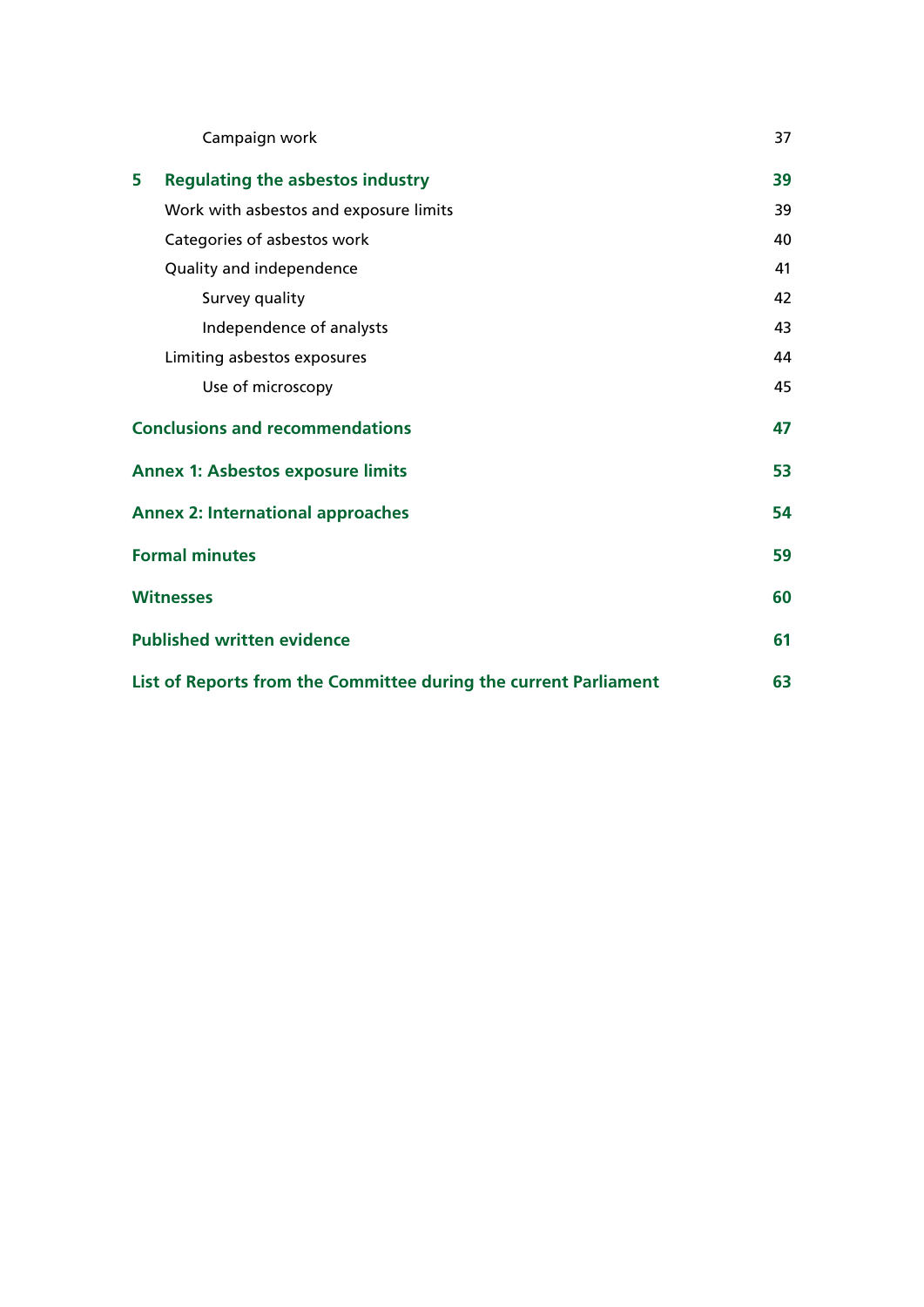# <span id="page-4-0"></span>Summary

Asbestos-related illness is one of the great workplace tragedies of modern times. The importation, supply and use of asbestos was completely banned in the UK over 20 years ago but its legacy lives on. Asbestos is the single greatest cause of work-related deaths in the UK. The Health and Safety Executive (HSE) has reported that there were over 5,000 asbestos-related deaths in 2019, including from cancers like mesothelioma. The heavy use of brown asbestos is thought to be a key reason why the UK has one of the highest mesothelioma rates in the world. The extreme exposures of the mid- to late twentieth century in sectors such as construction and shipbuilding may be behind us, but asbestos is still in around 300,000 non-domestic buildings according to HSE, and in many more homes.

## **Control of asbestos regulations**

Managing and working with asbestos in non-domestic buildings is now regulated under the Control of Asbestos Regulations 2012.<sup>1</sup> These regulations are made under the Health and Safety at Work etc Act 1974 and apply only in Great Britain (GB). Northern Ireland and Gibraltar have separate legislation covering their territories. HSE, an executive non-departmental public body of the Department for Work and Pensions (DWP), has a key role in implementing these regulations and is currently reviewing whether they are meeting their intended objectives. It says it will use the findings from our inquiry to inform this review.

## **The asbestos risk today**

Understanding the extent to which asbestos fibres are being released from the fabric of buildings remains an important task today. Analysis of fibres in lungs shows that the lifetime risk from mesothelioma—a disease strongly associated with past asbestos exposure—has reduced considerably for people whose working lives began after the mid-1980s when bans on asbestos started to be introduced. The most recent data from these studies shows a continuing decline in asbestos exposure but the case numbers are small and unreliable. We know relatively little about current exposure levels, but we heard worrying accounts of people who continue to be exposed to asbestos fibres. We think HSE should do more to gather a systematic picture of current exposure levels.

#### **Taking a strategic approach**

The current asbestos regulations say that asbestos that is in good condition, wellprotected and unlikely to be disturbed, can be left in place in buildings. These buildings will not, however, last forever and a policy of waiting for materials containing asbestos to deteriorate before removing them is not sustainable in the long term. The TUC, the 'Airtight on Asbestos' Campaign and others, have said a stronger and proactive programme of asbestos removal is required. Large-scale removal is not, however, without its own risk and uncertainty.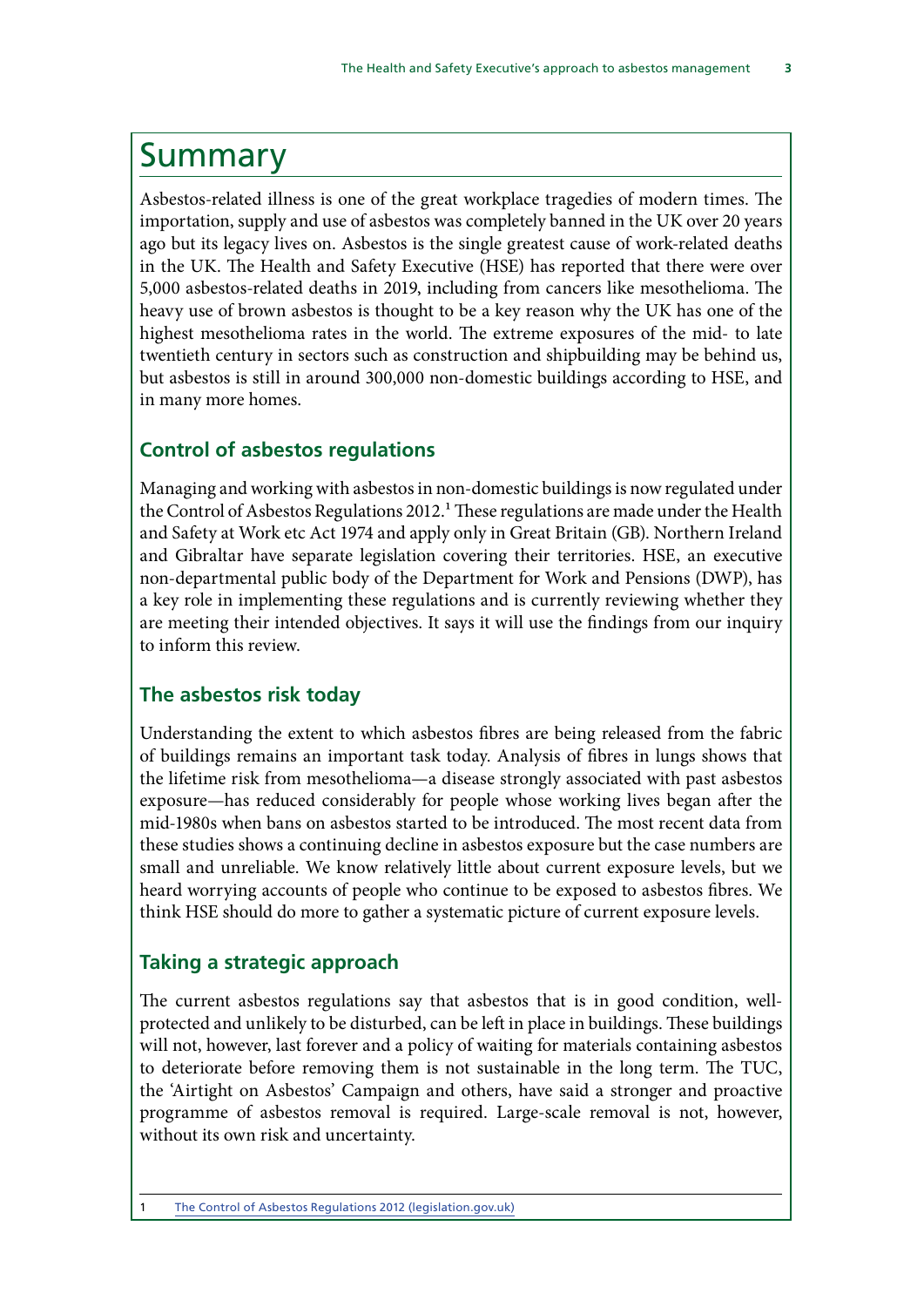<span id="page-5-0"></span>HSE has been slow to invest in research to understand better the costs and benefits of more wholesale removal of asbestos and options for its safer removal. This is becoming a more urgent task. The likely dramatic increase in retrofitting of buildings in response to net zero ambitions means that more asbestos-containing material will be disturbed in the coming decades, thus changing the cost-benefit analysis. Simple reliance on a set of regulations which devolve asbestos management to individual dutyholders—the building owners or managers responsible for maintenance—will not be good enough. We need a pan-government and 'system-wide' strategy for the long-term removal of asbestos, founded on strong evidence of what is best from a scientific, epidemiological, and behavioural point of view.

The Minister for Disabled People, Health and Work, Chloe Smith, told us on 2 February that the Government has "a clearly stated goal" that "it is right to—over time and in the safest way—work towards there no longer being asbestos in non-domestic buildings."2 Sarah Albon, Chief Executive of HSE, also said that "we should look to remove it".<sup>3</sup> We agree with this ambition but greatly regret that neither HSE nor the Government has articulated a clear and comprehensive strategy for achieving this. There is no written down, fully developed, and long-term plan to match the Government's goal, one that is founded on an analysis of costs and benefits and integrates with wider government policy. Moreover, the Government has so far failed to signal its intent by setting a clear timeframe for the removal of most, if not all, asbestos.

We recommend that a deadline now be set for the removal of asbestos from non-domestic buildings within 40 years. The Government and HSE should develop and publish a strategic plan to achieve this, focusing on removing the highest risk asbestos first, and the early removal from the highest risk settings including schools. This plan should, in the first instance, commit to improving urgently the evidence base for safe asbestos removal and disposal, considering relative costs and benefits. It should integrate with and take full account of—proposals for the upgrading of the built environment linked to net zero targets and wider waste management strategies.

# **Compliance with the duty to manage asbestos**

In the meantime, we heard that HSE is not doing enough to monitor compliance with the current asbestos regulations. HSE collects some data from its inspections, but these cover a tiny fraction of the non-domestic premises that contain asbestos. HSE said that its recent inspection results showed that four out of five construction firms were fully complying with the regulations. Other data we heard is, however, less positive. For example, the Institution of Occupational Safety and Health told us that of 500 construction workers responding to its survey, a third had never checked the asbestos register—a key source of information on the location of asbestos—before starting work on a new site. Industry experts told us that there was a real gap in knowledge about asbestos regulations compliance. A central register of information on asbestos in buildings could help to shed light on the true level of compliance and could contribute to a more effective risk-based and targeted enforcement regime. It would also provide important background data to support a longer-term strategic approach to managing

2 [Q169](https://committees.parliament.uk/oralevidence/3431/pdf/) 3 [Q153](https://committees.parliament.uk/oralevidence/9780/html/)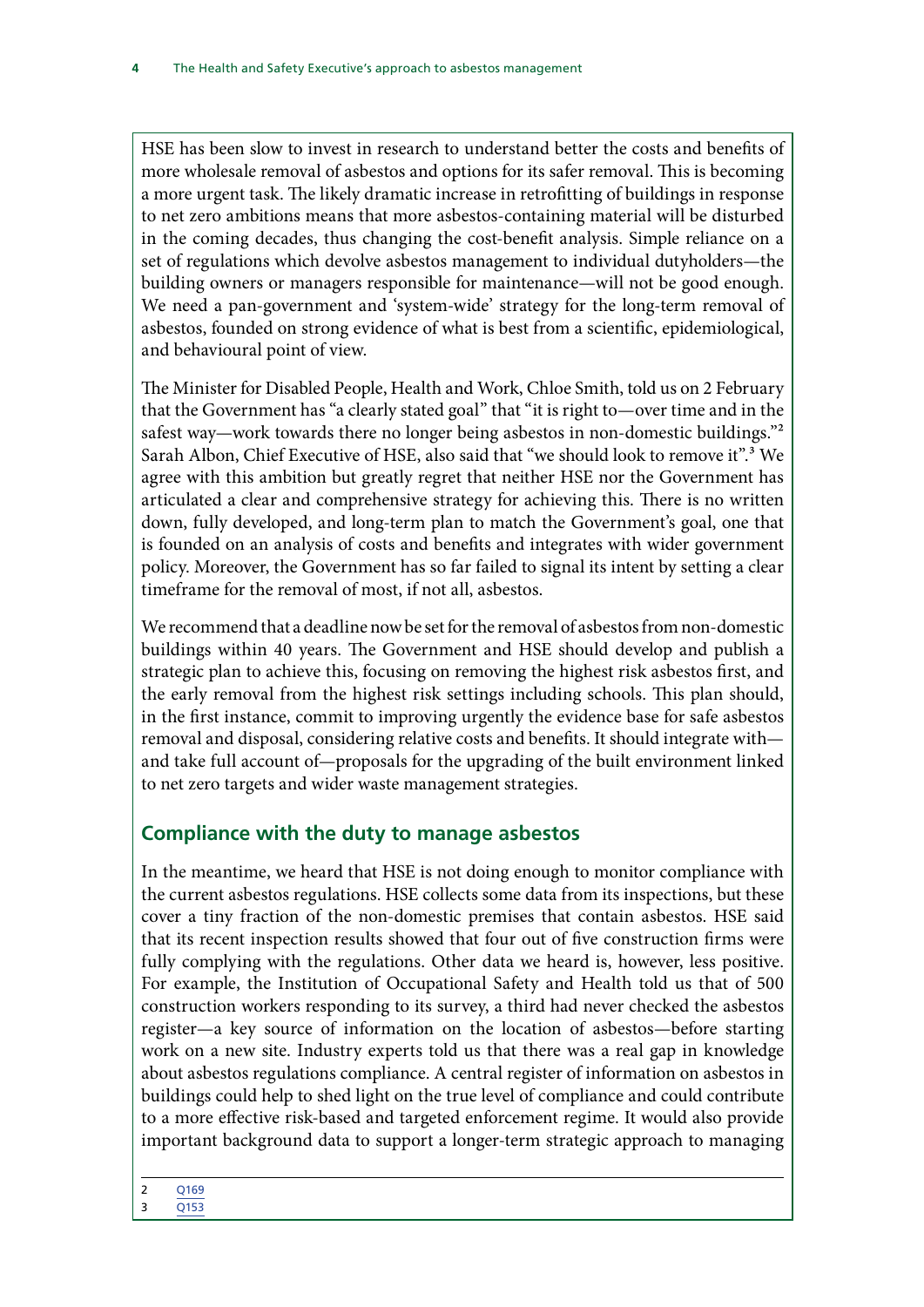<span id="page-6-0"></span>the asbestos legacy. We recommend that HSE works with others in government to develop a central digital register of asbestos in all non-domestic buildings. In the first instance, the concept of a central register could be tested using asbestos data from public buildings such as schools and hospitals.

## **HSE enforcement**

HSE experienced a near halving of its government funding, in real terms, between 2010/11 and 2019/20. This was partly mitigated by changes which enable HSE to recover some costs from people and organisations found to be in breach of the law. Nonetheless, it is not entirely surprising that HSE asbestos enforcement activity has reduced in recent years. What is surprising, however, is that the level of decline is much greater than for HSE's enforcement work overall. HSE says that part of the recent reduction in asbestos enforcement activity stems from it diverting fully trained inspectors to help train new inspectors. It says that it expects to increase the number of asbestos-related inspections in 2022/23. This is welcome but now needs to be sustained over the longer term. We recommend that HSE commits to a sustained increase in inspection and enforcement activity. Repeating our recommendation from June 2020, the Government and DWP should ensure that it provides adequate funding to HSE to support this increased programme of work over the medium term.

## **International developments**

The direction of travel in Europe is towards tighter regulation of asbestos and lower exposure limits for workers. HSE has said that European proposals may not necessarily be grounded in the real-world experience of asbestos exposure. It also told us that part of the problem in Great Britain is that asbestos is so widespread. Our concern is that an asbestos regulatory policy which prioritises only that which is immediately practical risks tolerating poorer health standards and higher costs over the longer-term. HSE should ensure that its current review of the Control of Asbestos Regulations includes a thorough written assessment of moves towards more stringent asbestos occupational exposure limits in Europe.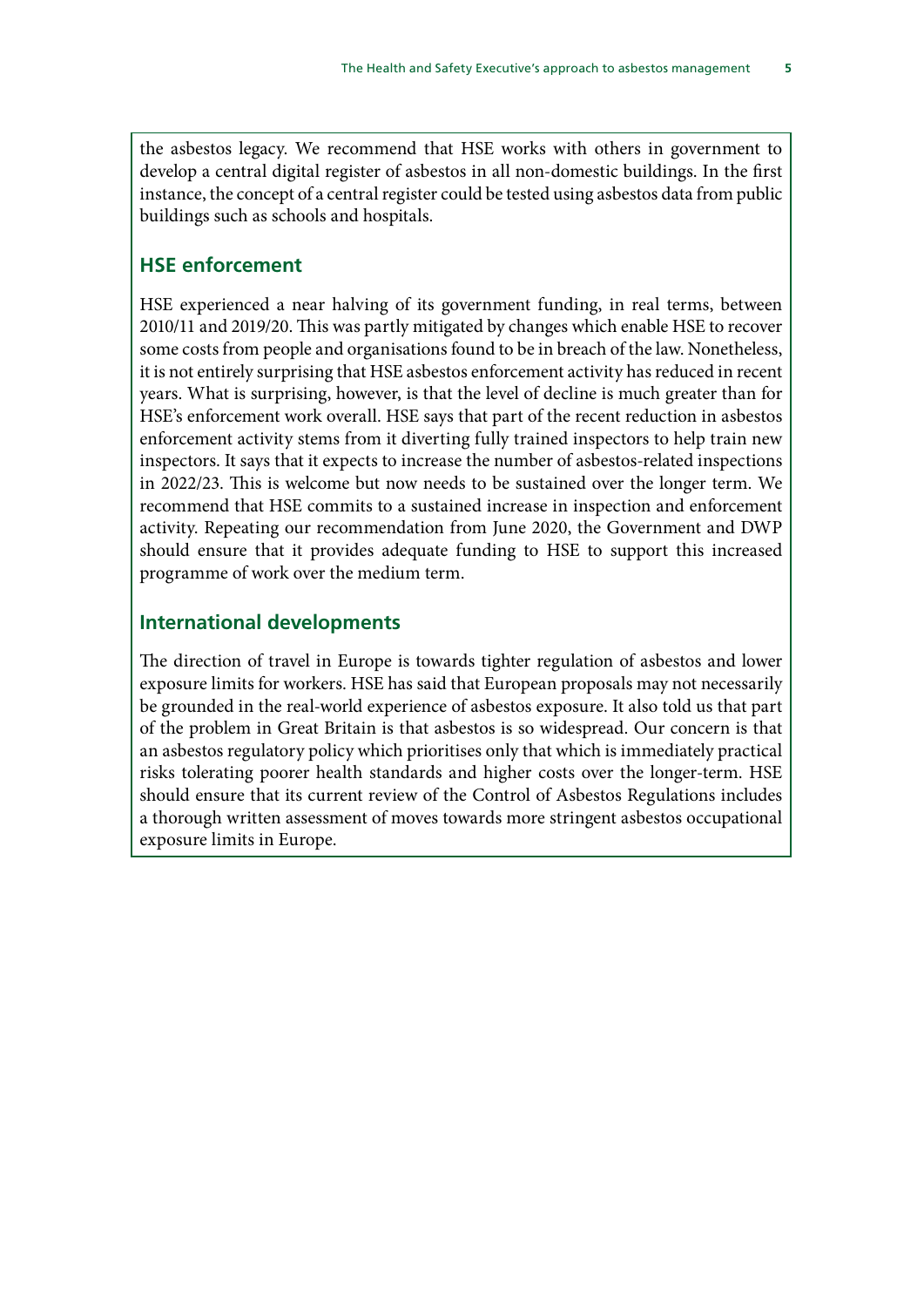# <span id="page-7-0"></span>**1** Introduction

#### **Background on asbestos**

1. Asbestos is a naturally occurring mineral and was used in Great Britain (GB) extensively for about 150 years until the late 1990s, including for fireproofing and insulation.4 The importation, supply and use of asbestos was banned from 1999, with blue (crocidolite) and brown (amosite) asbestos banned from 1985.<sup>5</sup> While some asbestos has since been removed, HSE said in 2017 that "it is still present in a large number of buildings."6 In its guidance, HSE says that asbestos may be found in any building built before the year 2000.7

#### *Impacts on health*

2. Asbestos is a category 1 human carcinogen and the single greatest cause of workrelated deaths in the UK each year.<sup>8</sup> Inhalation of asbestos fibres can cause a range of lung diseases, with the three main fatal diseases being mesothelioma (a cancer of the lining of the lung), lung cancer and asbestosis (a non-malignant condition which is a form of pneumoconiosis).9 HSE estimates that the total annual cost of deaths from mesothelioma is £3.4 billion and around £3.1 billion for deaths from asbestos-related lung cancer, with most of these costs relating to the monetisation of 'pain, grief and suffering'.<sup>10</sup> HSE says that "the only effective safeguard is to avoid or minimise exposure to asbestos fibres."11

#### *Trends in asbestos-related illness and deaths*

3. The heavy use of brown asbestos is thought to be a key reason why the UK has one of the highest mesothelioma rates in the world.<sup>12</sup> National Statistics produced by HSE show that there are "over 5,000 asbestos-related disease deaths per year, including mesothelioma, lung cancer and asbestosis."13 In 2019, nearly 2,400 people died from mesothelioma, with a similar number of lung cancer deaths linked to past exposures to asbestos.<sup>14</sup> Asbestosrelated deaths increased dramatically between 1980 and 2015, driven in large part by the very big increase in mesothelioma cases (Box 1).<sup>15</sup> These statistics show early evidence that deaths from asbestos-related illness may now have peaked.

6 [Post Implementation Review of the Control of Asbestos Regulations 2012 \(publishing.service.gov.uk\)](https://assets.publishing.service.gov.uk/government/uploads/system/uploads/attachment_data/file/598574/post-implementation-review-of-the-control-of-asbestos-regulations-2012.pdf)

<sup>4</sup> [Post Implementation Review of the Control of Asbestos Regulations 2012 \(publishing.service.gov.uk\)](https://assets.publishing.service.gov.uk/government/uploads/system/uploads/attachment_data/file/598574/post-implementation-review-of-the-control-of-asbestos-regulations-2012.pdf)

<sup>5</sup> [Post Implementation Review of the Control of Asbestos Regulations 2012 \(publishing.service.gov.uk\)](https://assets.publishing.service.gov.uk/government/uploads/system/uploads/attachment_data/file/598574/post-implementation-review-of-the-control-of-asbestos-regulations-2012.pdf)

<sup>7</sup> Where can you find asbestos? (hse.gov.uk)

<sup>8</sup> [HSE's 19–20 Annual Report and Accounts](https://www.hse.gov.uk/aboutus/reports/ara-2019-20.pdf?new) and [Asbestos \(hse.gov.uk\)](https://www.hse.gov.uk/toolbox/harmful/asbestos.htm)

<sup>9</sup> [Asbestosis, mesothelioma, asbestos related lung cancer and non-malignant pleural disease in Great Britain 2021](https://www.hse.gov.uk/statistics/causdis/asbestos-related-disease.pdf)  [\(hse.gov.uk\)](https://www.hse.gov.uk/statistics/causdis/asbestos-related-disease.pdf)

<sup>10</sup> [Correspondence with the Health and Safety Executive related to their approach to asbestos management](https://committees.parliament.uk/publications/9112/documents/159424/default/)

<sup>11</sup> [Post Implementation Review of the Control of Asbestos Regulations 2012 \(publishing.service.gov.uk\)](https://assets.publishing.service.gov.uk/government/uploads/system/uploads/attachment_data/file/598574/post-implementation-review-of-the-control-of-asbestos-regulations-2012.pdf)

<sup>12</sup> [Britain's death toll from asbestos at crisis level, figures reveal | Health | The Guardian](https://www.theguardian.com/society/2019/jul/07/britains-death-toll-from-asbestos-at-crisis-level-figures-reveal)

<sup>13</sup> [Asbestosis, mesothelioma, asbestos related lung cancer and non-malignant pleural disease in Great Britain 2021](https://www.hse.gov.uk/statistics/causdis/asbestos-related-disease.pdf)  [\(hse.gov.uk\)](https://www.hse.gov.uk/statistics/causdis/asbestos-related-disease.pdf)

<sup>14</sup> [Asbestosis, mesothelioma, asbestos related lung cancer and non-malignant pleural disease in Great Britain 2021](https://www.hse.gov.uk/statistics/causdis/asbestos-related-disease.pdf)  [\(hse.gov.uk\)](https://www.hse.gov.uk/statistics/causdis/asbestos-related-disease.pdf)

<sup>15</sup> [Asbestosis, mesothelioma, asbestos related lung cancer and non-malignant pleural disease in Great Britain 2021](https://www.hse.gov.uk/statistics/causdis/asbestos-related-disease.pdf)  [\(hse.gov.uk\)](https://www.hse.gov.uk/statistics/causdis/asbestos-related-disease.pdf)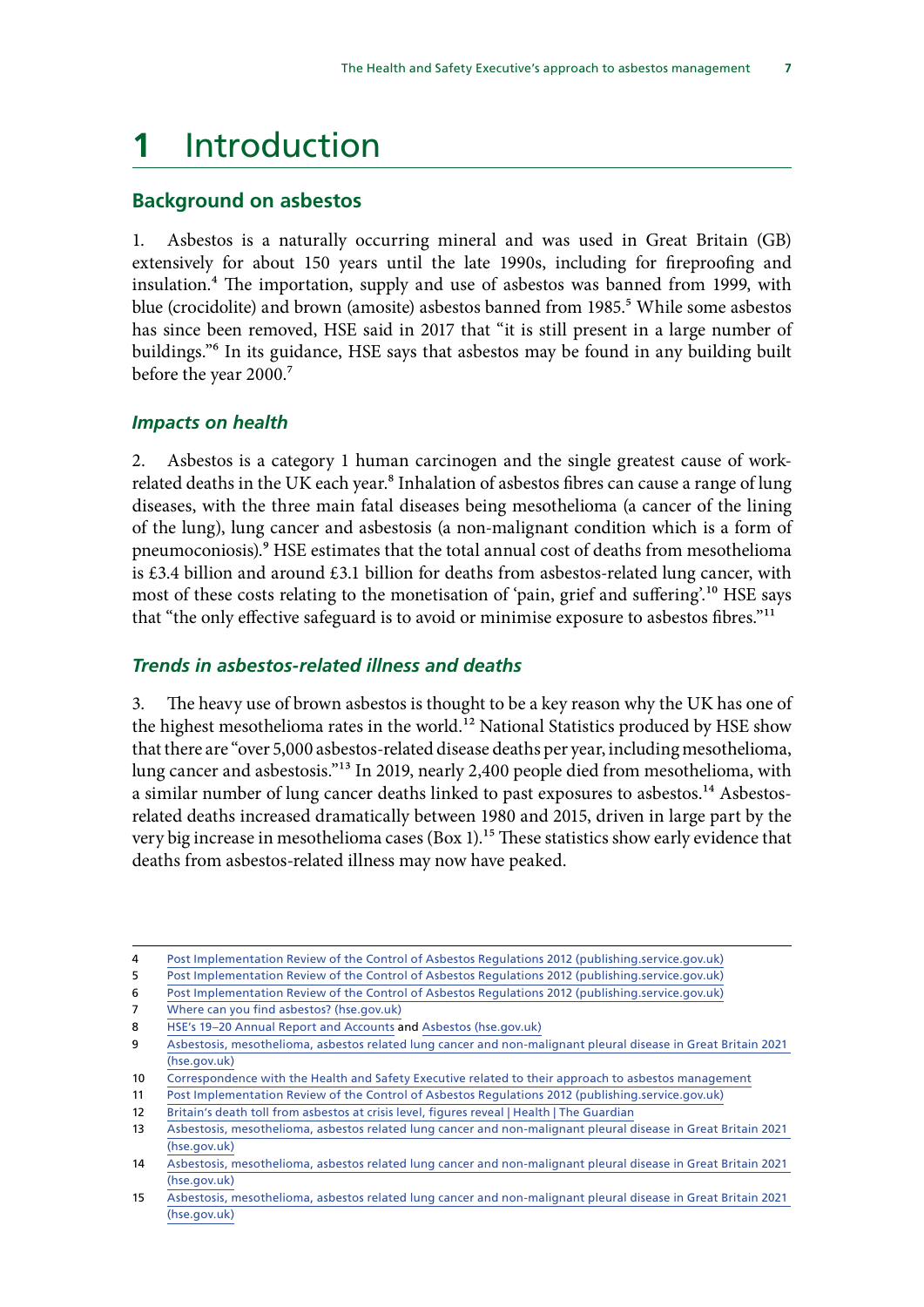4. Typically, there is a long delay between the initial exposure to asbestos fibres and the onset of asbestos-related disease. The average latency period is around 35 years.<sup>16</sup> A combination of knowing how asbestos fibre inhalation affects the likelihood of developing terminal mesothelioma in the future and knowing when the use of asbestos was banned in GB, enables HSE to predict the future trajectory of mesothelioma deaths. It predicts that mesothelioma deaths will fall through to at least 2030 (the end of its forecast period), albeit from the very high levels reached in the first fifteen years of this century.<sup>17</sup>



5. Box 1 also shows the upward trajectory of claims for Industrial Injuries Disablement Benefit in Great Britain (IIDB). Joanne Gordon from the Asbestos Victims Support Groups' Forum told us how much Forum members valued their relationship with DWP's Phoenix House in Barrow-in-Furness, which has specialised in processing claims for IIDB. On 17 March, DWP announced that it planned to close its Barrow office as part of its "strategic ambition for its back of house services."<sup>18</sup> This leaves some uncertainty about how that expertise will be retained and we have asked for clarification from DWP.

<sup>16</sup> P4 [Post Implementation Review of the Control of Asbestos Regulations 2012 \(publishing.service.gov.uk\)](https://assets.publishing.service.gov.uk/government/uploads/system/uploads/attachment_data/file/598574/post-implementation-review-of-the-control-of-asbestos-regulations-2012.pdf)

<sup>17</sup> [Asbestosis, mesothelioma, asbestos related lung cancer and non-malignant pleural disease in Great Britain 2021](https://www.hse.gov.uk/statistics/causdis/asbestos-related-disease.pdf)  [\(hse.gov.uk\)](https://www.hse.gov.uk/statistics/causdis/asbestos-related-disease.pdf)

<sup>18</sup> [Q104](https://committees.parliament.uk/oralevidence/3276/pdf/) and [HCWS700 Written Statement by Parliamentary Under Secretary of State for Employment March 2022](https://questions-statements.parliament.uk/written-statements/detail/2022-03-18/hcws700)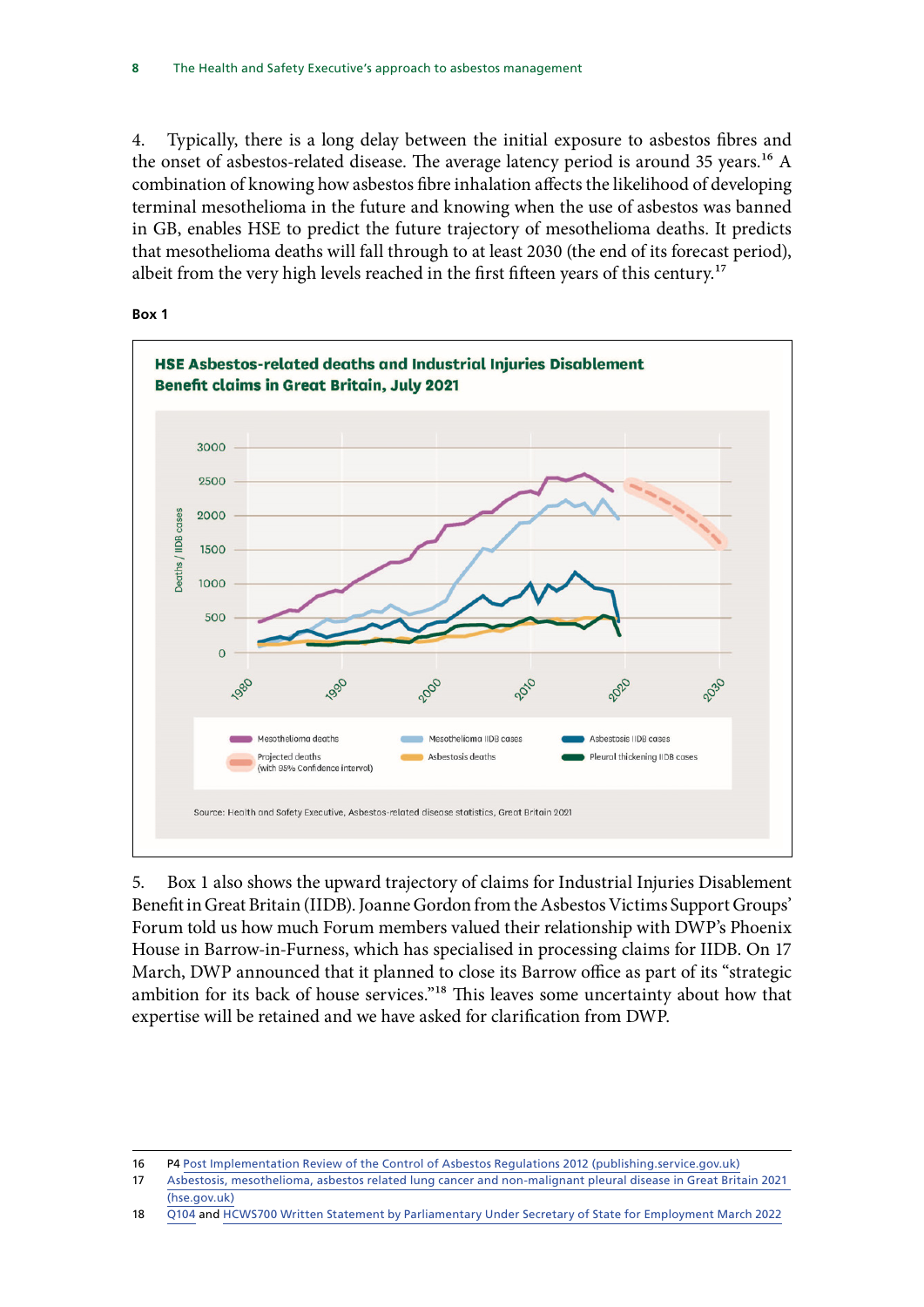#### <span id="page-9-0"></span>*Number of buildings containing asbestos*

6. In 2017, HSE said that it was estimated that there were, in 2002, "about half a million non-domestic premises" that "contained some form of asbestos" in Great Britain.19 When we questioned her in February, Sarah Albon, Chief Executive of HSE, told us that "at least 300,000 business premises" still contained asbestos.<sup>20</sup> Subsequently, HSE clarified that this was an estimate for non-domestic premises containing asbestos. It described its latest estimate as "provisional and "within a range of 210,000 and 410,000 with a best estimate of 310,000."<sup>21</sup> As HSE acknowledges, estimates of the number of buildings affected remain "highly uncertain".<sup>22</sup> It says that it is planning to use Ordnance Survey data on building age due in 2023 to "refresh" its estimates. However, this data will show that the building is of an age when asbestos was used, but it will not detect whether asbestos is, in fact, present.<sup>23</sup>

## **Control of asbestos regulations 2012**

7. Its dangers and continued presence in buildings means that asbestos should be subject to effective regulation. The manufacture of asbestos materials was first regulated in the 1930s with the scope of regulations widening in the late twentieth century.<sup>24</sup> The Control of Asbestos at Work Regulations 2002<sup>25</sup> introduced a specific duty to manage asbestos in premises to control exposure to workers and others.<sup>26</sup> The Control of Asbestos Regulations 2006 merged all asbestos regulations into one consolidated set.<sup>27</sup>

8. The latest Control of Asbestos Regulations were introduced in April 2012 and apply to all non-domestic premises (including 'common areas' of certain domestic buildings), regardless of the nature of business or industry.<sup>28</sup> They are made under the Health and Safety at Work etc Act 1974, address health risks and apply only in Great Britain. Northern Ireland and Gibraltar have separate legislation covering their territories.<sup>29</sup>

9. Along with local authorities and the Office of Rail and Road, the HSE has an important role in implementing the asbestos regulations and their supporting framework.<sup>30</sup> The HSE:

- Issues a code of practice and guidance on asbestos management and conducts research.
- Operates a statutory asbestos licensing regime–granting and renewing licences to businesses to carry out higher-risk asbestos work. HSE says that it processed all asbestos licence applications 'to time' in 2020/21.<sup>31</sup>

<sup>19</sup> P4 in [Post Implementation Review of the Control of Asbestos Regulations 2012 \(publishing.service.gov.uk\)](https://assets.publishing.service.gov.uk/government/uploads/system/uploads/attachment_data/file/598574/post-implementation-review-of-the-control-of-asbestos-regulations-2012.pdf) 20 [Q163](https://committees.parliament.uk/oralevidence/9780/html/)

<sup>21</sup> [Correspondence with the Health and Safety Executive related to their approach to asbestos management](https://committees.parliament.uk/publications/9112/documents/159424/default/)

<sup>22</sup> [Correspondence with the Health and Safety Executive related to their approach to asbestos management](https://committees.parliament.uk/publications/9112/documents/159424/default/)

<sup>23</sup> [Correspondence with the Health and Safety Executive related to their approach to asbestos management](https://committees.parliament.uk/publications/9112/documents/159424/default/)

<sup>24</sup> Table 2 in [Post Implementation Review of the Control of Asbestos Regulations 2012 \(publishing.service.gov.uk\)](https://assets.publishing.service.gov.uk/government/uploads/system/uploads/attachment_data/file/598574/post-implementation-review-of-the-control-of-asbestos-regulations-2012.pdf) 25 [Control of Asbestos at Work Regulations 2002 \(legislation.gov.uk\)](https://www.legislation.gov.uk/uksi/2002/2675/contents/made)

<sup>26</sup> Table 2 in [Post Implementation Review of the Control of Asbestos Regulations 2012 \(publishing.service.gov.uk\)](https://assets.publishing.service.gov.uk/government/uploads/system/uploads/attachment_data/file/598574/post-implementation-review-of-the-control-of-asbestos-regulations-2012.pdf) 27 Table 2 in [Post Implementation Review of the Control of Asbestos Regulations 2012 \(publishing.service.gov.uk\)](https://assets.publishing.service.gov.uk/government/uploads/system/uploads/attachment_data/file/598574/post-implementation-review-of-the-control-of-asbestos-regulations-2012.pdf)

<sup>28</sup> [Control of Asbestos Regulations 2012 \(hse.gov.uk\)](https://www.hse.gov.uk/asbestos/regulations.htm)

<sup>29</sup> [Health and Safety at Work etc Act 1974 – legislation explained \(hse.gov.uk\)](https://www.hse.gov.uk/legislation/hswa.htm) and [Post Implementation Review of](https://assets.publishing.service.gov.uk/government/uploads/system/uploads/attachment_data/file/598574/post-implementation-review-of-the-control-of-asbestos-regulations-2012.pdf)  [the Control of Asbestos Regulations 2012 \(publishing.service.gov.uk\)](https://assets.publishing.service.gov.uk/government/uploads/system/uploads/attachment_data/file/598574/post-implementation-review-of-the-control-of-asbestos-regulations-2012.pdf)

<sup>30</sup> [Notifiable Non-Licensed Work \(NNLW\) \(hse.gov.uk\)](https://www.hse.gov.uk/asbestos/licensing/notifiable-non-licensed-work.htm)

<sup>31</sup> [Health and Safety Executive Annual Report and Accounts 2020/21 \(hse.gov.uk\)](https://www.hse.gov.uk/aboutus/reports/ara-2020-21-large-print.pdf)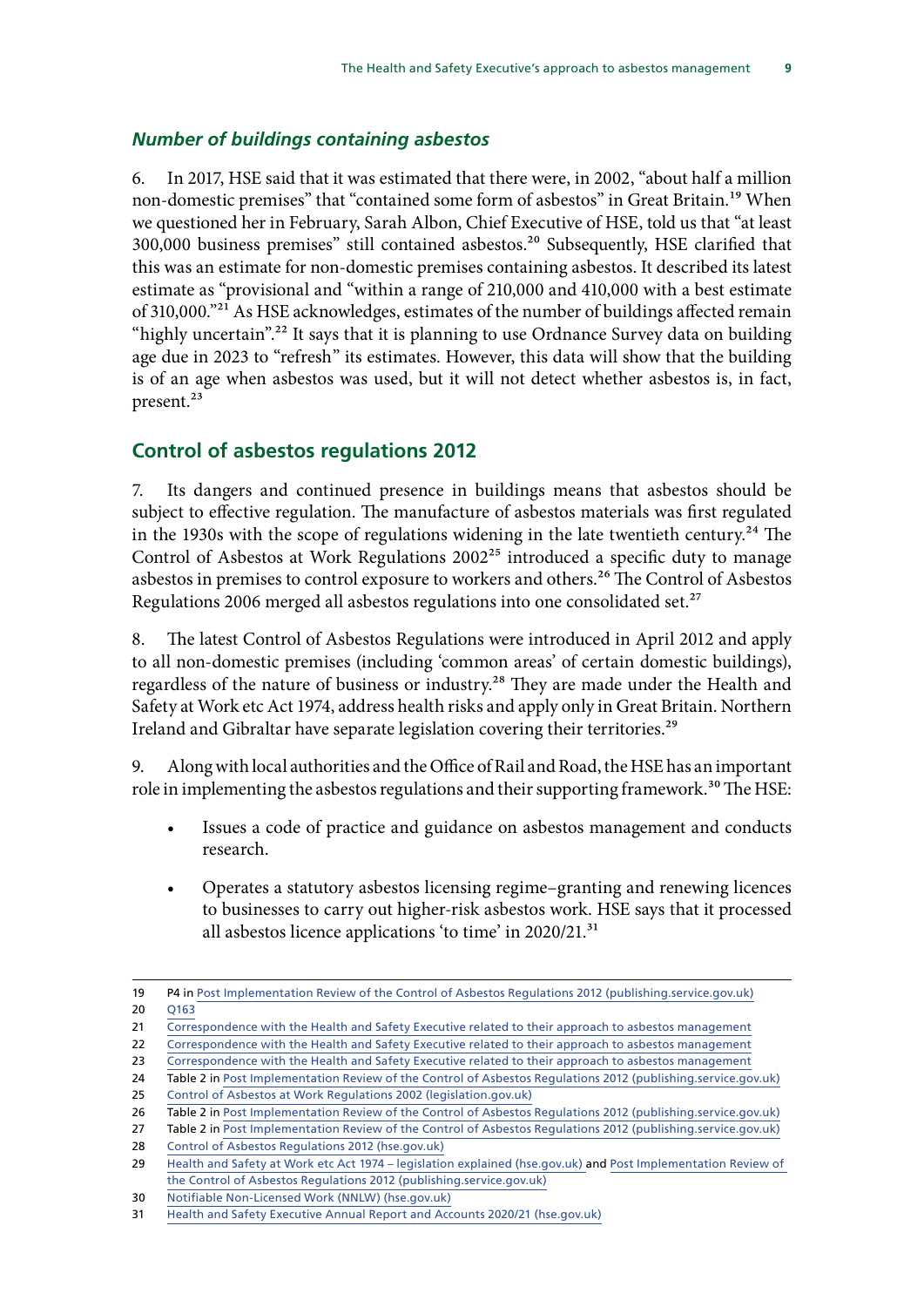- <span id="page-10-0"></span>• Enforces the regulatory regime for asbestos. As part of this it maintains an inspection programme for all notified licensed asbestos removal work to check compliance with Control of Asbestos Regulations 2012.<sup>32</sup>
- 10. HSE's Approved Code of Practice and guidance on asbestos provides information to:
	- 'dutyholders' who have the duty to manage asbestos in line with the regulations and will be either the owner of non-domestic premises or the person that has responsibility for the maintenance or repair of those premises; and to
	- employers whose employees are involved in, or exposed to, work which disturbs, or is likely to disturb, asbestos, and employers whose employees conduct asbestos sampling and laboratory analysis.<sup>33</sup>

# **Post implementation review of asbestos regulations**

11. HSE is required to undertake five-yearly post implementation reviews of its regulations. HSE's first review, in 2017, of the Control of Asbestos Regulations 2012 concluded that they had met their objectives and that "Government intervention by regulation [was] still required and remains the most effective way to control the risks of exposure to asbestos."<sup>34</sup> The 2017 review also recommended that there should be a clearer distinction between the categories of licensable, non-licensable and notifiable work involving asbestos.<sup>35</sup> The review said that dutyholder guidance on asbestos management plans and guidance for asbestos contractors on work plans should be improved.<sup>36</sup> HSE has since implemented a 'step-by-step' guide on managing asbestos to support dutyholders.<sup>37</sup>

12. HSE conducted an initial consultation exercise in 2021 to inform its second post implementation statutory review of the asbestos regulations due to report this year.<sup>38</sup> In her appearance before us in February, Sarah Albon said that the Executive would not be reaching its final conclusions until it has seen our report.<sup>39</sup> In further correspondence she confirmed that our inquiry findings will be considered when "identifying appropriate next steps in this area."40

# **Our inquiry**

13. Our inquiry examines HSE's approach to asbestos management. We received 49 written submissions. In three oral hearings, we heard from organisations representing people suffering with asbestos-related illness, union representatives and campaigners, representatives from Germany, France and the Netherlands, asbestos industry spokespersons, health and safety professional bodies and academics. We also heard from the Minister for Disabled People, Health and Work and officials at HSE. We are very grateful to everyone who has contributed.

<sup>32</sup> [Asbestos - Enforcement \(hse.gov.uk\)](https://www.hse.gov.uk/asbestos/enforcement.htm)

<sup>33</sup> [Managing and working with asbestos \(hse.gov.uk\)](https://www.hse.gov.uk/pubns/priced/l143.pdf)

<sup>34</sup> P23 in [Post Implementation Review of the Control of Asbestos Regulations 2012 \(publishing.service.gov.uk\)](https://assets.publishing.service.gov.uk/government/uploads/system/uploads/attachment_data/file/598574/post-implementation-review-of-the-control-of-asbestos-regulations-2012.pdf)

<sup>35</sup> P12 and P23 in [Post Implementation Review of the Control of Asbestos Regulations 2012 \(publishing.service.gov.](https://assets.publishing.service.gov.uk/government/uploads/system/uploads/attachment_data/file/598574/post-implementation-review-of-the-control-of-asbestos-regulations-2012.pdf) [uk\)](https://assets.publishing.service.gov.uk/government/uploads/system/uploads/attachment_data/file/598574/post-implementation-review-of-the-control-of-asbestos-regulations-2012.pdf)

<sup>36</sup> P23 in [Post Implementation Review of the Control of Asbestos Regulations 2012 \(publishing.service.gov.uk\)](https://assets.publishing.service.gov.uk/government/uploads/system/uploads/attachment_data/file/598574/post-implementation-review-of-the-control-of-asbestos-regulations-2012.pdf)

<sup>37</sup> [Managing my asbestos introduction \(hse.gov.uk\)](https://www.hse.gov.uk/asbestos/managing/intro.htm)

<sup>38</sup> Health and Safety Executive (HSE) [\(ASB0026\)](https://committees.parliament.uk/writtenevidence/39390/html/)

<sup>39</sup> [Q98](https://committees.parliament.uk/oralevidence/9780/html/)

<sup>40</sup> [Correspondence with the Health and Safety Executive related to their approach to asbestos management](https://committees.parliament.uk/publications/9112/documents/159424/default/)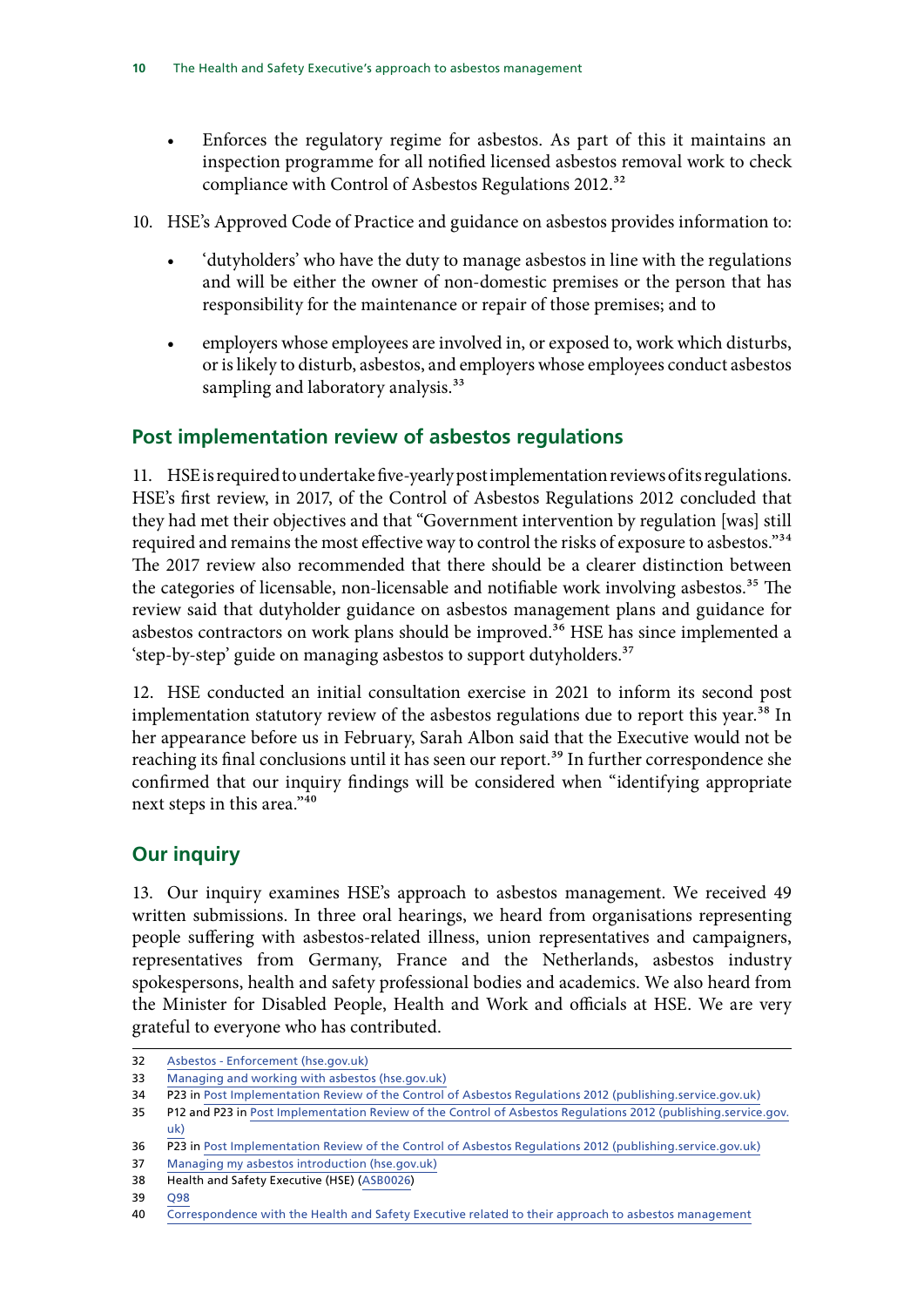14. **Asbestos-related illness is one of the great workplace tragedies of modern times. Extensive use of asbestos in the twentieth century accounts for many thousands of deaths. The extreme exposures of the mid- to late twentieth century may be behind us, but its legacy lives on. Asbestos remains in many of our buildings. The current fiveyearly statutory review of the asbestos regulations is an opportune moment for us to assess whether the regulatory framework—and HSE's contribution to this—is working as effectively as it might.**

15. *We recommend that HSE and Government use the conclusions and recommendations from our report to inform both its immediate post implementation review of the asbestos regulations and its longer-term approach to asbestos management.*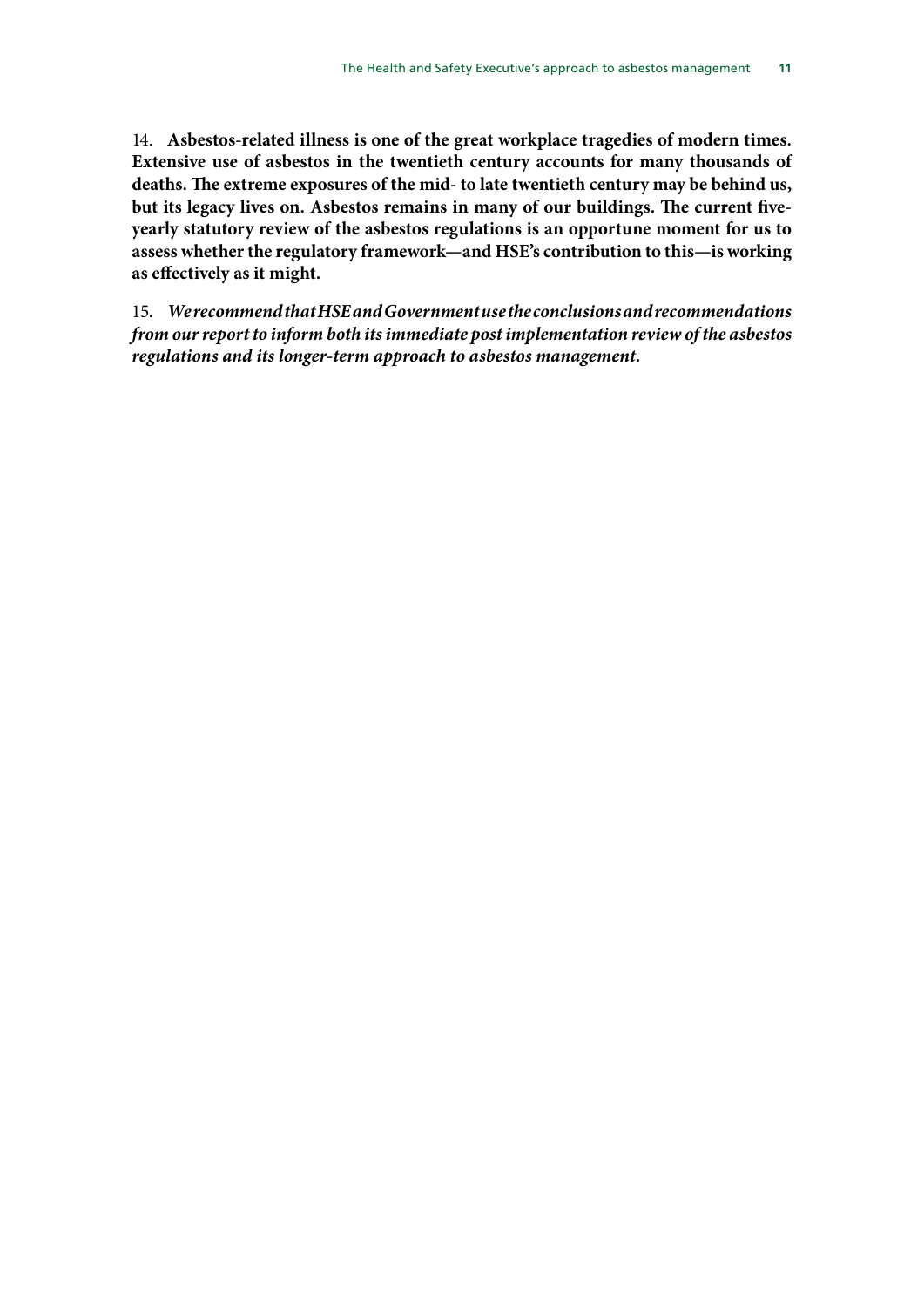# <span id="page-12-0"></span>**2** The asbestos risk today

16. The risk of getting an asbestos-related illness like mesothelioma depends on the cumulative exposure to, and inhalation of, asbestos fibres. It can take many years before exposure to asbestos leads to a related illness. This means that attempts to assess the level of asbestos risk today need to disentangle the effects of past events and exposures. Put simply, a retired teacher suffering from mesothelioma today may have been exposed to asbestos as a child or as a young adult serving a construction apprenticeship 50 years ago, and not necessarily as a teaching professional working in schools in the first part of this century.

# *Epidemiological analysis of the lifetime risks of developing asbestosrelated illness*

17. Most analysis across different birth cohorts of the lifetime risks of developing asbestosrelated illness leading to death has tended to target mesothelioma. This at least partly reflects the very clear relationship between the level of exposure to asbestos fibres and the likelihood of developing mesothelioma later in life.<sup>41</sup> HSE-sponsored analysis of asbestos fibres in lungs by Clare Gilham and Professor Julian Peto et al from the London School of Hygiene and Tropical Medicine (LSHTM) has, for example, examined the lifetime risk of developing mesothelioma. Their work predicts that the risk has reduced markedly for people born in the 1960s and who have had no occupational exposure to asbestos, when compared with people born in the 1940s.<sup>42</sup> Construction workers born in the 1940s who worked through the period of peak brown asbestos use (1960–1975) are at very high risk of developing mesothelioma (1 in 17 for carpenters, 1 in 50 for plumbers, electricians, painters and decorators, and about 1 in 100 for other construction workers).<sup>43</sup>

18. Professor Peto and colleagues at the LSHTM have also estimated the lifetime risk of developing mesothelioma in people born in the late 1980s whose working life started after the ban on the use of asbestos at the turn of the century. Their analysis records low levels of asbestos fibres in lungs for this age cohort. However, Professor Peto and colleagues regard this data as unreliable because the number of cases so far examined for this group is small. $44$ 

## *The limits of comparisons of risk between occupations*

19. HSE reports data which compares mesothelioma mortality for an occupation with the average rate across all occupations.<sup>45</sup> This analysis—called proportional mortality ratios (PMR)—helps to identify those occupations that have higher than expected asbestos-related deaths, in this case from mesothelioma. Several witnesses and evidence submissions referred to the findings and methods associated with this data. The asbestos

<sup>41</sup> [Asbestosis, mesothelioma, asbestos related lung cancer and non-malignant pleural disease in Great Britain](https://www.hse.gov.uk/statistics/causdis/asbestos-related-disease.pdf)  [2021 \(hse.gov.uk\)](https://www.hse.gov.uk/statistics/causdis/asbestos-related-disease.pdf) and 0116 [Evidence of dose-response in the causation of mesothelioma from environmental](https://oem.bmj.com/content/74/Suppl_1/A33.2)  [exposure | Occupational & Environmental Medicine \(bmj.com\)](https://oem.bmj.com/content/74/Suppl_1/A33.2)

<sup>42</sup> Professor Julian Peto FRS FMedSci (Professor of Epidemiology at London School of Hygiene and Tropical Medicine) ([ASB0036](https://committees.parliament.uk/writtenevidence/41379/html/))

<sup>43</sup> Professor Julian Peto FRS FMedSci (Professor of Epidemiology at London School of Hygiene and Tropical Medicine) ([ASB0036](https://committees.parliament.uk/writtenevidence/41379/html/)) and Health and Safety Executive (HSE) ([ASB0026\)](https://committees.parliament.uk/writtenevidence/39390/html/)

<sup>44</sup> Professor Julian Peto FRS FMedSci (Professor of Epidemiology at London School of Hygiene and Tropical Medicine) ([ASB0036](https://committees.parliament.uk/writtenevidence/41379/html/))

<sup>45</sup> [Mesothelioma mortality by occupation, statistics for Great Britain, 2021 \(hse.gov.uk\)](https://www.hse.gov.uk/statistics/causdis/mesothelioma/mesothelioma-mortality-by-occupation.pdf)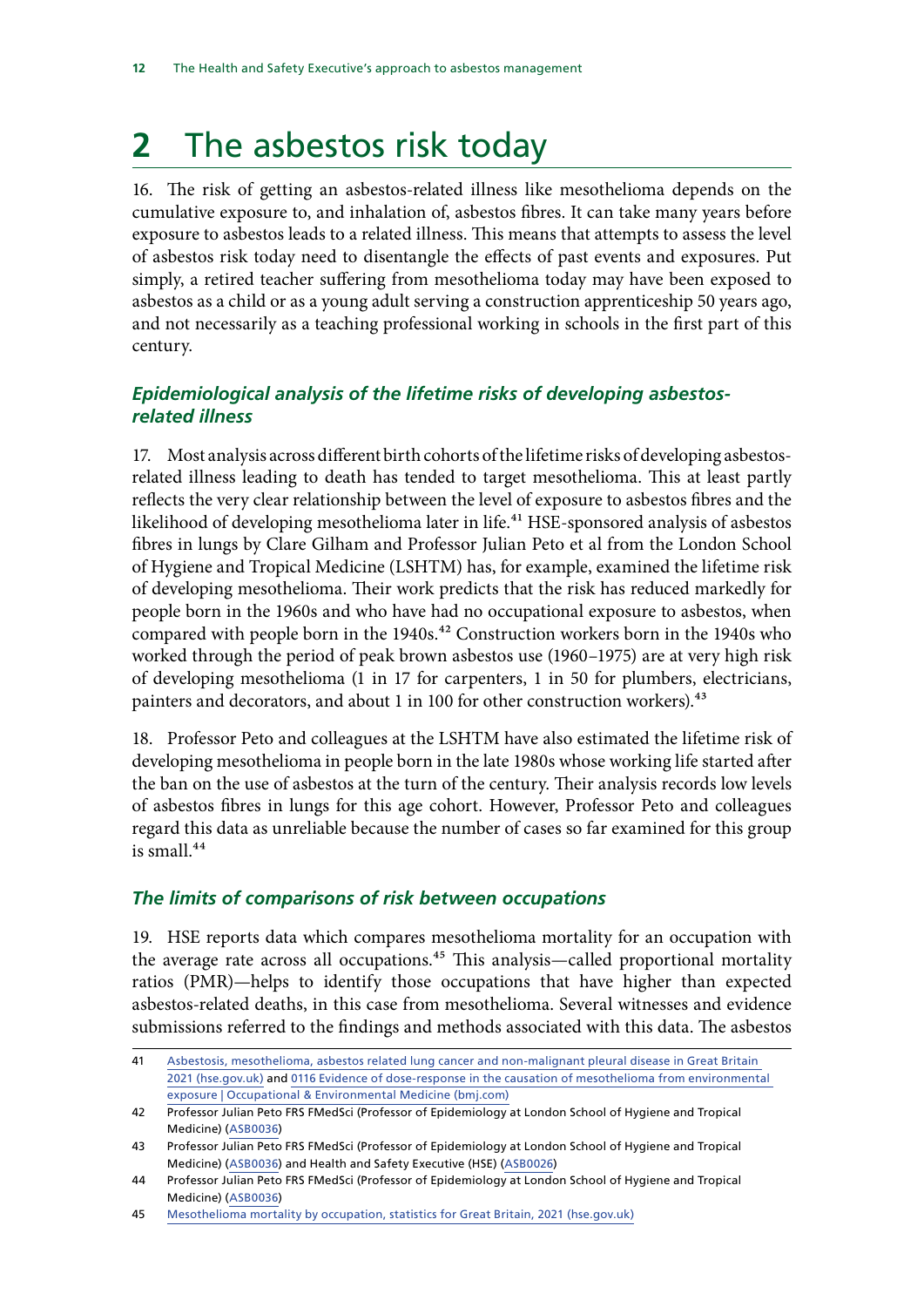campaigner Charles Pickles told us, for example, that "female primary school teachers now have one of the highest prevalence of mesothelioma as an occupational group."46 HSE's latest statistics for the period 2011–19 show:

- **For males**—relative to the average level in Great Britain as a whole—elevated mesothelioma deaths for those whose last recorded occupation involved building-related activities (for example, 'construction and building trades').
- **For females**—relative to the average level in Great Britain as a whole—elevated mesothelioma deaths for those whose last recorded occupation included 'elementary trades and related occupations', 'administrative occupations' and 'teaching and educational professionals'. HSE says that elevated rates for 'teaching and educational professionals' were not observed in the period 2001– 10, indicating what it has described as "an increasing trend" over time.<sup>47</sup>

20. In his written evidence to the inquiry, Dr Garry Burdett, a retired former Health & Safety Laboratory Principal Scientist, said that it was important to recognise that this analysis does not reflect the *current* level of risk for teachers and other workers because of the long latency of asbestos-related disease.<sup>48</sup> Professor Peto told us that the "50-year lag" means that this analysis "tells you what happened to teachers born in 1950".<sup>49</sup> He said that "the excess [in mesothelioma deaths] among teachers is confined to teachers who were born before 1955, in other words, teachers who were working during the period up to the late 1970s when asbestos was being installed in schools in vast quantities".<sup>50</sup> He also said that, while useful, PMRs "may overestimate [the level of risk] for occupations which some people join after higher risk exposure in a previous occupation."<sup>51</sup> This is because the death certificate, which HSE uses for its data, only records the last occupation of the deceased, which may not be the relevant occupation for past exposure to asbestos. In research from 2009, Professor Peto and others reported that 39% of female teachers with mesothelioma had also worked in other jobs where they might have been exposed to asbestos, compared with just 8% of teachers in a control group.<sup>52</sup>

21. Robin Howie, a health and safety consultant and former President of the British Occupational Hygiene Society, has reworked HSE analysis of proportional mortality ratios, challenging its methodology. His alternative analysis has been used by others, including the 'Airtight on Asbestos' campaign.<sup>53</sup> Mr Howie's critique centres on the way it compares mesothelioma deaths as a proportion of all deaths in an individual occupation with rates for all occupations.<sup>54</sup> Mr Howie argues that this method obscures the level of risk for some occupations like teachers and nurses because the comparison with all occupations includes groups like carpenters whose mesothelioma rates are exceptionally high.55 Instead, Mr Howie compares the proportion of deaths from mesothelioma for teachers and nurses with a hypothetical rate that would apply if people in these professions

<sup>46</sup> [Q2](https://committees.parliament.uk/oralevidence/9777/html/)

<sup>47</sup> [Mesothelioma mortality by occupation, statistics for Great Britain, 2021 \(hse.gov.uk\)](https://www.hse.gov.uk/statistics/causdis/mesothelioma/mesothelioma-mortality-by-occupation.pdf)

<sup>48</sup> Dr Garry Burdett (Fellow at Retired) ([ASB0017\)](https://committees.parliament.uk/writtenevidence/39338/html/)

<sup>49</sup> [Q69](https://committees.parliament.uk/oralevidence/3252/pdf/)

 $50 \overline{062}$ 

<sup>51</sup> Professor Julian Peto FRS FMedSci ([ASB0042](https://committees.parliament.uk/writtenevidence/43699/html/))

<sup>52</sup> Professor Julian Peto FRS FMedSci ([ASB0042](https://committees.parliament.uk/writtenevidence/43699/html/))

<sup>53</sup> [Don't Breathe In: Bridging the Asbestos Safety Gap - ResPublica](https://www.respublica.org.uk/our-work/publications/dont-breathe-in-bridging-the-asbestos-safety-gap/)

<sup>54</sup> Assessment of mesothelioma risk in teaching and nursing professions Robin Howie (Occupational Hygienist at Robin Howie Associates) [\(ASB0021](https://committees.parliament.uk/writtenevidence/39366/html/))

<sup>55</sup> British Occupational Hygiene Society ([ASB0041\)](https://committees.parliament.uk/writtenevidence/43698/html/)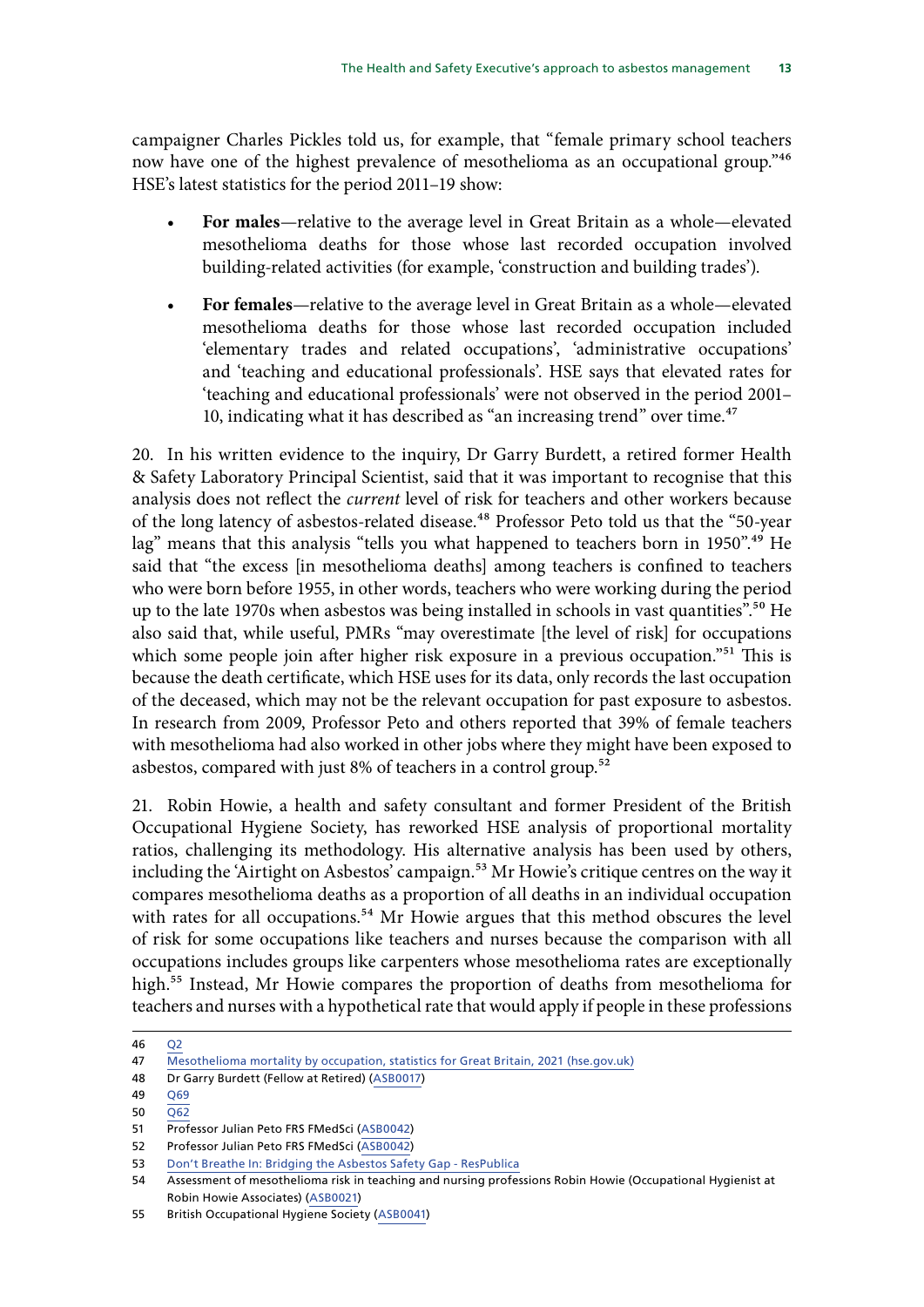<span id="page-14-0"></span>were not exposed to any asbestos, using HSE information from 2003. He does this as part of several alternative calculations aimed at estimating the additional contribution of workrelated exposure through these occupations.<sup>56</sup> Mr Howie's analysis leads him to conclude that "teachers and nurses had about 5 and 3 times respectively more mesothelioma deaths than expected in populations not exposed to asbestos".<sup>57</sup>

22. Professor Curran, Chief Scientific Adviser at the HSE, disagreed with Robin Howie's argument, in particular his comparison with a hypothetical population that had not been exposed to asbestos to estimate the risk from some occupations. Professor Curran said that "30 to 40 years ago … there was a lot more asbestos used for building and there was a lot more asbestos used in manufacturing".<sup>58</sup> He said that this means, therefore, that there would have been "a lot more asbestos in the environment generally" and this, in turn, will have led to more "background levels of mesothelioma" in the general population.<sup>59</sup> For HSE, establishing an "unexposed reference category", given the 'real world' level of environmental exposure at that time, is a position that it does "not agree with".<sup>60</sup>

## *Using other data to measure current asbestos exposure*

23. Professor John Cherrie, Emeritus Professor of Human Health at Heriot-Watt University and principal scientist at the Institute of Occupational Medicine, told us that "although we know that the exposures are most probably less than they were in the past, we have very little idea about current situations".<sup>61</sup> He said that there was "no systematically collected information" on how many people "may be exposed or the levels of exposure that they may experience."<sup>62</sup> Moreover, he added that there was "no attempt to systematically collate that evidence and use it as intelligence to understand what the problem might be for the whole of the UK."63

24. Professor Curran acknowledged that HSE "could do more" with "more resource or more analytical capability" but said that its recent research measuring asbestos fibre exposures during licensed asbestos removal work was an example of what it was doing to improve its data.<sup>64</sup> HSE's research is, however, the first analysis of removal worker exposures since research it did in 1999.<sup>65</sup> Sarah Albon said that this analysis had "identified a reduction in average [asbestos fibre] concentrations" compared to earlier work.<sup>66</sup> The research study itself made clear that such comparisons are not straightforward because of differences in the materials removed and in measurement techniques.67 Despite the volunteer workers knowing that they were being observed, the study still saw some practices that deviated from HSE guidance during the later stages of removal work.<sup>68</sup>

57 Robin Howie [\(ASB0043\)](https://committees.parliament.uk/writtenevidence/43700/html/) and [Winter Journal 2017.pdf \(rehis.com\)](https://www.rehis.com/sites/default/files/Winter%20Journal%202017.pdf)

58 [Q153](https://committees.parliament.uk/oralevidence/9780/html/)

59 [Q153](https://committees.parliament.uk/oralevidence/9780/html/)

- 60 [Q153](https://committees.parliament.uk/oralevidence/9780/html/)
- 61 [Q61](https://committees.parliament.uk/oralevidence/3252/html/)
- $62 \overline{O61}$
- 63 [Q68](https://committees.parliament.uk/oralevidence/3252/html/)
- 64 [Q108](https://committees.parliament.uk/oralevidence/9780/html/) and [Q131](https://committees.parliament.uk/oralevidence/9780/html/)

66 [Correspondence with the Health and Safety Executive related to their approach to asbestos management](https://committees.parliament.uk/publications/9112/documents/159424/default/)

<sup>56</sup> Assessment of mesothelioma risk in teaching and nursing professions Robin Howie (Occupational Hygienist at Robin Howie Associates) [\(ASB0021](https://committees.parliament.uk/writtenevidence/39366/html/)); Robin Howie ([ASB0043](https://committees.parliament.uk/writtenevidence/43700/html/)) and Robin Howie Associates ([ASB0048\)](https://committees.parliament.uk/writtenevidence/107219/html/)

<sup>65</sup> [Asbestos exposures of workers in the licensed asbestos removal industry \(hse.gov.uk\)](https://www.hse.gov.uk/research/rrpdf/rr1176.pdf)

<sup>67</sup> [Asbestos exposures of workers in the licensed asbestos removal industry \(hse.gov.uk\)](https://www.hse.gov.uk/research/rrpdf/rr1176.pdf)

<sup>68</sup> [Asbestos exposures of workers in the licensed asbestos removal industry \(hse.gov.uk\)](https://www.hse.gov.uk/research/rrpdf/rr1176.pdf)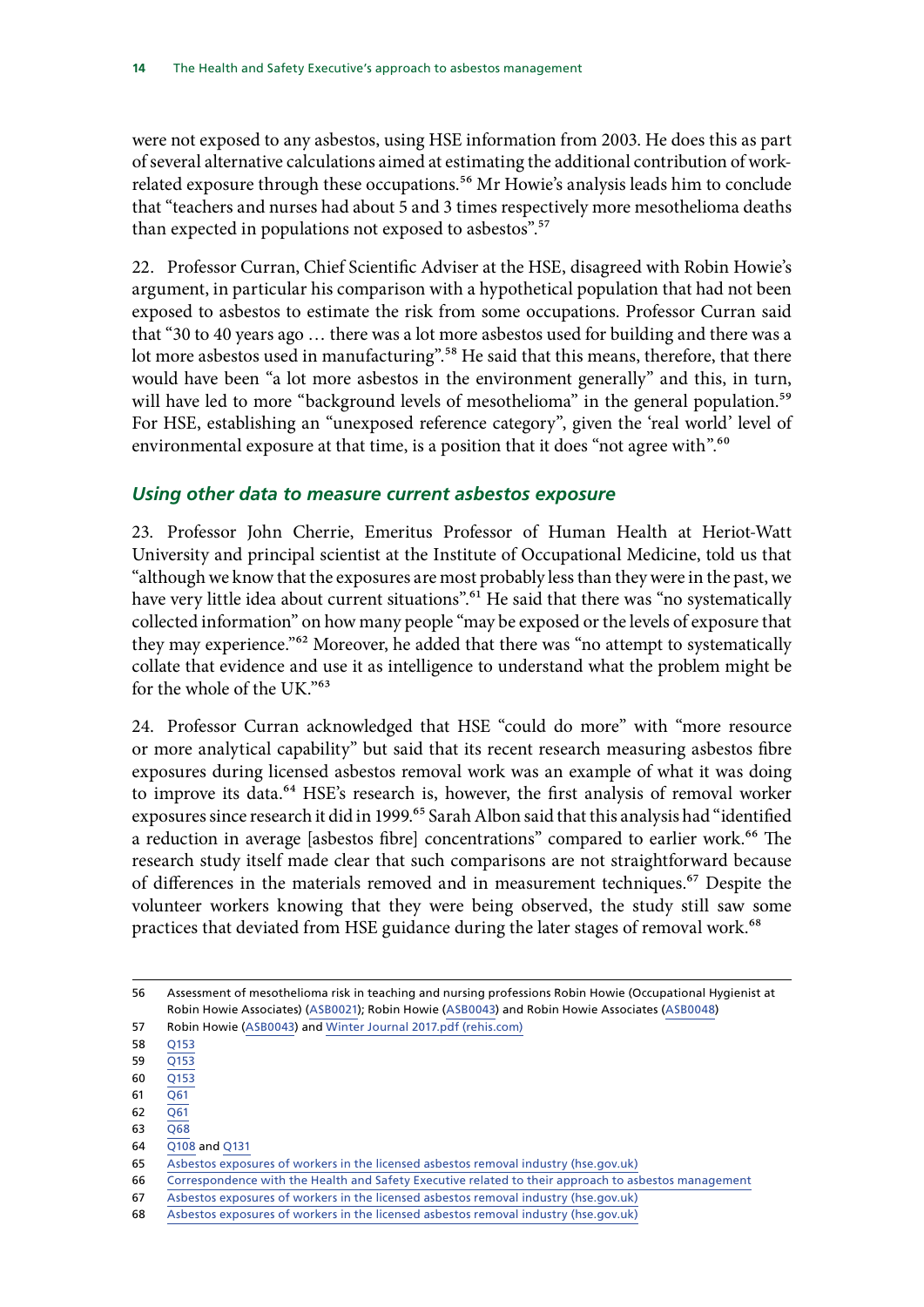#### <span id="page-15-0"></span>*Contemporary exposure risks in schools*

25. The Committee on Carcinogenicity of Chemicals in Food, Consumer Products and the Environment has previously concluded that children are more vulnerable to developing mesothelioma than people exposed to an equivalent dose later in life. The Committee said that:

> Because of differences in life expectancy, for a given dose of asbestos the lifetime risk of developing mesothelioma is predicted to be about 3.5 times greater for a child first exposed at age 5 compared to an adult first exposed at age 25 and about 5 times greater when compared to an adult first exposed at age 30.69

In this context, the Joint Union Asbestos Committee, a group of education unions, and others, have raised strong concerns about the risk of exposures in certain schools.<sup>70</sup> The level of asbestos exposure risk in schools has been subject to more detailed analysis by HSE in the past. It conducted two air measurement studies, the first in 1986 and the second in 2006, in schools known to contain asbestos.<sup>71</sup> The first study involved four schools and the second looked at seven schools. The more recent study "did not detect any asbestos fibres". The 1986 study counted 30 fibres, mainly chrysotile.<sup>72</sup> Sarah Albon told us that HSE's school studies had not been intended to be representative of the situation in all schools and had instead targeted schools with particular higher-risk construction techniques.73 Professor Curran also told us that "to do the large-scale studies that think about every single potential opportunity for exposure in every single school type" would be "an extremely large and probably unfeasible study to deliver."<sup>74</sup> HSE, nevertheless, accepts that its measurement research in schools "is not particularly extensive."<sup>75</sup>

#### *Worrying anecdotal accounts*

26. We heard from witnesses who said that exposure to asbestos continues today. Liz Darlison, Chief Executive of the charity Mesothelioma UK, said that there is still "a sinister risk of exposure to asbestos that is grossly underestimated in our country."<sup>76</sup> Joanne Gordon from the Asbestos Victims Support Groups' Forum told us of one phone call she had received:

> [...] It was somebody who worked for a cleaning contract company, and they had been informed that they had been exposed to asbestos. They had gone into the company and asbestos had been damaged by builders or contractors, whoever, in that company. They had tried to clear it up but it had not been cleared up properly, so when the cleaning contractors came

<sup>69</sup> [CC/2012/ \(publishing.service.gov.uk\)](https://assets.publishing.service.gov.uk/government/uploads/system/uploads/attachment_data/file/315919/vulnerability_of_children_to_asbestos.pdf)

<sup>70</sup> Joint Union Asbestos Committee [\(ASB0011\)](https://committees.parliament.uk/writtenevidence/39184/html/)

<sup>71</sup> [Correspondence with the Health and Safety Executive related to their approach to asbestos management.](https://committees.parliament.uk/publications/9112/documents/159424/default/) HSE has also undertaken inspection work to assess schools' management of asbestos. See, for example: [Asbestos in](https://www.hse.gov.uk/services/education/asbestos.htm)  [schools 'CLASP' Working Group \(hse.gov.uk\)](https://www.hse.gov.uk/services/education/asbestos.htm)

<sup>72</sup> [Correspondence with the Health and Safety Executive related to their approach to asbestos management](https://committees.parliament.uk/publications/9112/documents/159424/default/)

<sup>73</sup> [Q134](https://committees.parliament.uk/oralevidence/9780/html/)

<sup>74</sup> [Q136](https://committees.parliament.uk/oralevidence/9780/html/)

<sup>75</sup> [Correspondence with the Health and Safety Executive related to their approach to asbestos management](https://committees.parliament.uk/publications/9112/documents/159424/default/)

<sup>76</sup> [Q31](https://committees.parliament.uk/oralevidence/9777/pdf/)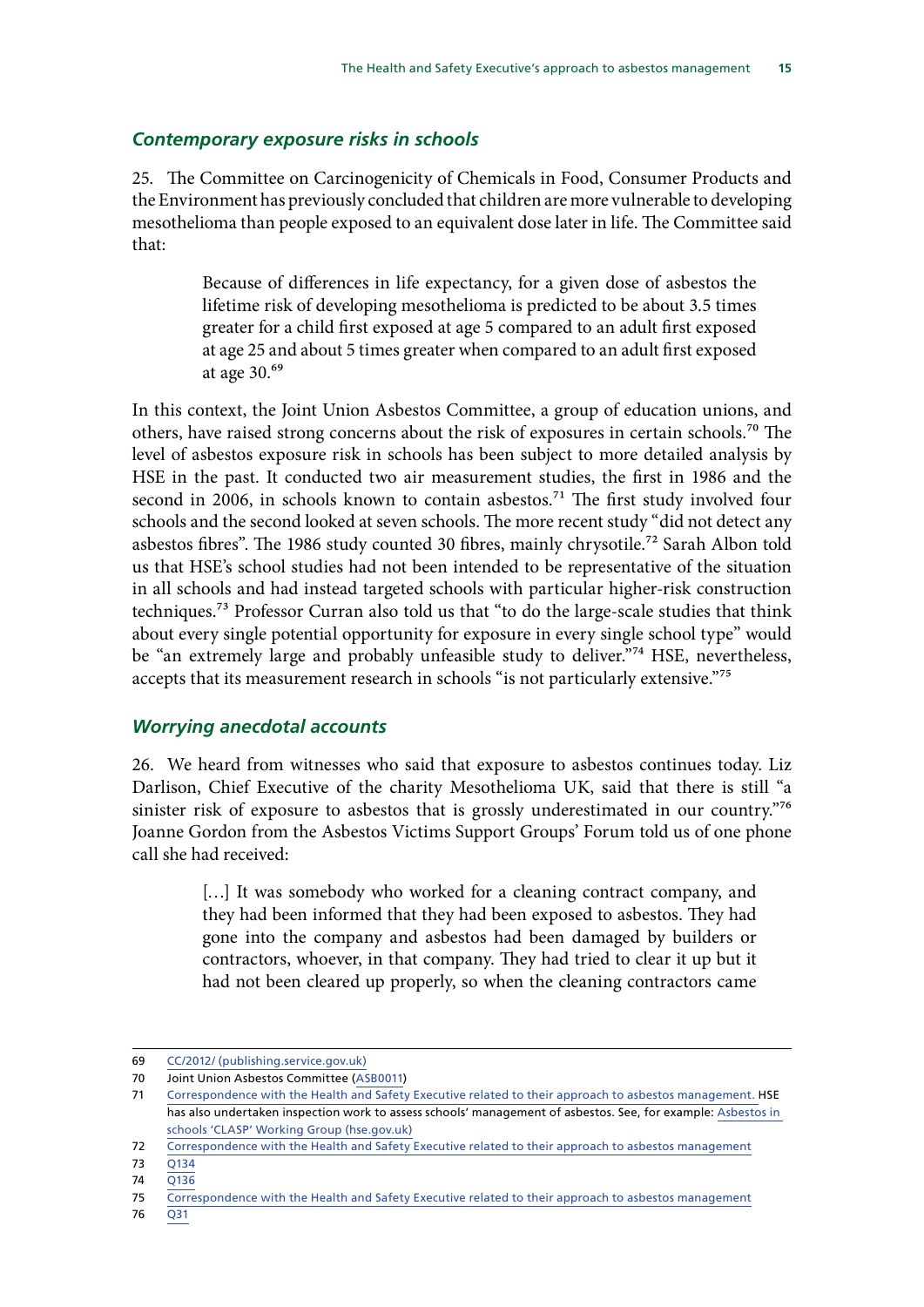in they cleaned up the rest of that asbestos. They then had to empty the hoovers. This is just one example. This is happening all the time: people are damaging the asbestos that is still in situ.<sup>77</sup>

Liz Darlison also described a phone call to Mesothelioma UK's information line received just a few days before her appearance before us. The call was "from a lady who had asbestos dust left on her six-year-old son's bed by people who went into her house to do renovation work."78

27. Tony Hood, who leads Thompsons Solicitors' national strategy for asbestos, told us that "women and younger men are less aware of the dangers of asbestos".<sup>79</sup> He said that this lack of awareness "increases the risk of asbestos being disturbed" and therefore, exposure "continues to present a future danger".<sup>80</sup> He told us that "accidental disturbances by contractors and others is commonplace".<sup>81</sup>

28. Joanne Gordon also said that the cohort of people that her organisations are supporting has changed over time. She gave one example of a 27-year-old man who had been diagnosed and whose "exposure [to asbestos] would have either been from school or more recently."82 Liz Darlison told us about two other cases involving young people recently supported by Mesothelioma UK nurses:

> This is Mags Portman. Mags died in February 2019. She was 44 years old, a mother of two young sons and an award-winning doctor. She was diagnosed with Meso and was exposed in the NHS. This is Helen Bone. It is difficult to pick her out because she is so young and beautiful. She is 39 and spent 21 years working in the NHS. She was diagnosed in April this year with mesothelioma and is currently receiving chemotherapy. She has been at the sharp end of the Covid pandemic because she is a critical care nurse.<sup>83</sup>

29. **Progress made since the gradual imposition of restrictions on the use of asbestos and its eventual ban in 1999 are no reason for complacency. Understanding the extent to which asbestos fibres are still being released from the fabric of buildings remains vital and requires different methods of analysis. Past measurement of fibres in lungs has shown that the lifetime risk from mesothelioma is substantially lower for people born in the late 1960s. For people born in the late 1980s, the risks appear even lower, but the numbers sampled are small and patterns of exposure may be subject to wide variation over time and between people.**

30. **Recent HSE data on the relative risk of mesothelioma deaths shows elevated rates for women whose last occupation was education and teaching. However, limitations in death certificate information means that the earlier occupational history of these people—which may be key to understanding the cause of their disease—is not known. Moreover, the long latency period before asbestos-related illness develops means that HSE data on relative occupational risk tells us little about asbestos exposures in work settings today. We know relatively little about current levels but, worryingly, we heard** 

83 [Q36](https://committees.parliament.uk/oralevidence/9777/pdf/)

<sup>77 032</sup> 

<sup>78</sup> [Q38](https://committees.parliament.uk/oralevidence/9777/pdf/)

<sup>79</sup> [Q32](https://committees.parliament.uk/oralevidence/9777/pdf/)  $80 \overline{032}$ 

<sup>81</sup> Thompsons Solicitors ([ASB0009](https://committees.parliament.uk/writtenevidence/39167/html/))

<sup>82</sup> [Q33](https://committees.parliament.uk/oralevidence/9777/pdf/)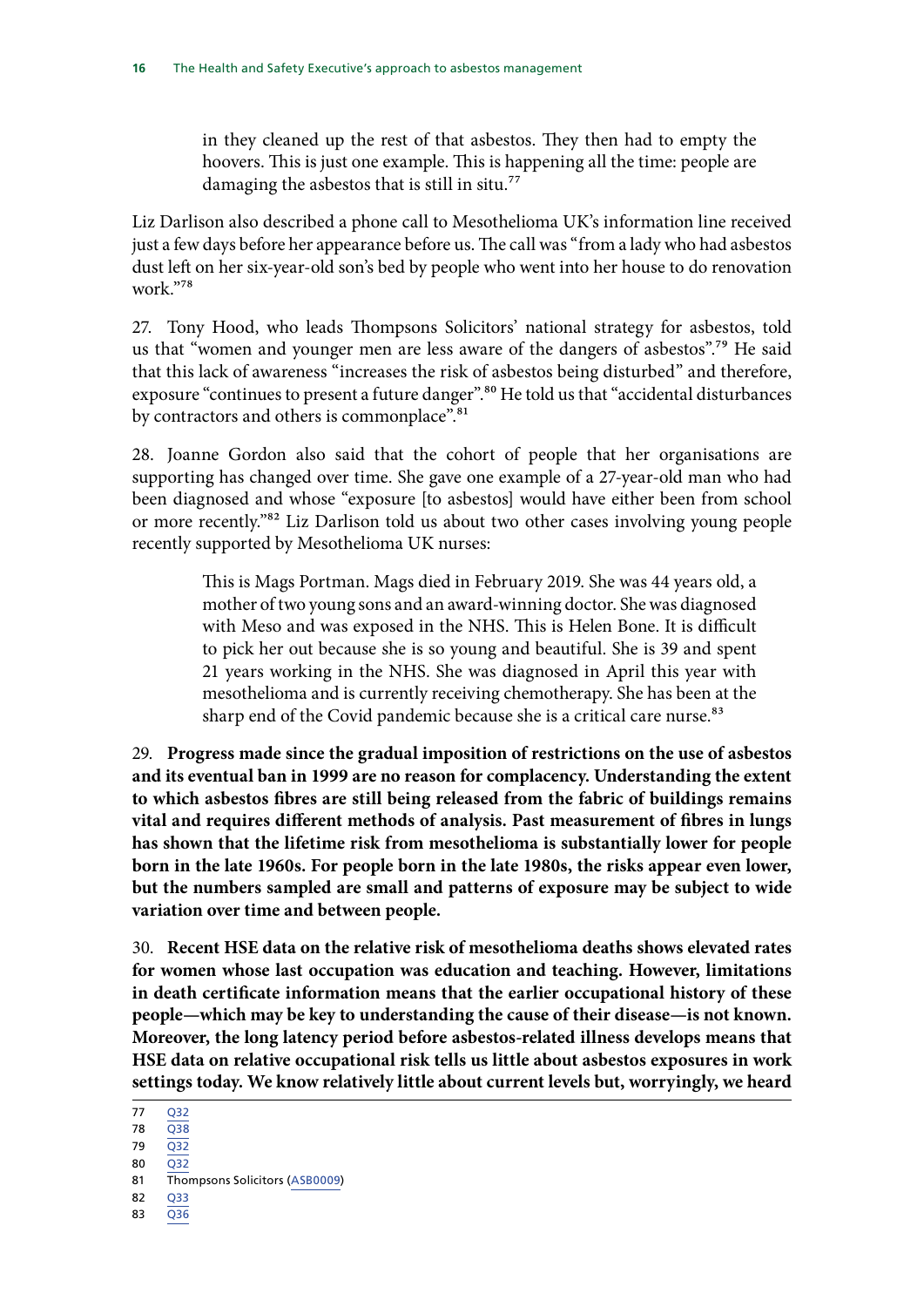**accounts from several sources of recent exposures in the workplace and in the home. Our view is that HSE's efforts to develop the evidence on current asbestos exposure levels in non-domestic buildings are relatively piecemeal. A more structured approach to collecting data and assessing current exposure levels is needed.**

31. *We recommend that HSE develops and implements a robust research framework for the systematic measurement of current asbestos exposures in non-domestic buildings, using a range of measurement and sampling techniques and informed by international experiences and approaches. It should ensure that adequate consideration is given to exposure measurement in schools and other public buildings. We recommend that HSE publishes its framework by October 2022 and produces findings at frequent intervals thereafter.*

32. *We also recommend that the Government investigates opportunities to improve the occupational information recorded on death certificates.*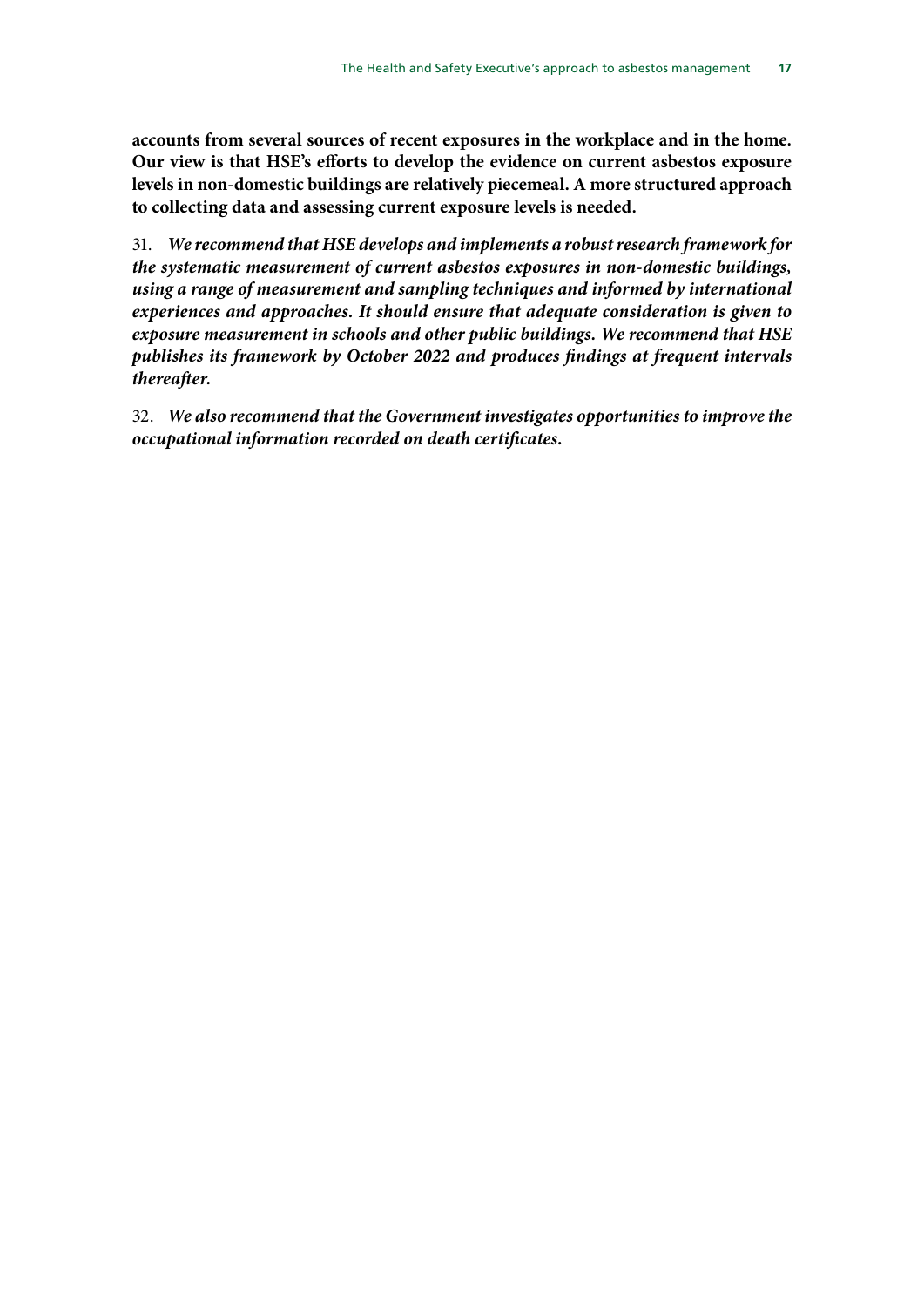# <span id="page-18-0"></span>**3** A strategic approach to asbestos management

# **Managing 'in situ' or removal**

33. The Approved Code of Practice accompanying the asbestos regulations says that where asbestos is in good condition, well-protected and unlikely to be disturbed, it can be left in place by the dutyholder.<sup>84</sup>

34. We heard competing views on whether the Government, HSE and the asbestos regulations should have a stronger emphasis on asbestos removal. Trade unions, some victim representatives and campaigning organisations told us that they favoured removal where possible:

- The TUC has said that the advice to date that asbestos in good condition and unlikely to be disturbed can be left in place "was always seen as a temporary measure". It said that workplaces should now have "a programme of identifying, managing and safely removing and disposing of all asbestos".<sup>85</sup>
- The GMB union said that the current asbestos regulations should be revised "to remove the presumption that encapsulated asbestos left in situ is safer than removal" because "dutyholders can adopt a loose definition of 'in good condition', to justify inaction and avoid the cost of remediation."86
- The Communication Workers Union said that its "strongly held view" was that "the ongoing asbestos crisis in the UK will not be solved by simply measuring asbestos levels and managing asbestos kept in situ".87
- The Asbestos Victims Support Groups Forum said that the current regulatory approach to the removal of asbestos "gives unscrupulous dutyholders too much leeway to retain asbestos indefinitely". In its view, "sooner or later [asbestos containing materials] will inevitably deteriorate or be disturbed … putting lives at risk".<sup>88</sup>
- The All-Party Parliamentary Group on Occupational Safety and Health said in its 2015 report that "retaining a policy of managing asbestos in place [was] no longer appropriate and must be changed".89 The report continued that "the only way [to]… eradicate mesothelioma in Britain [was] by removing asbestos".90 It called for "a clear timetable for the eradication of asbestos in every single workplace in Britain" by "no later than 2035."91
- Speaking in March 2020, Charles Pickles said that the duty to manage asbestos needed "beefing up … to bring about an evidence-based, risk-based, phased

<sup>84</sup> P37 in [Managing and working with asbestos \(hse.gov.uk\)](https://www.hse.gov.uk/pubns/priced/l143.pdf)

<sup>85</sup> Trades Union Congress [\(ASB0030](https://committees.parliament.uk/writtenevidence/39430/html/))

<sup>86</sup> GMB Union ([ASB0029](https://committees.parliament.uk/writtenevidence/39428/html/))

<sup>87</sup> Communication Workers Union ([ASB0032](https://committees.parliament.uk/writtenevidence/39620/html/))

<sup>88</sup> Asbestos Victims' Support Groups Forum, DAST ([ASB0002](https://committees.parliament.uk/writtenevidence/38821/html/))

<sup>89</sup> [asbestoseradication.pdf \(tuc.org.uk\)](https://www.tuc.org.uk/sites/default/files/asbestoseradication.pdf)

<sup>90</sup> [asbestoseradication.pdf \(tuc.org.uk\)](https://www.tuc.org.uk/sites/default/files/asbestoseradication.pdf)

<sup>91</sup> [asbestoseradication.pdf \(tuc.org.uk\)](https://www.tuc.org.uk/sites/default/files/asbestoseradication.pdf)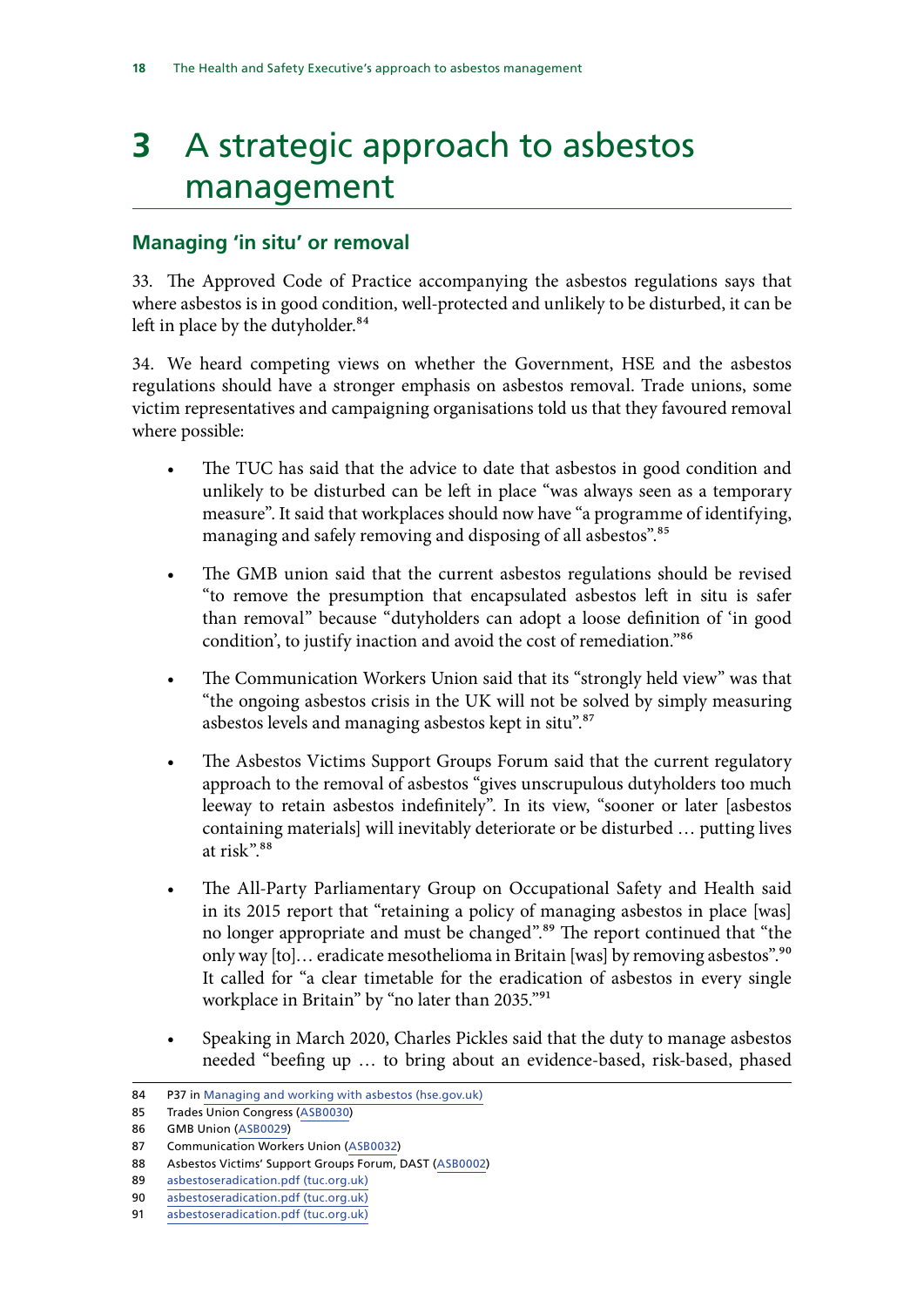removal." He said that it had "got to be phased because there's a finite amount of money."<sup>92</sup> He told us in November 2021 that " ... the current regulations do not keep us safe" and as buildings continue to age, "the more likely they are to release their fibres."93 He said that there were concerns associated with prefabricated, system-build 'CLASP' schools constructed around 60 years ago, explaining that their age, their use, and type of asbestos meant that the risks were "too high for a simple policy of management in situ."94 The Joint Union Asbestos Committee has also called for the demolition and replacement of CLASP-type buildings that cannot be made safe.95

35. Others expressed more caution about a general and urgent programme of asbestos removal. Professor Peto told us in December 2021 that he was concerned that removing asbestos at scale would risk increasing exposures. He said that there was "very strong evidence that the serious environmental exposures in buildings occurred during or soon after [asbestos]... was being installed".<sup>96</sup> By extension, he said that "there is a real danger that you will recreate the problem by removing it."<sup>97</sup> He added that "there were experiments done in the 1980s showing that "when you took a building where you pulled out all the asbestos, the level went up enormously during the removal" and "it was higher when the building was reoccupied six months later".<sup>98</sup> He told us that it was not simply a question that "asbestos causes cancer and we have to pull it all out".<sup>99</sup>

36. The 'Airtight on Asbestos' campaign said that Professor Peto's argument that a programme of removal may lead to increased, unintended exposure was "based on conjecture with little or no evidence."<sup>100</sup> In further written evidence, Professor Peto reiterated his objection to a national programme of asbestos removal—as well as air monitoring—without "considering the cost-benefit implications" and, in the context of schools, having more data on current exposure levels for teachers and students.<sup>101</sup> He said, however, that pilot research could be undertaken where "a few CLASP schools in which asbestos removal is planned and a random sample of other schools" are subjected to "systematic long-term air sampling" using electron microscopy "before and after asbestos removal".<sup>102</sup> He said that this could be combined with "further studies on asbestos lung burdens in teachers born since 1975 and young people born since 1995", and that a study of this kind would help to improve understanding of "difficult questions", including the "possibility that most asbestos is inhaled during occasional heavy exposures that cannot be measured reliably."103

37. The professional body, the Institution of Occupational Safety and Health (IOSH), also said that there were "hazards and risks associated with both 'in situ' [management]

99 [Q73](https://committees.parliament.uk/oralevidence/3252/pdf/)

101 Professor Julian Peto FRS FMedSci ([ASB0042](https://committees.parliament.uk/writtenevidence/43699/html/))

<sup>92</sup> [Campaign Launch Parliamentary Event \(airtightonasbestos.uk\)](https://www.airtightonasbestos.uk/post/campaign-launch-parliamentary-event)

<sup>93</sup> [Q2](https://committees.parliament.uk/oralevidence/9777/html/)

<sup>94</sup> [Q2](https://committees.parliament.uk/oralevidence/9777/html/)

<sup>95</sup> Joint Union Asbestos Committee [\(ASB0011\)](https://committees.parliament.uk/writtenevidence/39184/html/)

<sup>96</sup> [Q73](https://committees.parliament.uk/oralevidence/3252/pdf/)

<sup>97</sup> [Q73](https://committees.parliament.uk/oralevidence/3252/pdf/)

<sup>98</sup> Burdett GJ, Jaffrey SA, Rood AP. *Airborne asbestos fibre levels in buildings: a summary of UK measurements.* In: Non-occupational exposure to mineral fibres. IARC Scientific Publications 1989;90: 277–90. [IARC Publications](https://publications.iarc.fr/Book-And-Report-Series/Iarc-Scientific-Publications?sort_by=author_asc&limit=50) and [Q73](https://committees.parliament.uk/oralevidence/3252/pdf/)

<sup>100</sup> Airtight on Asbestos ([ASB0039\)](https://committees.parliament.uk/writtenevidence/42883/html/)

<sup>102</sup> Professor Julian Peto FRS FMedSci ([ASB0042](https://committees.parliament.uk/writtenevidence/43699/html/))

<sup>103</sup> Professor Julian Peto FRS FMedSci ([ASB0042](https://committees.parliament.uk/writtenevidence/43699/html/))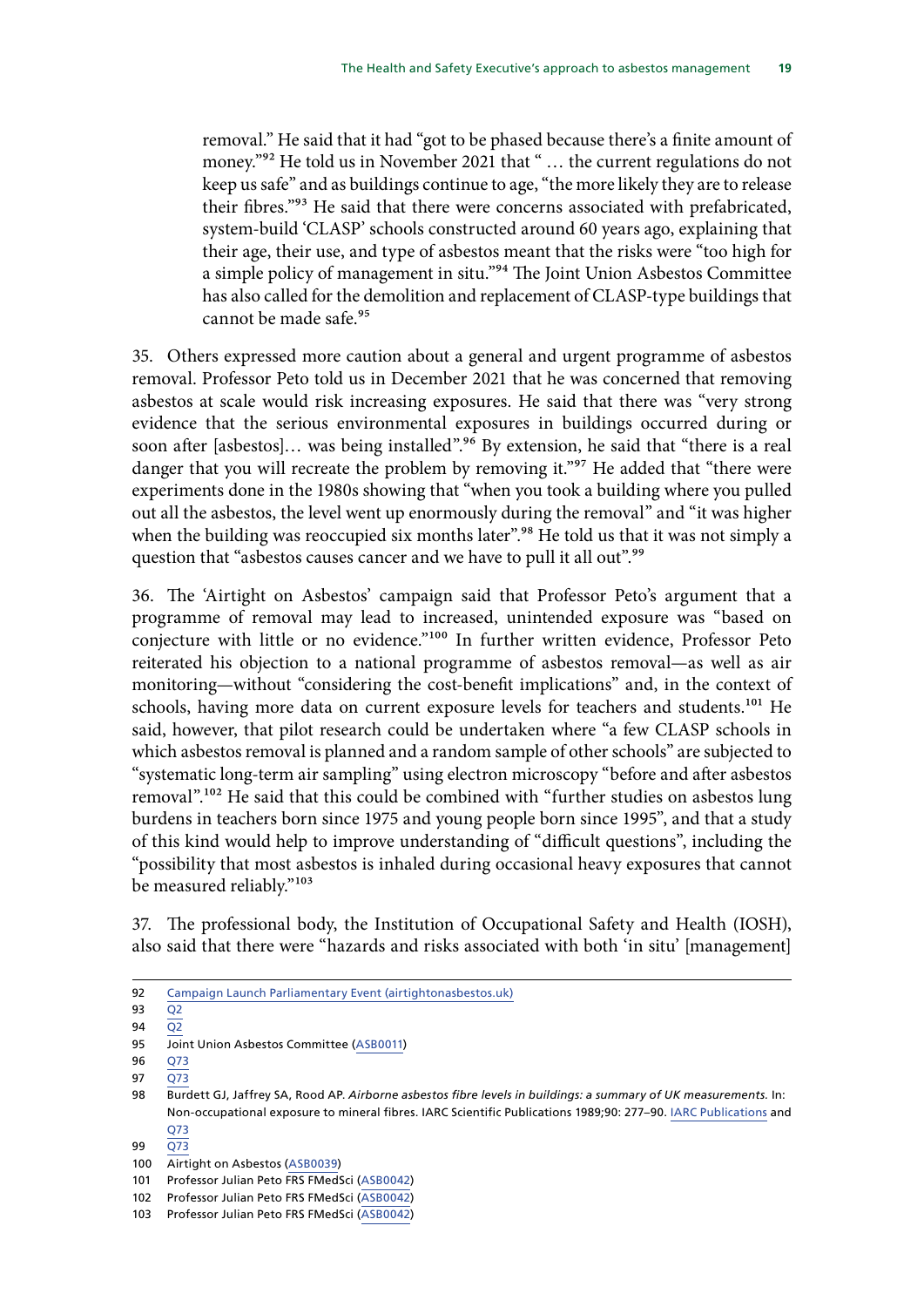and removal and disposal".<sup>104</sup> The Institute of Occupational Measurement (IOM), a notfor-profit research body, has also said that there needs to be "a well-designed research programme on comparative risks, to clarify whether and under what circumstances the risks involved in asbestos management outweigh the risks from accelerated removal and re-use of the buildings".105 It said that "there is limited evidence about these issues", but that it "should be possible to collect data to estimate the risks to health from different strategies or scenarios."<sup>106</sup> Professor John Cherrie told us that IOM had "been advocating … systematic assessment of the potential future risks for asbestos and using this as a way of exploring what the benefits or detriments might be of having some eradication programme."107 He said that "we are removing asbestos from buildings slowly as time goes on because of the process of demolishing buildings or remediating buildings" but on the question of whether this process should be going faster or slower, he said that "we just do not have the evidence to say one way or the other.<sup>108</sup>

38. Meanwhile, Professor Kevin Bampton, Chief Executive of the British Occupational Hygiene Society, the professional body, also questioned the current capacity of the asbestos market to deliver a more accelerated programme of removal safely, describing arrangements for the disposal of asbestos as "a postcode lottery".109 He added that "if we set the clock ticking, we have to make sure that there are some fire escapes."<sup>110</sup>

39. HSE said that removal of asbestos-containing materials should be "actively considered if the risks associated with removal are outweighed by the risks associated with the asbestos-containing materials remaining in place."<sup>111</sup> It told us it had not mandated a general removal of asbestos-containing materials in Great Britain because of the risks to doing so:

> [...] HSE does not mandate removal of all asbestos-containing materials in GB as the act of removal is a dangerous task and would expose those workers to this significantly increased risk. If GB were to embark on a … large-scale removal programme, careful consideration needs to be given to the balance between the risks of exposure that arise from removal against the risk associated with leaving in situ. More information is needed about the quantity, distribution and type of asbestos present in GB buildings, the availability of skilled asbestos removers, and the impact on the asbestos waste handling chain.<sup>112</sup>

40. At a stakeholder workshop in 2015, facilitated by HSE, three future research priorities on asbestos were identified.113 Two of the three areas relate to the question of whether asbestos should be managed in situ or removed, considering all the risks and benefits and the scope for safe removal practices. HSE told us that its "research capability has

<sup>104</sup> Institution of Occupational Safety and Health (IOSH) ([ASB0040\)](https://committees.parliament.uk/writtenevidence/42885/html/)

<sup>105</sup> Institute of Occupational Medicine ([ASB0006\)](https://committees.parliament.uk/writtenevidence/39150/html/)

<sup>106</sup> Institute of Occupational Medicine ([ASB0006\)](https://committees.parliament.uk/writtenevidence/39150/html/)

<sup>107</sup> [Q73](https://committees.parliament.uk/oralevidence/3252/html/)

<sup>108</sup> [Q73](https://committees.parliament.uk/oralevidence/3252/html/)

 $109$   $\overline{O}$ 73

<sup>110</sup>  $\overline{Q73}$  $\overline{Q73}$  $\overline{Q73}$ 

<sup>111</sup> Health and Safety Executive (HSE) [\(ASB0026\)](https://committees.parliament.uk/writtenevidence/39390/html/) 112 Health and Safety Executive (HSE) [\(ASB0026\)](https://committees.parliament.uk/writtenevidence/39390/html/)

<sup>113</sup> See the report: [Managing Asbestos-Containing Materials in the Built Environment: Report of a Health and](https://academic.oup.com/annweh/article/61/1/16/2762733?login=true)  [Safety Executive and Government Office for Science Workshop | Annals of Work Exposures and Health | Oxford](https://academic.oup.com/annweh/article/61/1/16/2762733?login=true)  [Academic \(oup.com\)](https://academic.oup.com/annweh/article/61/1/16/2762733?login=true)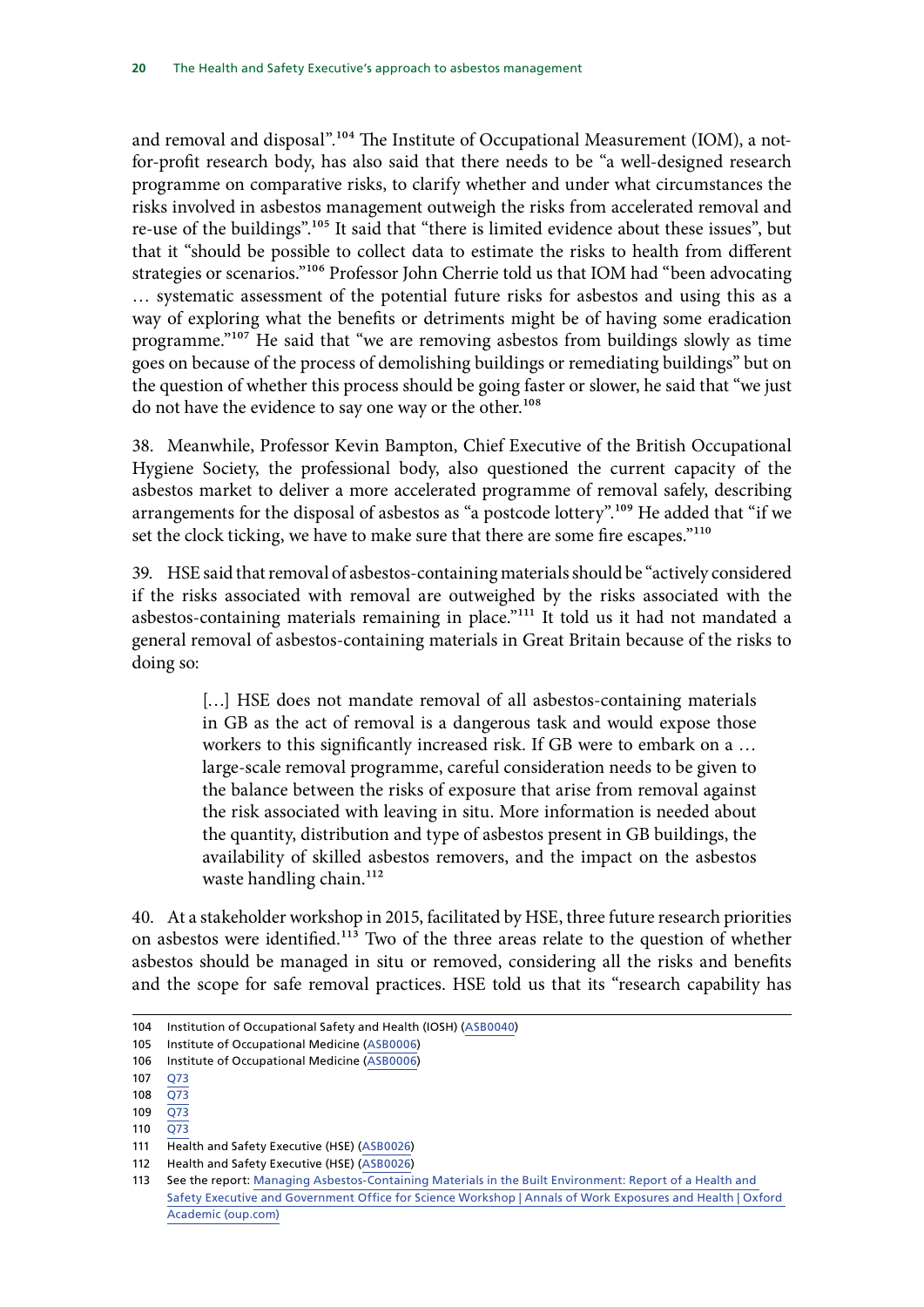<span id="page-21-0"></span>been restricted in the past year due to COVID meaning that progress [in addressing these research themes] has been limited."114 Progress in the years prior to the pandemic was also relatively limited. It said that it was "planning to re-start … work shortly" on assessing the comparative risk of managing asbestos in situ versus removal, indicating that it does not plan to use results from this analysis in its current statutory review of the asbestos regulations.115 On research intended to build "the evidence base on the effectiveness of asbestos management and safe removal", HSE said that there were currently "no costed proposals for future work", following its completion of research measuring the personal exposures of licensed asbestos removal workers (see Chapter 2 above).<sup>116</sup>

41. Sarah Albon said that "I don't think we know how long some of these [asbestoscontaining] materials left undisturbed remain undamaged", but she said:

> It is not true to say that the UK plan is to just leave asbestos alone forever. We also think gradually that, as appropriate, asbestos should be removed from United Kingdom buildings. It poses a risk; if it is undisturbed the risk is relatively low but, nevertheless, it is there, and we should look to remove it. However, what we do not think is appropriate in the UK circumstances is to put a deadline on that. That is partly because of the sheer amount that is there. $117$

42. The Minister for Disabled People, Health and Work, Chloe Smith MP, told us on 2 February that the Government had "a clearly stated goal that it is right to—over time and in the safest way—work towards there no longer being asbestos in non-domestic buildings."118 However, she also made clear that this goal was not part of "a strategy document that I can direct you to."<sup>119</sup> Moreover, she made clear that it was the Government's view that:

> [...] where a building is in good condition the best thing to do is to have a plan around the asbestos but not to go to proactive removal, because that could create more exposure than it would prevent.<sup>120</sup>

#### **Long-term integrated strategy**

43. Liz Darlison told us that a "national taskforce" was needed to address the asbestos legacy that was much broader than HSE's regulatory role. She said that "a 40-year vision for ridding our country of this carcinogen that is ubiquitous throughout" was needed, building on the example of the French.121 Nicolas Bessot from the French Labour Ministry told us that in France they have a "general plan that says we have 40 years in which to remove asbestos from every building."122 In Poland there is a national 'Programme for Asbestos Abatement' which aims, proactively, to remove all asbestos.<sup>123</sup> The Polish programme includes government financial subsidies to building owners.<sup>124</sup>

<sup>114</sup> Health and Safety Executive (HSE) [\(ASB0026\)](https://committees.parliament.uk/writtenevidence/39390/html/)

<sup>115</sup> [Correspondence with the Health and Safety Executive related to their approach to asbestos management](https://committees.parliament.uk/publications/9112/documents/159424/default/)

<sup>116</sup> [Correspondence with the Health and Safety Executive related to their approach to asbestos management](https://committees.parliament.uk/publications/9112/documents/159424/default/)

<sup>117</sup> [Q153](https://committees.parliament.uk/oralevidence/9780/html/) and [Q168](https://committees.parliament.uk/oralevidence/9780/html/)

<sup>118</sup> [Q169](https://committees.parliament.uk/oralevidence/9780/html/)

<sup>119</sup> [Q181](https://committees.parliament.uk/oralevidence/9780/html/)

<sup>120</sup> [Q148](https://committees.parliament.uk/oralevidence/9780/html/)

<sup>121</sup> [Q47](https://committees.parliament.uk/oralevidence/9777/html/)

<sup>122</sup> [Q25](https://committees.parliament.uk/oralevidence/9777/html/)

<sup>123</sup> [Correspondence with the Health and Safety Executive related to their approach to asbestos management](https://committees.parliament.uk/publications/9112/documents/159424/default/)

<sup>124</sup> [Correspondence with the Health and Safety Executive related to their approach to asbestos management](https://committees.parliament.uk/publications/9112/documents/159424/default/)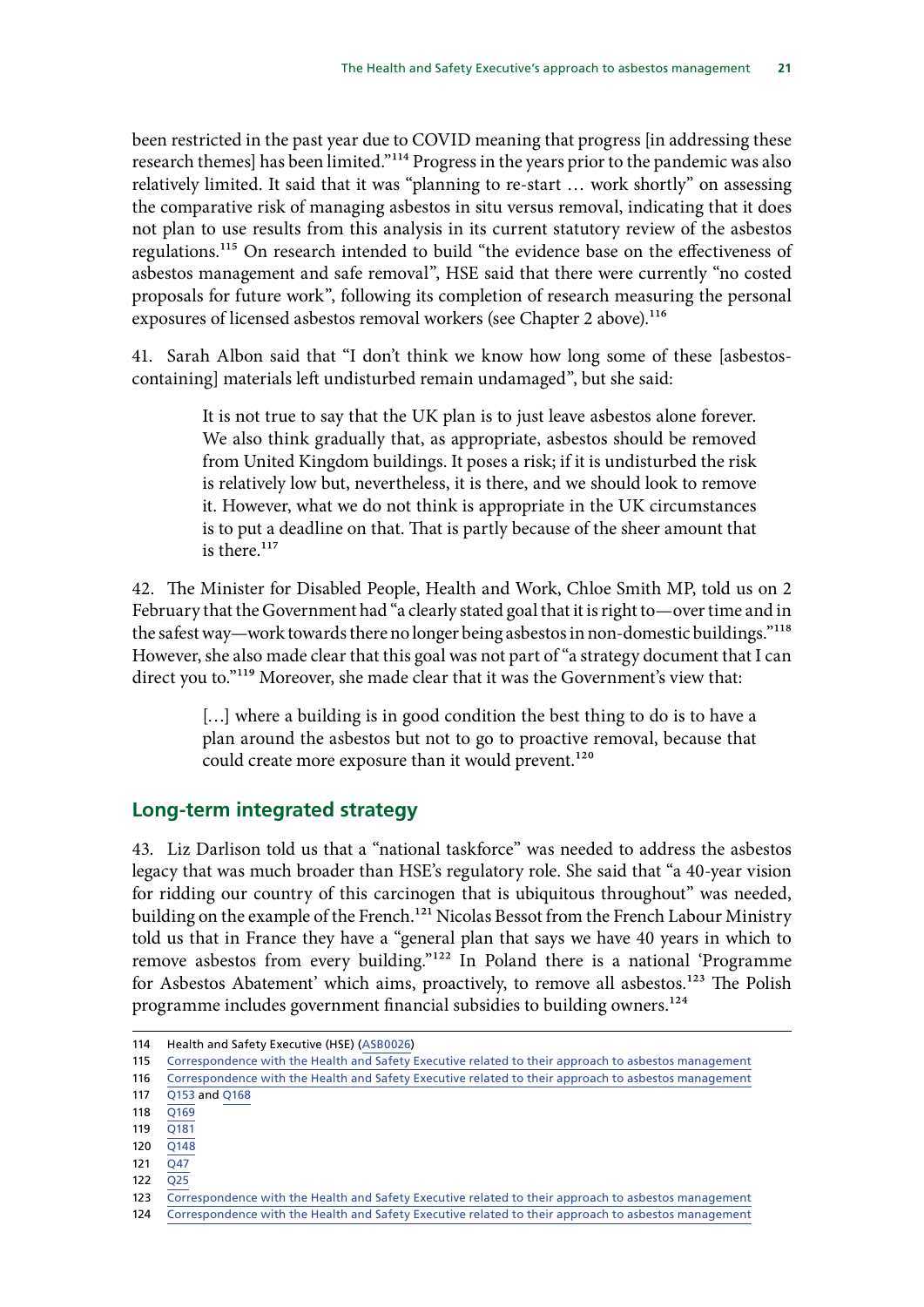44. The British Occupational Hygiene Society has also argued that "asbestos requires a national cross-departmental strategy".<sup>125</sup> It said that "consideration needs to be given to future trends, particularly the development of the Green Economy" and the likely impact of these trends on workplace exposure to asbestos fibres.<sup>126</sup> Professor Bampton said that "joined-up government" was needed.<sup>127</sup> He said that "buildings do not last forever" and "what is safe now, secure and better undisturbed, becomes disturbed at some point."<sup>128</sup> The British Occupational Hygiene Society has also said that improved fiscal and financial incentives for safe asbestos removal would be "necessary complements to a more effective regulatory regime".<sup>129</sup> It added that "there is a huge, missed, opportunity to integrate regulatory systems for better asbestos control".<sup>130</sup>

45. Some witnesses also referred us to what they see as a gap in the asbestos regulations around social housing. While the common areas of certain residential buildings will be covered by the asbestos regulations, individual domestic premises are not (for example, flats, rooms or houses).<sup>131</sup> Social housing is subject to wider regulation and landlords will be expected to carry out maintenance work properly.<sup>132</sup> Nevertheless, the Asbestos Testing and Consultancy Association, the professional trade body representing asbestos surveyors and analysts, has said that the failure of asbestos regulations to cover all areas within social housing was their "biggest shortfall".<sup>133</sup> The union Unite has also said that it had "a particular concern around social housing" because of "the very poor state of this housing stock".<sup>134</sup> Meanwhile, Joanne Gordon told us that her members had concerns about asbestos management in social housing. She gave one recent example:

> [...] only on Monday did a woman phone up who had builders into her rented accommodation. They said that they did not know if there was any asbestos, but they were going to do the job anyway … they found that it was asbestos. Those builders probably do not even know …135

46. IOSH has also said that a transition to net-zero will lead to large-scale retrofitting in buildings and that "consequently, large amounts of asbestos will be disturbed".136 It too recommends that "approaches are taken as part of the wider management of buildings".137 In his evidence to us, Nicolas Bessot also acknowledged the dangers of the retrofitting of buildings.<sup>138</sup> He said that this had led to the French strengthening their asbestos regulations in 2017 such that owners of companies or enterprises wanting to do work "that could release some fibres" must have their buildings checked by a "licensed contractor" before the work starts.139 Any subsequent work on the building should then follow the contractor's recommendations. The new regulation came into force in 2020.<sup>140</sup>

138 [Q13](https://committees.parliament.uk/oralevidence/9777/pdf/)

140 [Q13](https://committees.parliament.uk/oralevidence/9777/pdf/)

<sup>125</sup> British Occupational Hygiene Society ([ASB0025](https://committees.parliament.uk/writtenevidence/39384/html/))

<sup>126</sup> British Occupational Hygiene Society ([ASB0025](https://committees.parliament.uk/writtenevidence/39384/html/))

<sup>127</sup> [Q73](https://committees.parliament.uk/oralevidence/3252/pdf/)

<sup>128</sup> [Q73](https://committees.parliament.uk/oralevidence/3252/html/) and British Occupational Hygiene Society [\(ASB0025\)](https://committees.parliament.uk/writtenevidence/39384/html/)

<sup>129</sup> British Occupational Hygiene Society ([ASB0025](https://committees.parliament.uk/writtenevidence/39384/html/))

<sup>130</sup> British Occupational Hygiene Society ([ASB0025](https://committees.parliament.uk/writtenevidence/39384/html/))

<sup>131</sup> [Asbestos campaign - duty to manage \(hse.gov.uk\)](https://www.hse.gov.uk/asbestos/duty.htm)

<sup>132</sup> Shelter Legal England - Asbestos in housing - Shelter England

<sup>133</sup> ATaC - Asbestos Testing and Consultancy Association ([ASB0022](https://committees.parliament.uk/writtenevidence/39367/html/))

<sup>134</sup> Unite Union ([ASB0028](https://committees.parliament.uk/writtenevidence/39419/html/))

<sup>135</sup> [Q32](https://committees.parliament.uk/oralevidence/9777/pdf/)

<sup>136</sup> Institution of Occupational Safety and Health (IOSH) ([ASB0040\)](https://committees.parliament.uk/writtenevidence/42885/html/)

<sup>137</sup> Institution of Occupational Safety and Health (IOSH) ([ASB0040\)](https://committees.parliament.uk/writtenevidence/42885/html/)

<sup>139</sup> [Q13](https://committees.parliament.uk/oralevidence/9777/pdf/)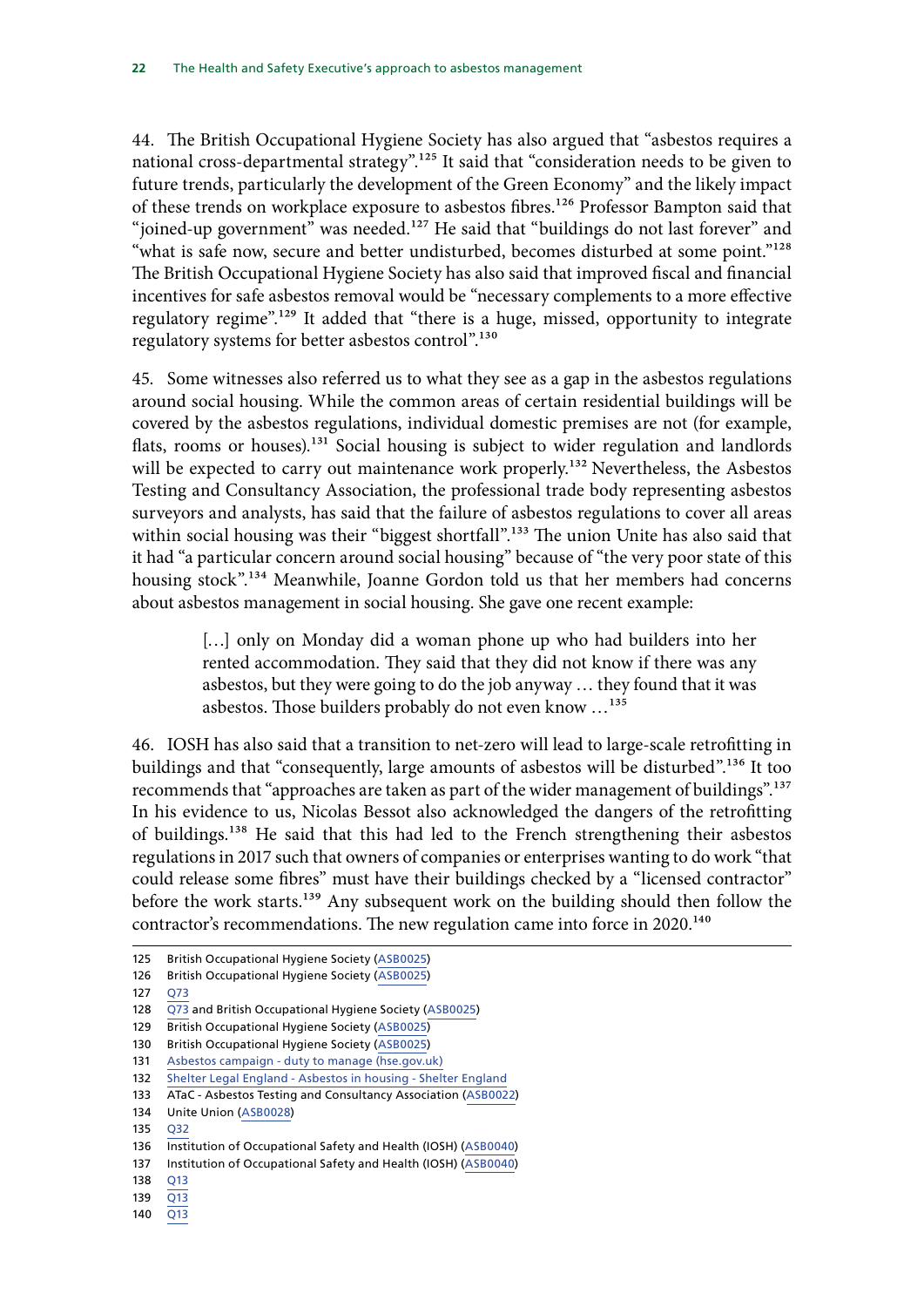47. Sarah Albon said that HSE was working with other government departments on addressing the risks of large-scale retrofitting of buildings:

> We are working very closely with BEIS and other Departments, thinking about the enormous amount of renovation that will be coming to buildings right across the United Kingdom with the move to net zero, thinking about putting in different heat sources, different heating systems and better insulation.

> There is going to be a significant amount of renovation and remediation going on in buildings with a heightened risk that asbestos will be disturbed during those activities.<sup>141</sup>

48. Chloe Smith also said that the Government's asbestos management strategy was "a cross-government strategy", that is "given life through the [asbestos] regulations".142 She said that she "would be working with colleagues in BEIS [Department for Business, Energy and Industrial Strategy] to be able to take an overview of both of those goals [of achieving net zero and safe management of asbestos] at one time."<sup>143</sup>

49. **Under the Control of Asbestos Regulations 2012, asbestos-containing materials that are in good condition and are unlikely to be disturbed can be left in place by building dutyholders. Buildings containing asbestos will not last forever and, as HSE acknowledges, we do not know how long some of these materials, left undisturbed, remain undamaged. Some, including the TUC, have called for a stronger programme of asbestos removal. They argue that a policy of management in situ was always a temporary solution and that accidental disturbances by contractors and others will always happen. They believe that the current regime gives unscrupulous dutyholders too much flexibility to turn a blind eye when confronted with the cost of asbestos removal.**

50. **Wholesale removal is not, however, without its own risk and uncertainty. Despite this, HSE has been slow to invest in research to better understand the costs and benefits of removal and to evaluate options for safer removal. This is becoming a more urgent task. The likely dramatic increase in retrofitting of buildings in response to net zero ambitions means that more asbestos-containing material will be disturbed in the coming decades, thus changing the cost-benefit analysis. Simple reliance on a set of regulations which devolve asbestos management to individual dutyholders will not be good enough. There is a need for a cross-government and 'system-wide' strategy for the long-term removal of asbestos, founded on strong evidence of what is best from a scientific, epidemiological, financial, and behavioural point of view.**

51. **The Minister and HSE told us that their goal was to see asbestos gradually and safely removed from GB's buildings. We agree with its ambition but greatly regret that neither HSE nor the Government has articulated a clear and comprehensive strategy for achieving this. There is no written down, fully developed, and long-term plan to match the Government's goal, one that is founded on an analysis of costs and benefits** 

<sup>141</sup> [Q141](https://committees.parliament.uk/oralevidence/9780/html/)

<sup>142</sup> [Q158](https://committees.parliament.uk/oralevidence/9780/html/)

<sup>143</sup> [Q158](https://committees.parliament.uk/oralevidence/9780/html/)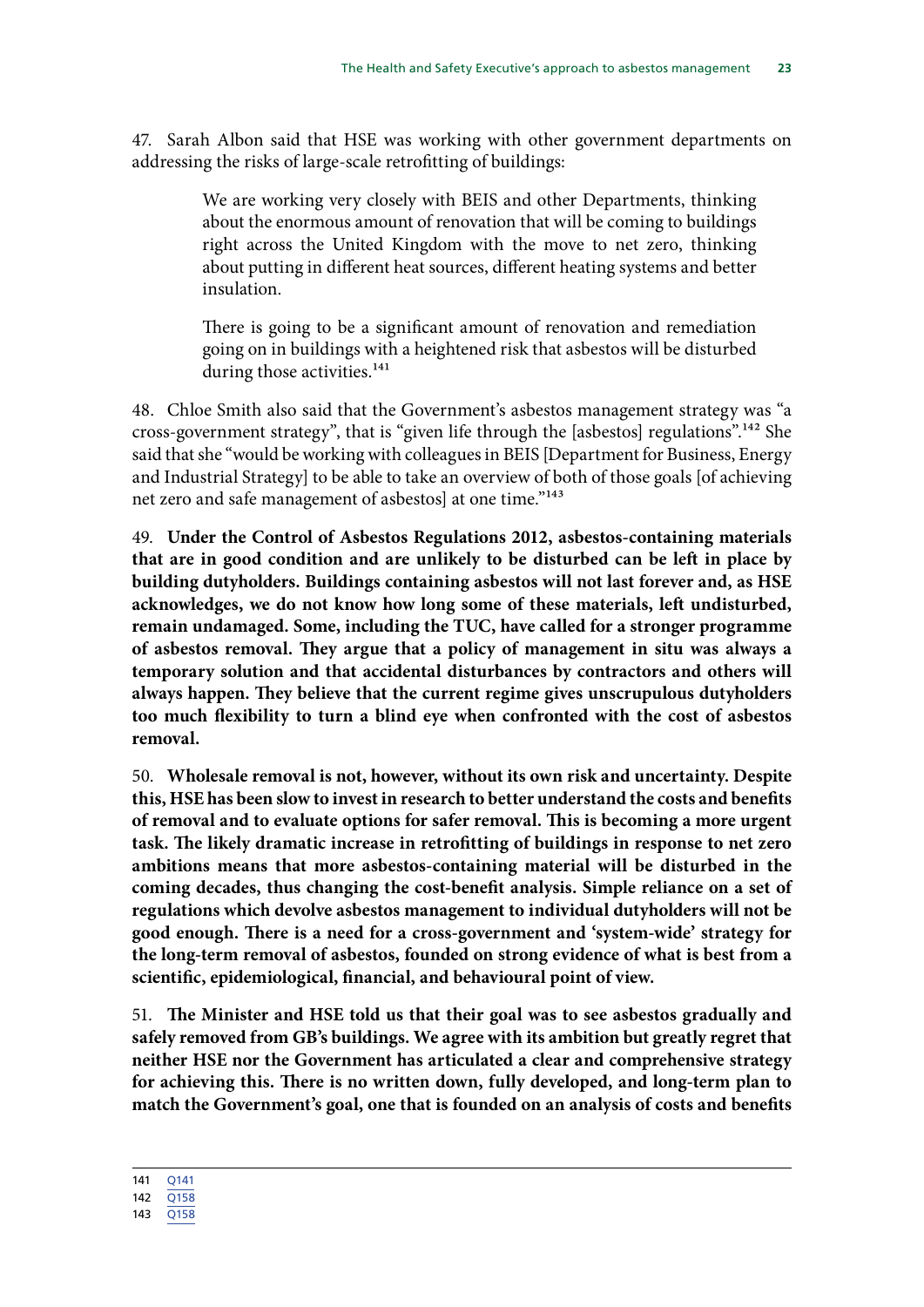<span id="page-24-0"></span>**and integrates with wider government policy. Moreover, the Government has so far failed to signal its intent by setting a clear timeframe for the removal of most, if not all, asbestos.**

52. *We recommend that a deadline now be set for the removal of asbestos from nondomestic buildings, within 40 years. The Government and HSE should develop and publish a strategic plan to achieve this, focusing on removing the highest risk asbestos first, and the early removal from the highest risk settings including schools. This plan should, in the first instance, commit to improving urgently the evidence around safer asbestos removal and disposal, considering relative costs and benefits. It should integrate with—and take full account of—proposals for the upgrading of the built environment linked to net zero targets and wider waste management strategies.*

# **Regulation 4**

53. Regulation 4 in the Control of Asbestos Regulations (2012) requires the dutyholder to manage the risk of asbestos by:

- Assessing whether any asbestos containing materials are present, and if found, recording the amount, their location and condition.
- Producing and maintaining up-to-date records of the location and condition of all asbestos-containing materials.
- Assessing the risk of the materials identified and preparing a management plan that sets out how the risk will be managed.
- Implementing, reviewing, and monitoring the plan so that it remains up to date; with plans reviewed at least every 12 months.
- Providing information on the location and condition of the asbestos-containing materials to anyone who is liable to work on or disturb them.<sup>144</sup>

54. The regulations do not specify how frequently buildings suspected of containing asbestos should be surveyed or inspected to check the condition of the asbestos. The Approved Code of Practice accompanying the asbestos regulations says that the frequency of inspections will depend on the location of the asbestos-containing materials and factors such as building use.<sup>145</sup> However, asbestos management plans, drawn up following an asbestos survey, should be reviewed at least every 12 months.<sup>146</sup>

55. In this chapter we consider recent campaign calls for dutyholders to make more use of routine environmental air monitoring, to help them manage asbestos. We also consider how information on asbestos in buildings is shared with users and contractors working on site. Finally, we consider whether there is clear evidence of dutyholder compliance with Regulation 4.

<sup>144</sup> [The Control of Asbestos Regulations 2012 \(legislation.gov.uk\);](https://www.legislation.gov.uk/uksi/2012/632/regulation/4/made) [Managing and working with asbestos \(hse.gov.](https://www.hse.gov.uk/pubns/priced/l143.pdf) [uk\)](https://www.hse.gov.uk/pubns/priced/l143.pdf) and [Asbestos campaign - duty to manage \(hse.gov.uk\)](https://www.hse.gov.uk/asbestos/duty.htm)

<sup>145</sup> Paragraph 144 in [Managing and working with asbestos \(hse.gov.uk\)](https://www.hse.gov.uk/pubns/priced/l143.pdf)

<sup>146</sup> Paragraphs 143–144 in [Managing and working with asbestos \(hse.gov.uk\)](https://www.hse.gov.uk/pubns/priced/l143.pdf)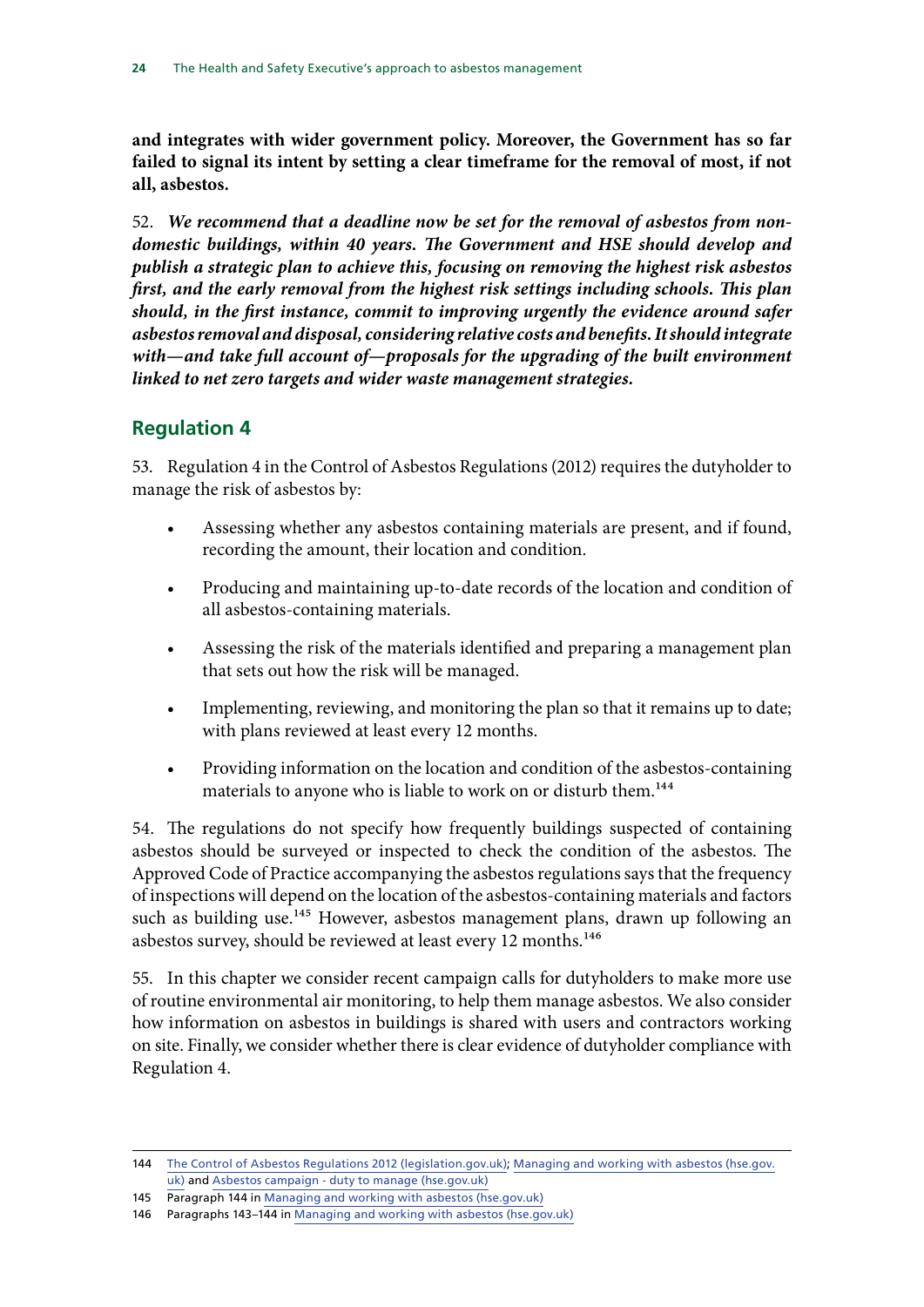## <span id="page-25-0"></span>**Monitoring asbestos**

56. Any identified or suspected asbestos-containing material recorded in the asbestos management plan must be inspected, visually, and its condition assessed periodically by the dutyholder.<sup>147</sup> The asbestos regulations do not require routine "ambient" monitoring of air for asbestos fibres. In 2019, the 'Airtight on Asbestos' campaign led by the thinktank ResPublica and supported by the asbestos campaigner, Charles Pickles, recommended that HSE also require dutyholders to perform "periodic sensitive air monitoring" of the most high risk buildings to ensure their safety.<sup>148</sup> In its written evidence, the Campaign said that it was "not always possible to visually identify if asbestos has been disturbed", citing the example of system-built 'CLASP' schools, where "the most dangerous forms of asbestos (amosite—brown asbestos) are contained in the fabric of buildings (e.g. lagging steel frames) and concealed by panels".<sup>149</sup> The Joint Union Asbestos Committee, a group of education unions, also said in its written evidence that the absence of regulations requiring routine environmental measurement of asbestos fibres means that "the risk from inaccessible asbestos is not known".150

57. The 'Airtight on Asbestos' campaign has said that such environmental measurement would be consistent with best practice in Europe, including in France where regular environmental air monitoring is used to monitor some higher-risk categories of asbestoscontaining materials.<sup>151</sup> Nicolas Bessot from the French Ministry of Labour, Employment and Integration told us that his government saw air measurement as "important" because "asbestos fibres cannot be seen." He said that, for them, "measurement" was "a key part of the war against asbestos."152

58. Asbestos industry representatives we heard from took a different view. Darren Evans, Management Committee member of the Asbestos Testing and Consultancy Association, said that visual inspection was "the most important element" because "it is when asbestos is disturbed that fibres are released".<sup>153</sup> Graham O'Mahony, Chair of the UK Asbestos Training Association said that he could not "see any benefit in doing air testing in a building or in a room where the asbestos is in good condition".<sup>154</sup> Ruth Wilkinson, Head of Health and Safety (Policy and Operations) at IOSH, said that she was "in the same place on visual inspection versus air sampling".155 For her, it was "important we have visual inspections and use air sampling where there is a need to do so, where there might have been disturbance and there might need to be an assurance to re-enter a place where you had removal".<sup>156</sup> Meanwhile, the TUC also doubts the added value of an enhanced air

156 [Q96](https://committees.parliament.uk/oralevidence/3252/pdf/)

<sup>147</sup> [Managing and working with asbestos \(hse.gov.uk\)](https://www.hse.gov.uk/pubns/priced/l143.pdf) and [Q131](https://committees.parliament.uk/oralevidence/9780/html/)

<sup>148</sup> Airtight on Asbestos ([ASB0016](https://committees.parliament.uk/writtenevidence/39313/html/)) and [https://www.respublica.org.uk/our-work/publications/dont-breathe-in](https://www.respublica.org.uk/our-work/publications/dont-breathe-in-bridging-the-asbestos-safety-gap/)[bridging-the-asbestos-safety-gap/](https://www.respublica.org.uk/our-work/publications/dont-breathe-in-bridging-the-asbestos-safety-gap/)

<sup>149</sup> Airtight on Asbestos ([ASB0039\)](https://committees.parliament.uk/writtenevidence/42883/html/).'CLASP' (Consortium of Local Authorities Special Programme) was a prefabricated, light-gauge steel building system. See: [CLASP - Designing Buildings](https://www.designingbuildings.co.uk/wiki/CLASP)

<sup>150</sup> Joint Union Asbestos Committee [\(ASB0044](https://committees.parliament.uk/writtenevidence/106294/html/))

<sup>151</sup> [Air today, gone tomorrow July 2020](https://www.airtightonasbestos.uk/_files/ugd/5e41e6_69da11396e5c44ffad18ab67d23d1953.pdf) and Supplementary comments from the 'Airtight on Asbestos' Campaign -[Politics.co.uk](https://www.politics.co.uk/opinion-former/press-release/2022/01/31/supplementary-comments-from-the-airtight-on-asbestos-campaign/) and Airtight on Asbestos ([ASB0039](https://committees.parliament.uk/writtenevidence/42883/html/))

<sup>152</sup> [Q21](https://committees.parliament.uk/oralevidence/9777/html/)

 $153 \overline{096}$ 

<sup>154</sup> [Q96](https://committees.parliament.uk/oralevidence/3252/pdf/)

<sup>155</sup> [Q96](https://committees.parliament.uk/oralevidence/3252/pdf/)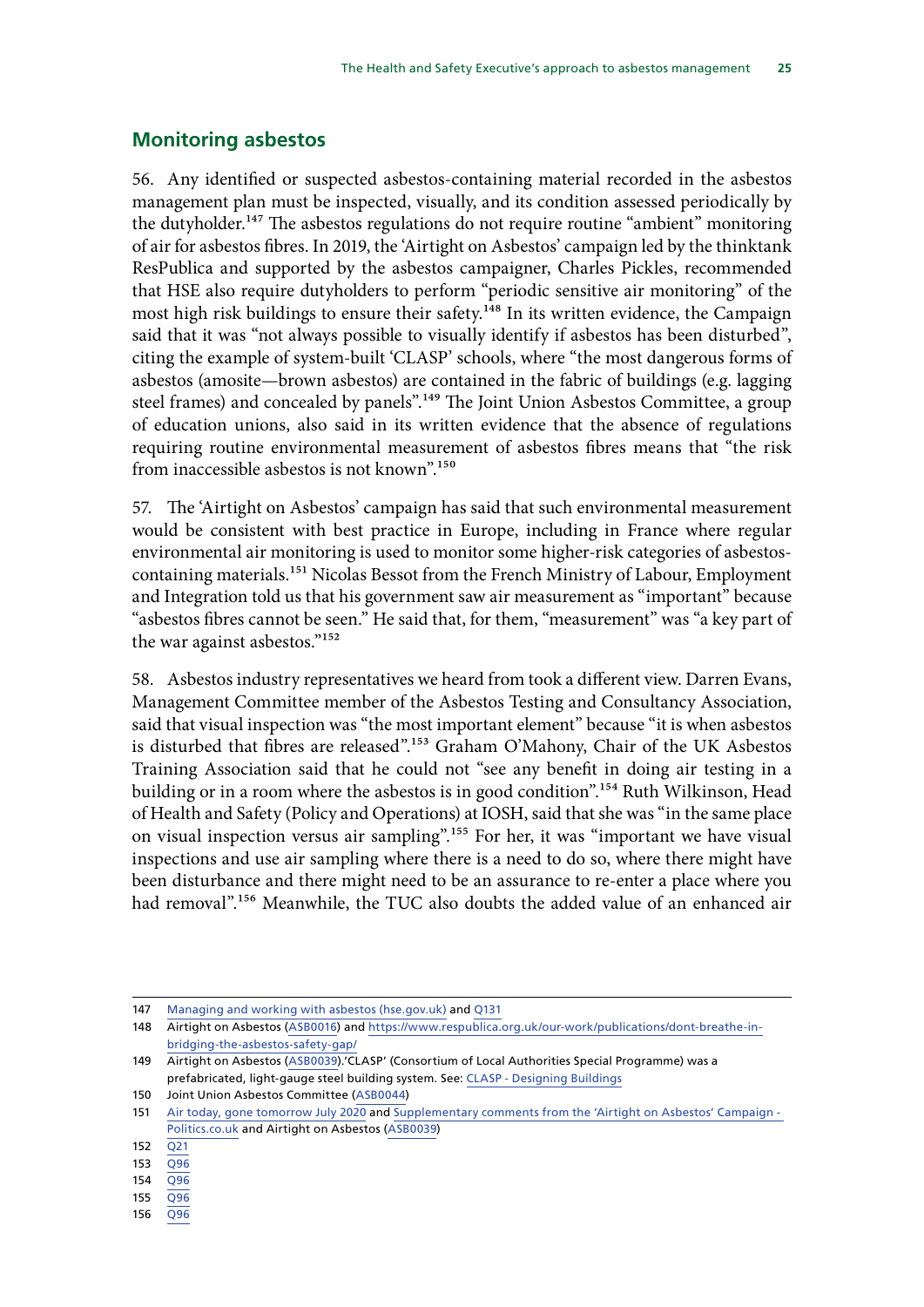monitoring regime. It says that "the ongoing asbestos crisis will not be solved by simply measuring asbestos levels" and argues instead that "a commitment to eradicate asbestos from public buildings and remove the risk of exposure" is needed.<sup>157</sup>

59. Professor Julian Peto has also questioned the practicality of routine air sampling. He told us that he did "not think it [was] technically possible to make air measurements that give you any accurate idea of what the cumulative exposure for a building occupant is going to be over the next 10 years".<sup>158</sup> Professor Peto said that it was his view that cumulative exposure—key from a disease risk perspective—could best be assessed "by measuring people's lungs".159 The Joint Union Asbestos Committee and the 'Airtight on Asbestos' campaign both wrote to us after hearing Professor Peto's evidence. They questioned the contribution of analysis of fibres in lungs—which measures the effect of past exposures—for the specific purpose of proactive asbestos management in individual locations like schools.<sup>160</sup>

60. In its response, HSE has said that it has "no evidence that the approach taken in France offers additional benefits to the approach in GB".<sup>161</sup> It says that the key determinant of whether fibres are released is the physical condition of asbestos-containing materials which can be assessed through visual examination.<sup>162</sup> In her evidence to us, Sarah Albon told us that "there is sometimes a misunderstanding by some people who want to understand why there isn't more routine air quality monitoring."163 Ms Albon said that it was HSE's view that routine air monitoring for asbestos fibres was "a very poor method for being a warning … " and asbestos that has not been damaged was "very unlikely to be shedding fibres that can be inhaled and harm people".164 She said that "the nature of asbestos and the fact that asbestos fibres are quite heavy and they settle very quickly" means that unless air monitoring is carefully timed there is a risk that it can give false assurance.165 Robin Howie, however, said that there was evidence to show that asbestos fibres can, in fact, "remain airborne in affected buildings for a long period".<sup>166</sup> HSE argued differently. It said that its evidence showed that "airborne asbestos fibres resulting from physical damage decrease and settle by 50% after 10 minutes and by 90% after 60 minutes", though it acknowledges that smaller fibres take longer to settle.<sup>167</sup> It concludes, therefore, that:

> [...] there is little value in undertaking ambient air monitoring in buildings, unlessitis combined with appropriate simulated dust disturbance activities.<sup>168</sup>

61. Ms Albon told us that, as far as she was aware, no country had introduced an environmental background exposure limit for asbestos "that says, in the absence of any work or any disturbance or anything else, there is an amount of asbestos that is declared

<sup>157</sup> Trades Union Congress [\(ASB0030](https://committees.parliament.uk/writtenevidence/39430/html/))

<sup>158</sup> [Q74](https://committees.parliament.uk/oralevidence/3252/pdf/)

<sup>159</sup> [Q74](https://committees.parliament.uk/oralevidence/3252/pdf/)

<sup>160</sup> Joint Union Asbestos Committee [\(ASB0044](https://committees.parliament.uk/writtenevidence/106294/html/)) and Airtight on Asbestos ([ASB0039](https://committees.parliament.uk/writtenevidence/42883/html/))

<sup>161</sup> Health and Safety Executive (HSE) [\(ASB0026\)](https://committees.parliament.uk/writtenevidence/39390/html/)

<sup>162</sup> Health and Safety Executive (HSE) [\(ASB0026\)](https://committees.parliament.uk/writtenevidence/39390/html/)

<sup>163</sup> [Q131](https://committees.parliament.uk/oralevidence/9780/html/)

<sup>164</sup> [Q131](https://committees.parliament.uk/oralevidence/9780/html/)

<sup>165</sup> [Q131](https://committees.parliament.uk/oralevidence/9780/html/)

<sup>166</sup> Robin Howie Associates ([ASB0048](https://committees.parliament.uk/writtenevidence/107219/html/))

<sup>167</sup> Health and Safety Executive (HSE) [\(ASB0026\)](https://committees.parliament.uk/writtenevidence/39390/html/) and Health and Safety Executive (HSE) ([ASB0049](https://committees.parliament.uk/writtenevidence/107349/html/))

<sup>168</sup> Health and Safety Executive (HSE) [\(ASB0026\)](https://committees.parliament.uk/writtenevidence/39390/html/)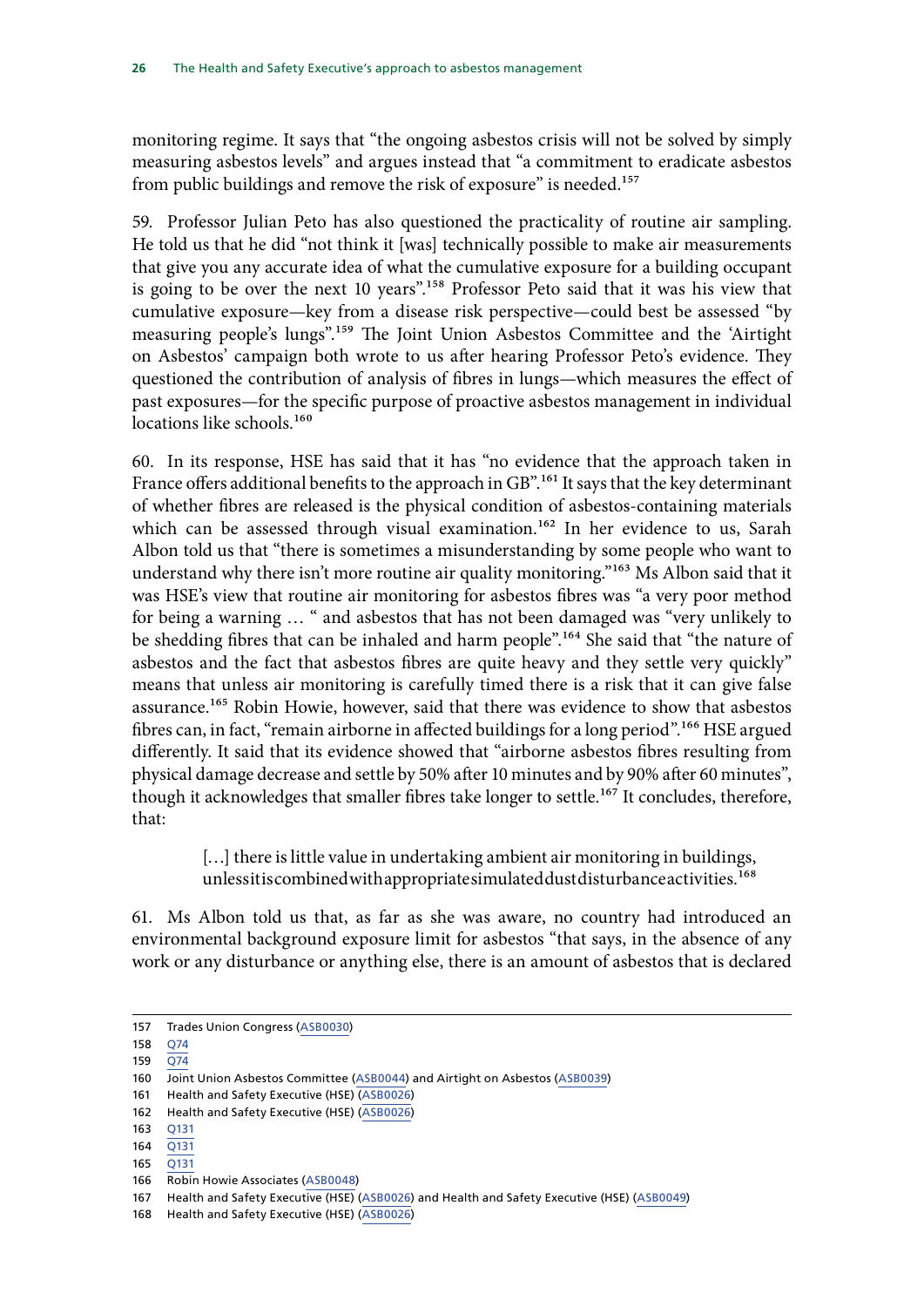<span id="page-27-0"></span>safe or acceptable".<sup>169</sup> She said that what some countries, like France, had introduced was the idea of using environmental level monitoring to understand "whether or not any further work should take place to either remove the asbestos present or some other form of intervention."170 Professor Curran said that HSE was continuing to participate in EU forums to further "test our own approaches".171

62. **We are unconvinced that a significant further expansion in the use of air monitoring for the routine measurement of asbestos fibres is needed. Clearly, such monitoring is an important component both in assessing sites following asbestos removal work and, potentially, in informing management decisions where, for example, asbestoscontaining material is damaged or obscured. It also has an important role as part of any systematic and carefully sampled research programme measuring fibre release. Nevertheless, for routine operational purposes, the balance of opinion we have heard is that regular visual inspection should continue to be the priority.**

63. *We recommend HSE work with others in the UK and devolved governments to continue to review and share the evidence relating to routine, environmental, air monitoring of asbestos fibres. We ask that HSE writes to us in 12 months' time with an update on Government's latest assessment of these developments.*

# **Communicating asbestos risk**

64. The asbestos regulations require dutyholders in non-domestic buildings to inform users and contractors who are liable to disturb asbestos of its location and condition.<sup>172</sup> Several witnesses reported that information about the whereabouts and condition of asbestos in buildings was poorly communicated:

- The Joint Union Asbestos Committee said that its evidence "indicates that dutyholders are, in practice, failing to consult with the occupants about the level of disturbance [of asbestos]."173
- Darren Evans said that surveys recording the location of asbestos are often "just placed on a shelf". He described it as "a tick box" and said there was "a lack of understanding and real awareness" about the "crux of that management plan" and the "requirement to prevent disturbance by anybody visiting your premises, contractors, your maintenance staff et cetera."174
- Charles Pickles also told us that paper-based survey information on asbestos in buildings was often not accessible to building users. He said that "a paper survey under the caretaker's desk is totally untransparent" and was "a major flaw in the existing regime."<sup>175</sup>
- IOSH described "two major exposures" which resulted from "a licensed contractor using a non-licensed subcontractor who was not included in the

174 [Q87](https://committees.parliament.uk/oralevidence/3252/pdf/)

<sup>169</sup> [Q172](https://committees.parliament.uk/oralevidence/9780/html/)

<sup>170</sup> [Q172](https://committees.parliament.uk/oralevidence/9780/html/)

<sup>171</sup> [Q148](https://committees.parliament.uk/oralevidence/9780/html/)

<sup>172</sup> P27 in [Managing and working with asbestos \(hse.gov.uk\)](https://www.hse.gov.uk/pubns/priced/l143.pdf)

<sup>173</sup> Joint Union Asbestos Committee [\(ASB0011\)](https://committees.parliament.uk/writtenevidence/39184/html/)

<sup>175</sup> [Q16](https://committees.parliament.uk/oralevidence/9777/pdf/)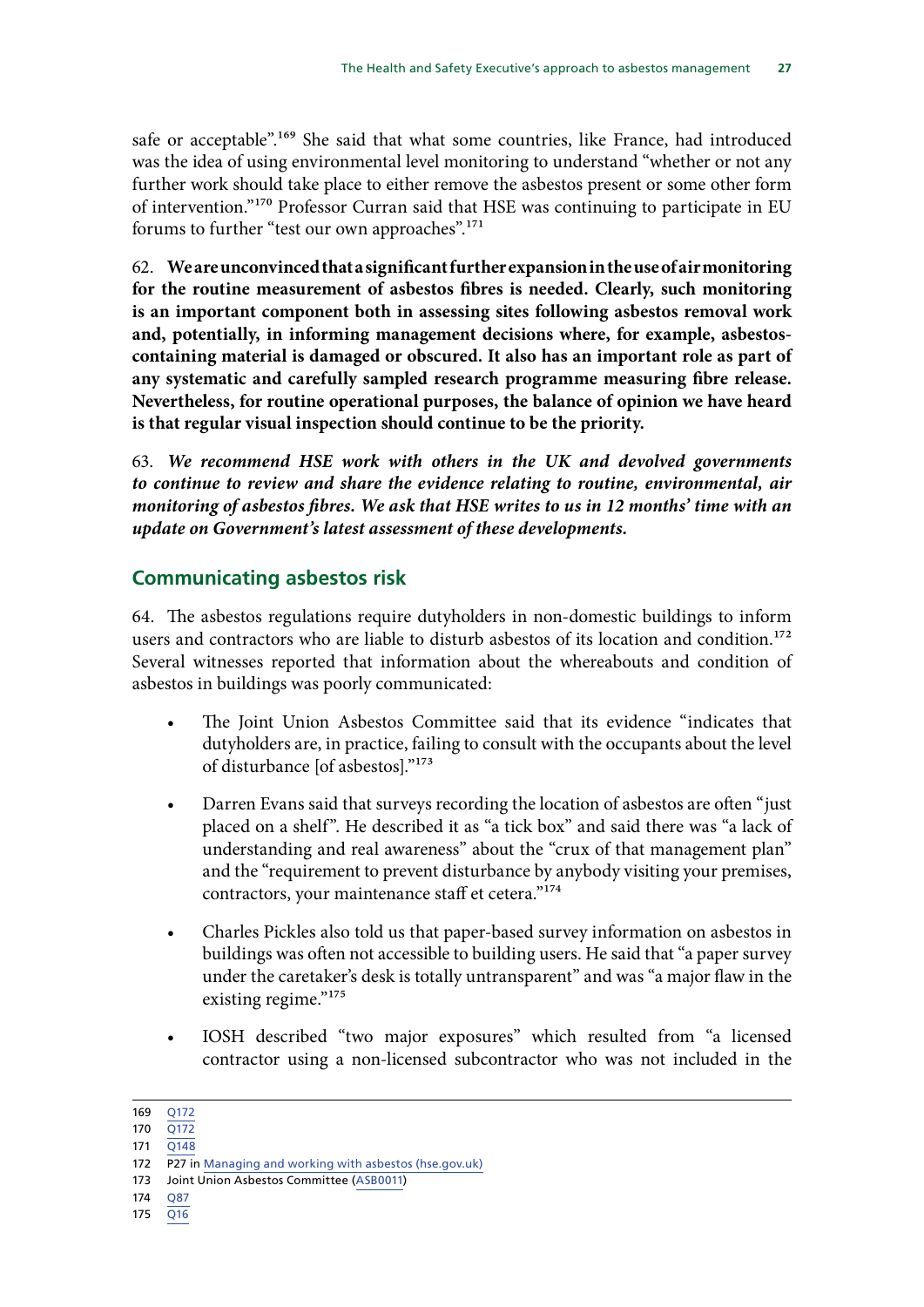<span id="page-28-0"></span>client's control procedures".176 IOSH also said that it knew of large sites where "the asbestos register comprised three lever arch folders packed with survey plans and drawings" that, for any dutyholder or other layperson, or contractor going on site "was a complex task to interpret."177

65. Professor Kevin Bampton told us that the communication of asbestos risk was "problematic".<sup>178</sup> He made the comparison with energy performance certificates where clear information on energy efficiency is routinely included when premises or goods are purchased. He said that no equivalent arrangement was in place for asbestos and that opportunities to draw on other building information technologies had been missed.<sup>179</sup> In this context, Charles Pickles told us that digital 'QR codes' could be used to improve the communication of digitally-stored asbestos information to building users.<sup>180</sup>

66. **Information about asbestos within buildings is often poorly communicated to users and contractors by dutyholders. Surveys and management plans which include critical information on asbestos are not always maintained as living and accessible documents. Opportunities to exploit digital technologies to improve communications on asbestos risks are being missed.**

67. *We recommend that HSE strengthens its work with, and guidance to, dutyholders to make clear their obligations to communicate asbestos information and risks to building contractors and users. We also recommend that HSE works with others in Government to sponsor improvements in how information on asbestos in buildings is communicated and used, drawing on lessons from the use of digital technologies in building management and in the health response to the pandemic.*

#### **Compliance with the duty to manage**

68. Dutyholders and their organisations must bear the cost of complying with asbestos regulations. This means that their compliance cannot be assumed. Professor Kevin Bampton told us that the level of oversight by the HSE was "insufficient to ensure that we know just how much asbestos is being disturbed and how well it is being managed".<sup>181</sup> He said that there was "a real gap in the knowledge" and he did not think that anyone "could definitively tell you what is really going on".182 Darren Evans had a similar view. He said that "HSE is hugely underfunded and under-resourced", and that there are asbestos "regulations that we are assuming are being followed, but we do not know".<sup>183</sup>

69. Graham O'Mahony thought the regulations were "reasonably effective" but told us that one of the biggest problems with them was the cost of compliance for building dutyholders and owners. He said that:

> The ultimate control is what it is going to cost. With asbestos, it is a doubleedged sword; it is a double cost for a lot of organisations … there is no saving for the building owner in removing asbestos. If a building owner

- 178 [Q68](https://committees.parliament.uk/oralevidence/3252/html/)
- 179 [Q68](https://committees.parliament.uk/oralevidence/3252/html/)
- 180 [Q16](https://committees.parliament.uk/oralevidence/9777/pdf/)
- 181 [Q65](https://committees.parliament.uk/oralevidence/3252/html/)
- 182 [Q65](https://committees.parliament.uk/oralevidence/3252/html/)
- 183 [Q84](https://committees.parliament.uk/oralevidence/3252/html/)

<sup>176</sup> Institution of Occupational Safety and Health (IOSH) ([ASB0040\)](https://committees.parliament.uk/writtenevidence/42885/html/)

<sup>177</sup> Institution of Occupational Safety and Health (IOSH) ([ASB0040\)](https://committees.parliament.uk/writtenevidence/42885/html/)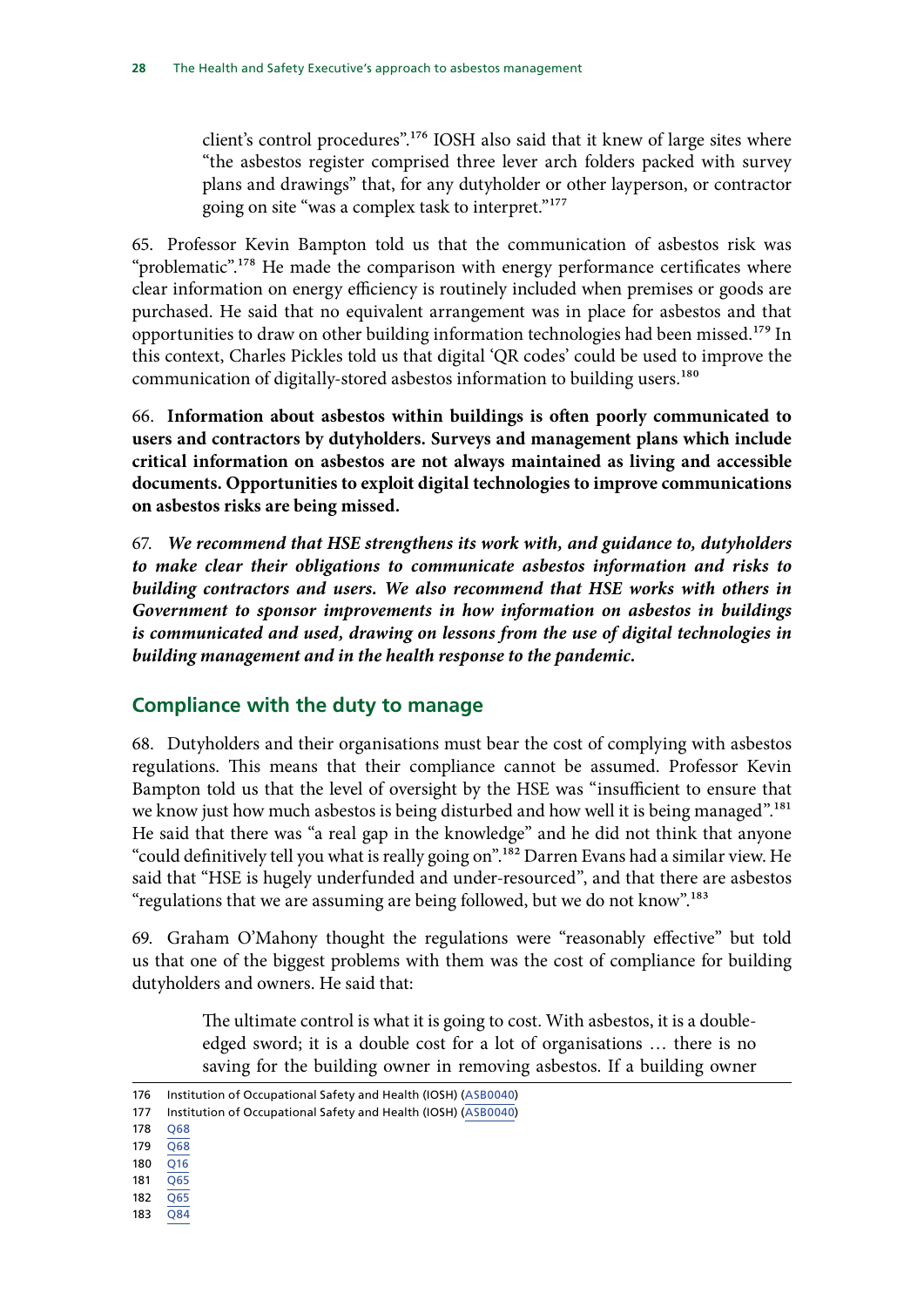decided to put new low LED lighting into their building, they are obviously going to reduce their energy costs, but with asbestos there is a massive cost in management and a lot of dutyholders will face the double cost of removal and reinstatement.<sup>184</sup>

70. Professor Bampton told us that "there is quite a lot of anecdotal evidence from analysts to suggest that things are not managed as they should be, and they are certainly not monitored as they should be."<sup>185</sup> Ruth Wilkinson said that her particular concern was with small and medium-sized enterprises and "how are we monitoring and checking what is going on there".186 IOSH commissioned a survey of 500 construction workers in 2018. It found that a third (32%) of survey respondents had never checked the asbestos register before starting work on a new site.<sup>187</sup>

71. Unite said that "there is not universal compliance with the regulations, with many organisations failing to identify where asbestos is in a building or allowing buildings to fall into disrepair."188 The TUC also said that "the asbestos regulations, however good they are, are simply not being complied with."189 Thompsons Solicitors, who specialise in asbestos work, said that its own 'asbestos exposure register', which it maintains on behalf of UK unions, demonstrates that the "current asbestos regulations are not being complied with".<sup>190</sup>

72. The Joint Union Asbestos Committee described the results from an information request to system-built 'CLASP' schools in 2021. These schools were constructed with significant asbestos-containing materials. Of 60 schools responding, 37 said that they had "an up-to-date survey" of asbestos but only 17 had "identified all asbestos locations" with dutyholders imposing survey restrictions such as "the omission of areas above a certain height".191

73. Sarah Albon told us that HSE is not resourced to inspect a representative proportion of business or organisations.<sup>192</sup> She said that it tries to "target [its]... interventions, whether that be inspection, communication or education, to those areas of greatest risk."<sup>193</sup> Ms Albon said that data from its latest construction industry inspection campaign (undertaken in October 2021) showed that, of just over a thousand inspections completed, there was "sustained compliance in 83% of the sites" where asbestos was considered and "really poor levels of compliance in just 4%" of sites, with 13% of sites "mostly okay but with some areas for improvement".<sup>194</sup>

74. HSE also described how it was working with the Department for Education (DfE) to improve asbestos management in Schools in England. It referred to DfE's plans to collect updated condition data on all government-funded schools and Further Education colleges

194 [Q104](https://committees.parliament.uk/oralevidence/9780/html/)

<sup>184</sup> [Q84](https://committees.parliament.uk/oralevidence/3252/pdf/)

<sup>185</sup> [Q65](https://committees.parliament.uk/oralevidence/3252/html/)

<sup>186</sup> [Q84](https://committees.parliament.uk/oralevidence/3252/html/)

<sup>187</sup> **IOSH**, "Uncertainty and ignorance" risks more asbestos deaths, [https://iosh.com/more/news-listing/uncertainty](https://iosh.com/more/news-listing/uncertainty-and-ignorance-risks-more-asbestos-deaths/)[and-ignorance-risks-more-asbestos-deaths/,](https://iosh.com/more/news-listing/uncertainty-and-ignorance-risks-more-asbestos-deaths/) webpage

<sup>188</sup> Unite Union ([ASB0028](https://committees.parliament.uk/writtenevidence/39419/html/))

<sup>189</sup> Trades Union Congress [\(ASB0030](https://committees.parliament.uk/writtenevidence/39430/html/))

<sup>190</sup> Thompsons Solicitors ([ASB0009](https://committees.parliament.uk/writtenevidence/39167/html/))

<sup>191</sup> P15 in [Continuing government failure leads to rise in school mesothelioma deaths: \(the-juac.co.uk\)](https://the-juac.co.uk/wp-content/uploads/2021/07/Continuing-Government-Failure-leads-to-rise-in-school-mesothelioma-deaths-JUAC-REPORT-02-07-2021-FINAL1.pdf) and Joint Union Asbestos Committee ([ASB0044\)](https://committees.parliament.uk/writtenevidence/106294/html/)

<sup>192</sup> [Q147](https://committees.parliament.uk/oralevidence/9780/html/)

<sup>193</sup> [Q147](https://committees.parliament.uk/oralevidence/9780/html/) and page 18 of [HSE Annual Report 2020–21](https://www.hse.gov.uk/aboutus/reports/ara-2020-21.pdf)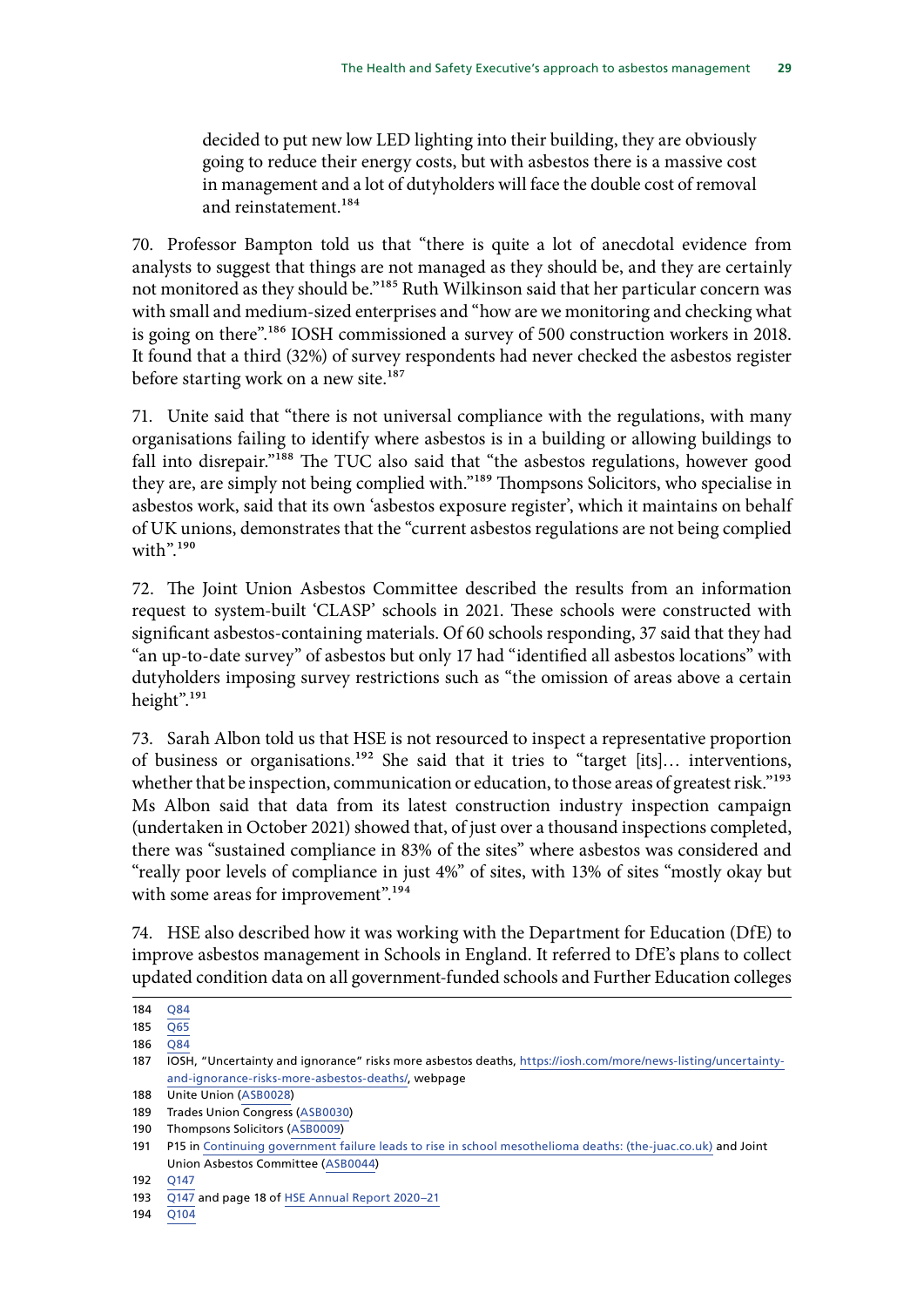<span id="page-30-0"></span>in England as part of its 'CDC2 programme'. It said that this exercise will include "a specific assurance section covering asbestos duty to manage".<sup>195</sup> The CDC2 Programme Guide (March 2021) makes clear, however, that surveying teams will check the existence of an asbestos register and management plan but "will not review the content."196

## *A national register*

75. We asked witnesses whether the idea of a central digital register of information on asbestos in non-domestic buildings, possibly targeting public buildings in the first instance, would help to improve information on asbestos and how effectively it was being managed. The 'Airtight on Asbestos' campaign, supported by one of our witnesses, Charles Pickles, has previously recommended that a central register of all asbestos in public buildings be developed.<sup>197</sup> The Asbestos Register campaign, originally launched in 2001, has also said that a national register "would probably do more to focus the attention of those responsible (the 'dutyholder') for the safety of asbestos in buildings than any other single measure."198 The TUC agrees that a national register would be useful and would "certainly help target sites for removal and provide transparency to workers and others accessing sites".<sup>199</sup> But it also believes that "maintaining a record of asbestos presence in all public buildings would be an extraordinarily expensive exercise for HSE."200

76. The British Occupational Hygiene Society has similarly questioned whether HSE would be best placed to develop a national database, but acknowledges its potential value, especially if linked with other data, for example on injuries and enforcement.<sup>201</sup> Others have suggested that the level of investment to implement a national, digital, database would be relatively modest. The UK National Asbestos Register (UKNAR), a community interest company set up in 2020 by consultants Andrew Paten and David Ungoed-Thomas to pursue the idea, has said that "as little as a million pounds would be required to commission and build something fit for purpose", with dutyholders with asbestoscontaining materials "paying an annual licence fee for £100-£200/year per building".<sup>202</sup> UKNAR says that "updated information can easily be uploaded into systems online by dutyholders or their consultants while Application Programming Interfaces can now be developed and used to ensure this happens seamlessly between large systems".<sup>203</sup>

77. As reported in HSE analysis, Poland created a national "base" database in 2017.204 Professor Alex Burdorf from Erasmus MC in Rotterdam told us that there was a "national inventory" for schools in the Netherlands which the public can access but he said that this did not include other public buildings.<sup>205</sup> HSE also referred us to a Dutch web-based

<sup>195</sup> [Correspondence with the Health and Safety Executive related to their approach to asbestos management](https://committees.parliament.uk/publications/9112/documents/159424/default/)

<sup>196</sup> P13 in [CDC2 Programme Guide \(publishing.service.gov.uk\)](https://assets.publishing.service.gov.uk/government/uploads/system/uploads/attachment_data/file/973890/CDC2_Programme_Guide.pdf)

<sup>197</sup> <https://www.respublica.org.uk/our-work/publications/dont-breathe-in-bridging-the-asbestos-safety-gap/>

<sup>198</sup> Asbestosregister.com [\(ASB0031](https://committees.parliament.uk/writtenevidence/39456/html/))

<sup>199</sup> Trades Union Congress [\(ASB0030](https://committees.parliament.uk/writtenevidence/39430/html/))

<sup>200</sup> Trades Union Congress [\(ASB0030](https://committees.parliament.uk/writtenevidence/39430/html/))

<sup>201</sup> British Occupational Hygiene Society ([ASB0025](https://committees.parliament.uk/writtenevidence/39384/html/))

<sup>202</sup> UKNAR CIC ([ASB0023](https://committees.parliament.uk/writtenevidence/39372/html/))

<sup>203</sup> UKNAR CIC ([ASB0023](https://committees.parliament.uk/writtenevidence/39372/html/))

<sup>204</sup> [Correspondence with the Health and Safety Executive related to their approach to asbestos management](https://committees.parliament.uk/publications/9112/documents/159424/default/)

<sup>205</sup> [Q14](https://committees.parliament.uk/oralevidence/9777/html/)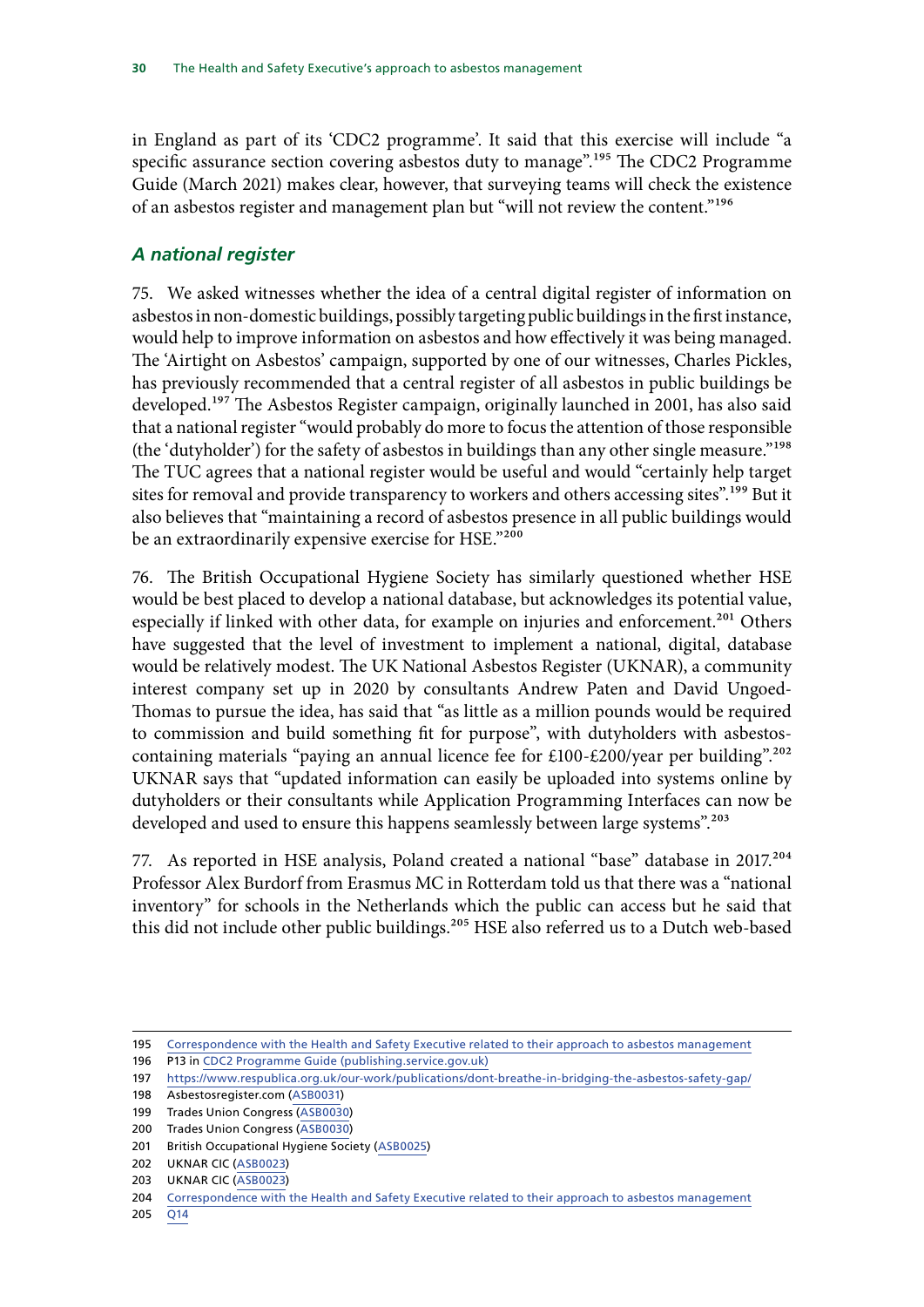system called 'LAVS' where asbestos survey, management and removal information is uploaded and tracked by industry participants.<sup>206</sup> HSE says that this system is "intended to simplify procedures and allow transparency."207

78. Professor Thomas Kuhlbusch from the German Federal Institute for Occupational Hygiene and Health (BAuA) said that there was no public register of asbestos in Germany but that this topic was the subject of much debate, with those in favour saying that it would improve transparency.<sup>208</sup> He said that arguments against concentrated on whether the register would be kept up to date.<sup>209</sup> In France, Nicolas Bessot said that there was "no general database on asbestos" but the French were "working on an asbestos removal plan" which was expected to be available in 2022.<sup>210</sup> He said that they were also "thinking about a general database" to record building assessments conducted by licensed contractors but no decision had been taken, partly because of its "enormous" cost.<sup>211</sup>

79. Charles Pickles told us that a national database would improve accountability but argued that it was not HSE's job to maintain a database. He said that it was his estimate that "the top 10 asbestos databases contain 80% or thereabouts of the UK's records" and that it was "a question of getting these 10 databases to talk to one another".<sup>212</sup> Mr Pickles thought that "schools would be a good place to start" in developing a national register.<sup>213</sup>

80. Darren Evans said that his trade association supported the concept of a national digital register and said that it may "highlight the omissions".214 Ruth Wilkinson also said that IOSH would "support a register for transparency purposes".215 She said that there needed to be "a clear process in place" to ensure that the register contained good information and that caution would need to be exercised in how its contents were disseminated given its potential to cause anxiety among building users.<sup>216</sup>

81. Sarah Albon told us that "any register is going to be as good as the data provided" and there was a risk of "garbage in, garbage out."217 She said that holding data centrally that are already held separately for individual buildings "would be costly to do" and may prove "burdensome" for dutyholders to update on a regular basis.<sup>218</sup> She added that "it would be quite hard to audit" and "hard to see what further benefit would be had and by whom for holding the data at a national level".219 The Minister for Disabled People, Health and Work, Chloe Smith MP, said that she did "not want to see a national register dilute the responsibilities that are laid on dutyholders."220

| 206 | Correspondence with the Health and Safety Executive related to their approach to asbestos management |
|-----|------------------------------------------------------------------------------------------------------|
| 207 | Correspondence with the Health and Safety Executive related to their approach to asbestos management |
| 208 | Q15                                                                                                  |
| 209 | Q15                                                                                                  |
| 210 | Q <sub>15</sub>                                                                                      |
| 211 | Q <sub>15</sub>                                                                                      |
| 212 | Q16                                                                                                  |
| 213 | Q17                                                                                                  |
| 214 | Q95                                                                                                  |
| 215 | Q95                                                                                                  |
| 216 | Q95                                                                                                  |
| 217 | Q137 and Q139                                                                                        |
| 218 | Q137                                                                                                 |
| 219 | Q137                                                                                                 |
| 220 | Q138                                                                                                 |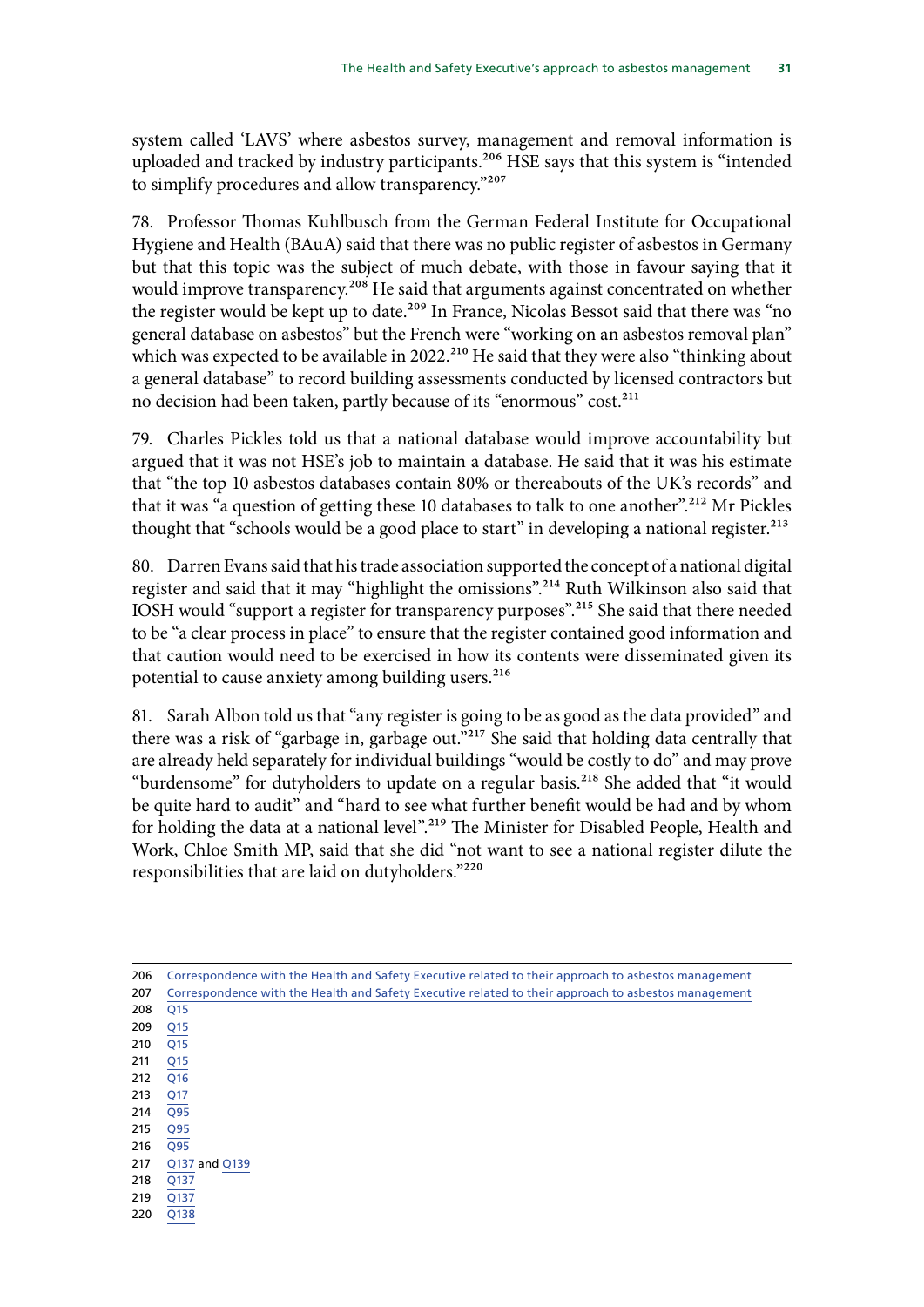82. **Whether building dutyholders are complying with the requirements of the Control of Asbestos Regulations is largely unknown. HSE collects some data from its programme of inspections, but these cover a tiny fraction of the non-domestic premises that contain asbestos. HSE doubts whether a central register of information on asbestos would give it better compliance data. Our view is that the exercise of reporting data centrally will, in some cases, cause dutyholders to commission surveys and update records of asbestos in their premises if they know their data is being shared centrally and may be subject to external review. The resulting database would offer a sampling frame for enforcement activity and could be analysed to inform a risk-based and targeted enforcement approach. It would also provide important background data to support a longer-term strategic approach to managing the asbestos legacy. We acknowledge, however, that it would be for others in government, such as the Government Digital Service, to lead on developing a central register and the concept would need careful testing.**

83. *We recommend that HSE works with others in government to develop a central digital register of asbestos in non-domestic buildings, describing its location and type. In the first instance, the concept of a central register could be tested using asbestos data from public buildings such as schools and hospitals. In the meantime, we also recommend that HSE conducts research which complements its inspection programme to identify the extent to which dutyholders are, in fact, complying with their obligations under the asbestos regulations.*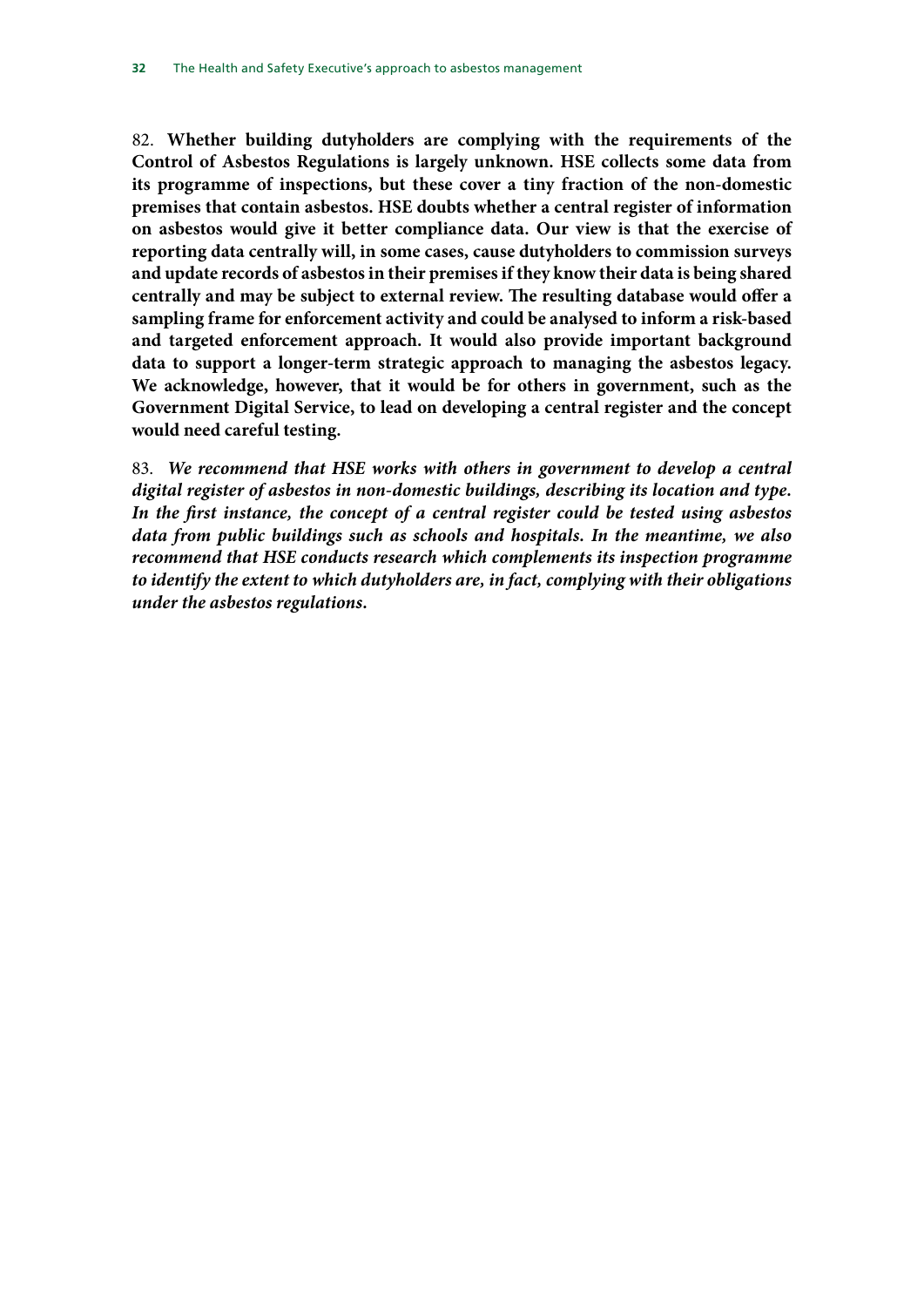# <span id="page-33-0"></span>**4** HSE's enforcement and campaigning

# **HSE inspections and enforcement**

84. HSE has a portfolio of inspection and enforcement options. In 2020/21, it conducted 5,500 health and safety (non-COVID-19) inspections across targeted industry sectors, with around a fifth of these in the construction sector.<sup>221</sup> These inspections will consider the role of dutyholders. HSE says that it takes a risk-based approach when deciding which dutyholders to inspect, prioritising inspections based on the nature of work involving asbestos-containing materials and the characteristics of the person or organisation doing the work.<sup>222</sup>

85. Specific inspection arrangements are in place for licensed asbestos removal contractors. In 2012/13, HSE conducted 1,520 inspections of licensed asbestos removal contractor work to check compliance with asbestos regulations.<sup>223</sup> In 2019/20, the year leading up to the pandemic, HSE conducted 907 inspections of work by licensed asbestos removal contractors, 40% fewer than in 2012/13. $^{224}$  In 2020/21, HSE conducted 890 inspections of work by some 380 licensed asbestos removal contractors.<sup>225</sup>

86. If HSE finds significant breaches following an inspection, it can use a range of enforcement tools to secure compliance with the law.<sup>226</sup> These include:

- **Improvement notices**—specifying the remedial action and the date to complete any action in circumstances where an inspector is of the opinion that there is a breach of the law.
- **Prohibition notices**—stopping an activity immediately when an inspector is of the opinion that there is a risk of serious personal injury associated with a work activity or process, or where a serious deficiency in measures is identified. There does not need to be a breach of the law.
- **Prosecution—**in cases where there is a serious breach of law. HSE says that sentencing guideline changes in February 2016 have meant that prosecutions are taking longer for health and safety cases.<sup>227</sup> In 2019/20, HSE prosecuted 11 cases under the asbestos regulations, some 3% of all HSE health and safety prosecutions. It achieved at least one conviction in nine cases, a conviction rate of 82% with an average penalty of  $£3,063$  per offence.<sup>228</sup>
- **Revocation of asbestos licences—**where an asbestos contractor has breached health and safety law in relation to asbestos.

<sup>221</sup> P18 and P40 in [Health and Safety Executive Annual Report and Accounts 2020/21 \(hse.gov.uk\)](https://www.hse.gov.uk/aboutus/reports/ara-2020-21.pdf)

<sup>222</sup> Health and Safety Executive (HSE) [\(ASB0026\)](https://committees.parliament.uk/writtenevidence/39390/html/)

<sup>223</sup> P12 in <https://www.hse.gov.uk/aboutus/reports/1213/ar1213.pdf>

<sup>224</sup> Health and Safety Executive (HSE) [\(ASB0026\)](https://committees.parliament.uk/writtenevidence/39390/html/)

<sup>225</sup> [Q115](https://committees.parliament.uk/oralevidence/9780/html/) and Correspondence with the Health and Safety Executive related to their approach to asbestos [management](https://committees.parliament.uk/publications/9112/documents/159424/default/)

<sup>226</sup> [Types of notice - Notices - Enforcement Guide \(England & Wales\) \(hse.gov.uk\);](https://www.hse.gov.uk/enforce/enforcementguide/notices/notices-types.htm) [Enforcement Management Model](https://www.hse.gov.uk/enforce/emm.pdf)  [- Operational \(hse.gov.uk\)](https://www.hse.gov.uk/enforce/emm.pdf) and Health and Safety Executive (HSE) ([ASB0026\)](https://committees.parliament.uk/writtenevidence/39390/html/)

<sup>227</sup> Health and Safety Executive (HSE) [\(ASB0026\)](https://committees.parliament.uk/writtenevidence/39390/html/)

<sup>228</sup> Health and Safety Executive (HSE) [\(ASB0026\)](https://committees.parliament.uk/writtenevidence/39390/html/)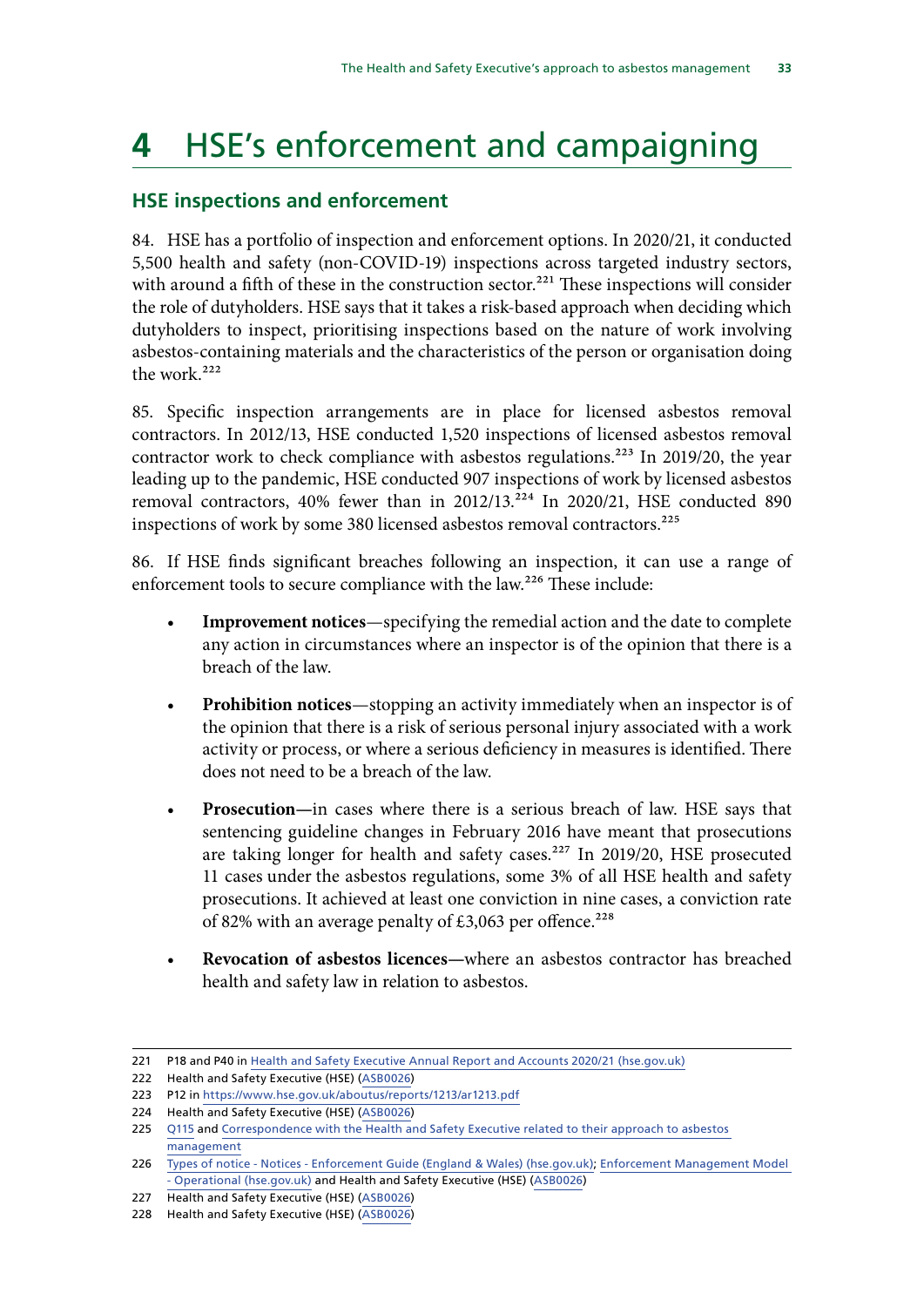87. HSE has issued fewer enforcement notices over time (Box 2). Between 2011/12 and 2018/19, the number of asbestos enforcement notices issued fell by 60%.<sup>229</sup> By comparison, total enforcement notices issued across all areas of HSE's business fell by 10% (from 9,910 to 8,935 notices) over the same period. $230$ 



**Box 2**

Source: Work and Pensions Committee analysis of HSE data

88. The British Occupational Hygiene Society judged that "in the absence of a national sense of priority over asbestos", HSE uses its "limited funds to prioritise the engagements they have with dutyholders and those undertaking [asbestos] work".231 This means that the "market takes a risk-based approach to compliance".<sup>232</sup> Darren Evans agreed. He said that "there are lots of people out there taking an informed view that they are unlikely to be visited and therefore corners are cut".<sup>233</sup>

89. The GMB union said that HSE had "received many years of 'flat cash settlements' (irrespective of inflation, therefore real terms budget cuts)" and argued that "these cuts must be reversed, and HSE's resources boosted beyond Year 2000 levels" if it is "to maximise its effectiveness as a regulator".<sup>234</sup> Gill Reed from the Joint Union Asbestos Committee also said that "fundamentally, we have to challenge this issue of [HSE] funding."235

90. In 2010/11, HSE received £213 million in government funding and £124 million from other income.<sup>236</sup> In 2019/20, in the year immediately prior to the pandemic, HSE received

233 [Q92](https://committees.parliament.uk/oralevidence/3252/pdf/)

<sup>229</sup> Health and Safety Executive (HSE) [\(ASB0026\)](https://committees.parliament.uk/writtenevidence/39390/html/)

<sup>230</sup> Figure 5 in [HSE Annual Report and Accounts 2013/14](https://www.hse.gov.uk/aboutus/reports/1314/ar1314.pdf) and [Statistics - Enforcement \(hse.gov.uk\)](https://www.hse.gov.uk/statistics/enforcement.htm)

<sup>231</sup> British Occupational Hygiene Society ([ASB0025](https://committees.parliament.uk/writtenevidence/39384/html/))

<sup>232</sup> British Occupational Hygiene Society ([ASB0025](https://committees.parliament.uk/writtenevidence/39384/html/))

<sup>234</sup> GMB Union ([ASB0029](https://committees.parliament.uk/writtenevidence/39428/html/))

<sup>235</sup> [Q48](https://committees.parliament.uk/oralevidence/9777/html/)

<sup>236</sup> P68 and P81 for 2010/11 in [HSE Annual Report and Accounts 2011/12](https://www.hse.gov.uk/aboutus/reports/1112/ar1112.pdf)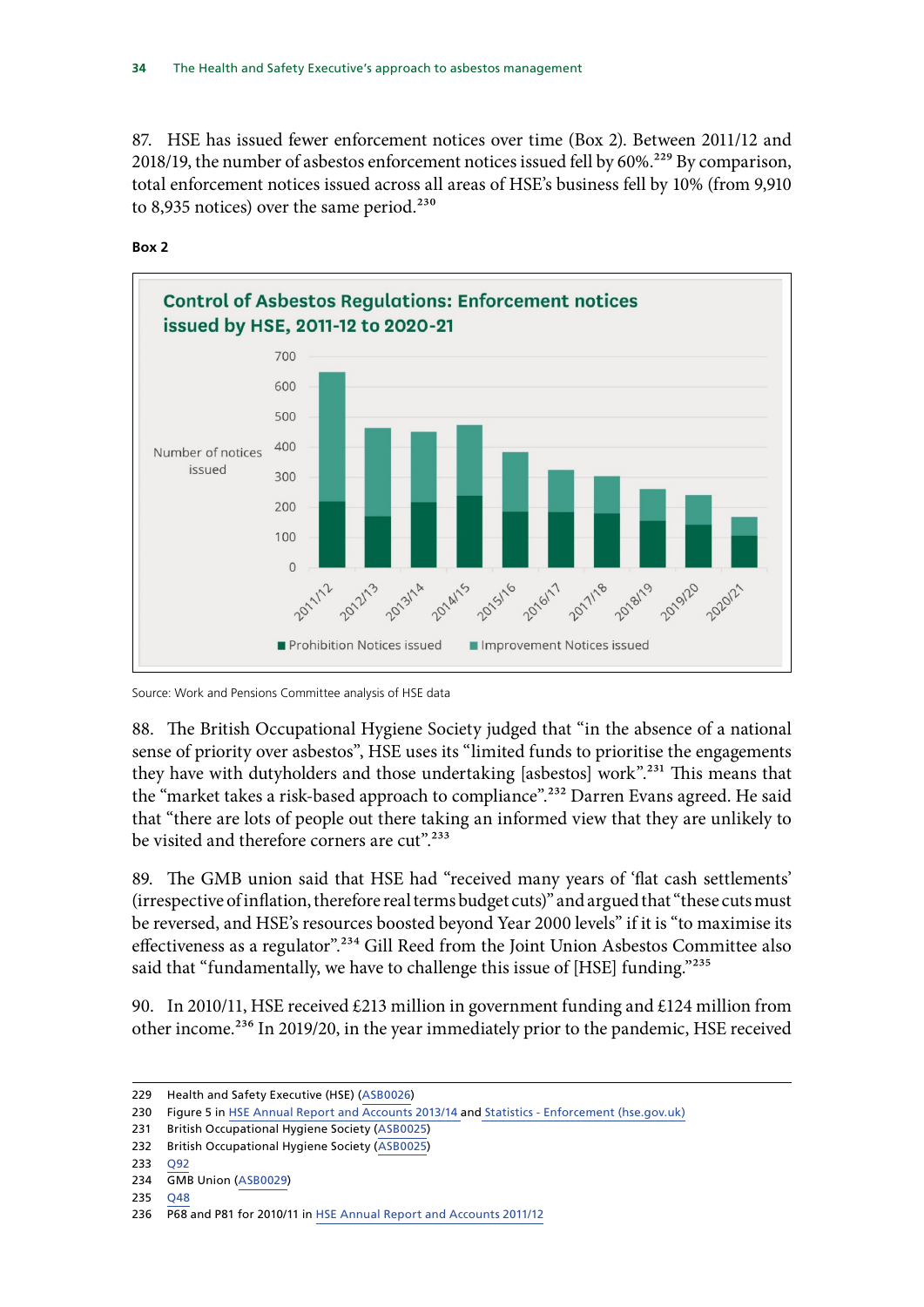£136 million in government funding, and £95 million from other income.<sup>237</sup> Therefore, between 2010/11 and 2019/20, government funding of HSE reduced by 46% in real terms (2019/20 prices). In our June 2020 report on DWP's response to the coronavirus outbreak, we said that Government needed to develop "a clear medium and long-term plan for future funding of the HSE".<sup>238</sup> The Government response to our recommendation was silent on the longer-term level of funding for HSE and its spending review from October 2021 made no mention of HSE funding.<sup>239</sup>

91. HSE's income in 2019/20 includes around £15 million of cost recovery through its fee for intervention policy which it implemented in October 2012.<sup>240</sup> The policy enables HSE to recover some of its costs of regulatory work from those who break the law in a significant or material way, applying a 'polluter pays' principle.<sup>241</sup> Its introduction followed an earlier government consultation on reforms to the health and safety system.<sup>242</sup> HSE commissioned an 'independent review panel' chaired by Professor Alan Harding from Liverpool University to consider the first 18 months' operation of its 'Fee for Intervention' model. This panel reported in June 2014.<sup>243</sup> It concluded that there was "no compelling evidence" to suggest that HSE had used its fee for intervention as a "cash cow, solely to generate revenue".<sup>244</sup>

92. 'Fee for intervention' cannot be charged for licensed asbestos removal work because the licensing fee paid by contractors approved to carry out this work includes an element for the costs of inspection.<sup>245</sup> Darren Evans acknowledged that HSE could not earn additional fee in licensed asbestos removal cases but was not sure whether it had discouraged further HSE inspection activity, compared with other areas of HSE's business.<sup>246</sup> Gill Reed suggested that part of the reason for the decline in enforcement activity may, in fact, reflect a wider shift in health and safety policy prompted by Lord Young of Gaffham's 2010 report, *Common Sense, Common Safety.*<sup>247</sup> This report defined many building environments, such as offices and schools, as "low hazard" workplaces despite what Ms Reed described as the "real" asbestos "risk in these buildings today".<sup>248</sup>

93. Sarah Albon said that she believed that the reduction in enforcement notices issued over time was partly because of improving compliance.<sup>249</sup> However, she also acknowledged that HSE had undertaken fewer inspections in recent years, a first step to enforcement actions.250 She explained that this was because of reduced inspector capacity and the need to train new recruits.<sup>251</sup> She said that the fee for intervention did not distort where

<sup>237</sup> Figure 4 in [Health and Safety Executive Annual Report and Accounts 2019/20 \(hse.gov.uk\)](https://www.hse.gov.uk/aboutus/reports/ara-2020-21.pdf).

<sup>238</sup> [DWP's response to the coronavirus outbreak \(parliament.uk\)](https://committees.parliament.uk/publications/1558/documents/14743/default/)

<sup>239</sup> [DWP's response to the coronavirus outbreak: Government Response to the Committee's First Report of](https://committees.parliament.uk/publications/2376/documents/23786/default/)  [Session 2019–2021 \(parliament.uk\)](https://committees.parliament.uk/publications/2376/documents/23786/default/) and [BUDGET 2021: Protecting the jobs and livelihoods of the British people](https://assets.publishing.service.gov.uk/government/uploads/system/uploads/attachment_data/file/1043688/Budget_AB2021_Print.pdf)  [\(publishing.service.gov.uk\)](https://assets.publishing.service.gov.uk/government/uploads/system/uploads/attachment_data/file/1043688/Budget_AB2021_Print.pdf)

<sup>240</sup> [hse47.pdf](https://www.hse.gov.uk/pubns/hse47.pdf) and Table 22 in [Health and Safety Executive Annual Report and Accounts 2019/20 \(hse.gov.uk\)](https://www.hse.gov.uk/aboutus/reports/ara-2020-21.pdf)

<sup>241</sup> [HSE: Fee for Intervention](https://www.hse.gov.uk/fee-for-intervention/) and [Independent-ffi-review-panel-final-report-2014.pdf \(hse.gov.uk\)](https://www.hse.gov.uk/fee-for-intervention/assets/docs/independent-ffi-review-panel-final-report-2014.pdf)

<sup>242</sup> [good-health-and-safety.pdf \(publishing.service.gov.uk\)](https://assets.publishing.service.gov.uk/government/uploads/system/uploads/attachment_data/file/66745/good-health-and-safety.pdf)

<sup>243</sup> [independent-ffi-review-panel-final-report-2014.pdf \(hse.gov.uk\)](https://www.hse.gov.uk/fee-for-intervention/assets/docs/independent-ffi-review-panel-final-report-2014.pdf)

<sup>244</sup> P2 in [independent-ffi-review-panel-final-report-2014.pdf \(hse.gov.uk\)](https://www.hse.gov.uk/fee-for-intervention/assets/docs/independent-ffi-review-panel-final-report-2014.pdf)

<sup>245</sup> Paragraph 10 in [hse47.pdf](https://www.hse.gov.uk/pubns/hse47.pdf)

<sup>246</sup> [Q93](https://committees.parliament.uk/oralevidence/3252/html/)

<sup>247</sup> [Q48](https://committees.parliament.uk/oralevidence/9777/html/) and [Common Sense, Common Safety \(publishing.service.gov.uk\)](https://assets.publishing.service.gov.uk/government/uploads/system/uploads/attachment_data/file/60905/402906_CommonSense_acc.pdf)

<sup>248</sup> [Common Sense, Common Safety \(publishing.service.gov.uk\)](https://assets.publishing.service.gov.uk/government/uploads/system/uploads/attachment_data/file/60905/402906_CommonSense_acc.pdf) and [Q48](https://committees.parliament.uk/oralevidence/9777/pdf/)

<sup>249</sup> [Q109](https://committees.parliament.uk/oralevidence/9780/html/)

<sup>250</sup> [Q109](https://committees.parliament.uk/oralevidence/9780/html/)

<sup>251</sup> [Q109](https://committees.parliament.uk/oralevidence/9780/html/)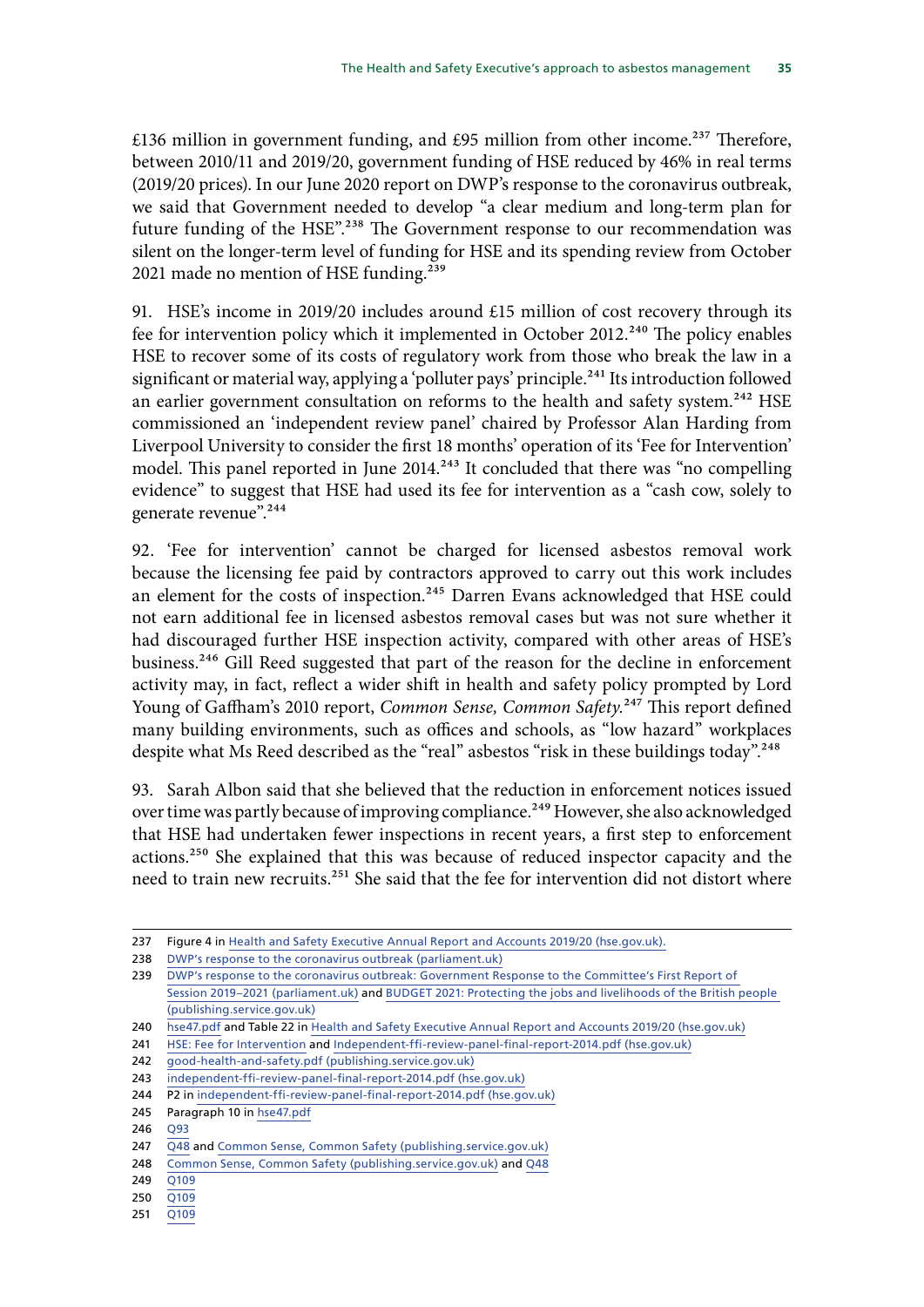<span id="page-36-0"></span>HSE put its inspection and enforcement resources.<sup>252</sup> She expected to "see numbers of inspections increasing again" over the next few years.253 She added that the Executive "planned a further 400 inspections" in 2022/23 which would focus specifically on "the duty to manage" under the asbestos regulations.<sup>254</sup>

94. **HSE has experienced significant cuts in government funding. Lower grant funding has been partly mitigated by the introduction of its fee for intervention 'cost recovery' model but this cannot be used to target inspections of licensed asbestos removal work. It is not surprising, therefore, that HSE's asbestos enforcement activity has reduced in recent years. However, the scale of decline is remarkable when compared with HSE's enforcement activity overall, despite no specific and compelling evidence that compliance with the asbestos regulations has improved dramatically during this time. HSE accepts that part of the recent reduction in asbestos enforcement work stems from having to divert experienced inspectors to support the training of new recruits which reduced capacity. It says that it expects to increase the number of asbestos inspections in 2022/23. This is welcome but needs to be sustained over the longer term, not least because fulfilment of the Government's net zero ambitions presents considerable asbestos exposure risks as buildings are updated.**

95. *We recommend that HSE commits to a sustained increase in inspection and enforcement activity targeting compliance with the Control of Asbestos Regulations. Repeating our recommendation from June 2020, the Government and DWP should ensure that it provides adequate funding to HSE to support this increased programme of work over the medium term. HSE should also identify wider lessons from its planned inspection programme for dutyholders in 2022/23, considering whether it needs to specify minimum knowledge, training or other requirements for people performing this critical role.*

# **HSE engagement and behavioural campaigns**

## *Stakeholder engagement*

96. As part of its work to promote compliance with the asbestos regulations, HSE also participates in networks such as:

• The HSE-hosted Construction Industry Advisory Committee (CONIAC) and the HSE-chaired Asbestos Network. CONIAC's core aim is to stimulate action aimed at securing better health and safety outcomes in the construction industry. It includes representatives from construction trade unions, trade associations and professional bodies. HSE says that asbestos is discussed at the 'Tackling Ill Health' working group.<sup>255</sup> Since 2020, CONIAC has been the lead occupational health and safety advisor to the Construction Leadership Council (CLC), the Government-backed body charged with exercising sector leadership.256

252 [Q113](https://committees.parliament.uk/oralevidence/9780/html/)

254 [Q110](https://committees.parliament.uk/oralevidence/9780/html/)

<sup>253</sup> [Qq109–111](https://committees.parliament.uk/oralevidence/9780/html/)

<sup>255</sup> Health and Safety Executive (HSE) [\(ASB0026\)](https://committees.parliament.uk/writtenevidence/39390/html/)

<sup>256</sup> Health and Safety Executive (HSE) [\(ASB0026\)](https://committees.parliament.uk/writtenevidence/39390/html/)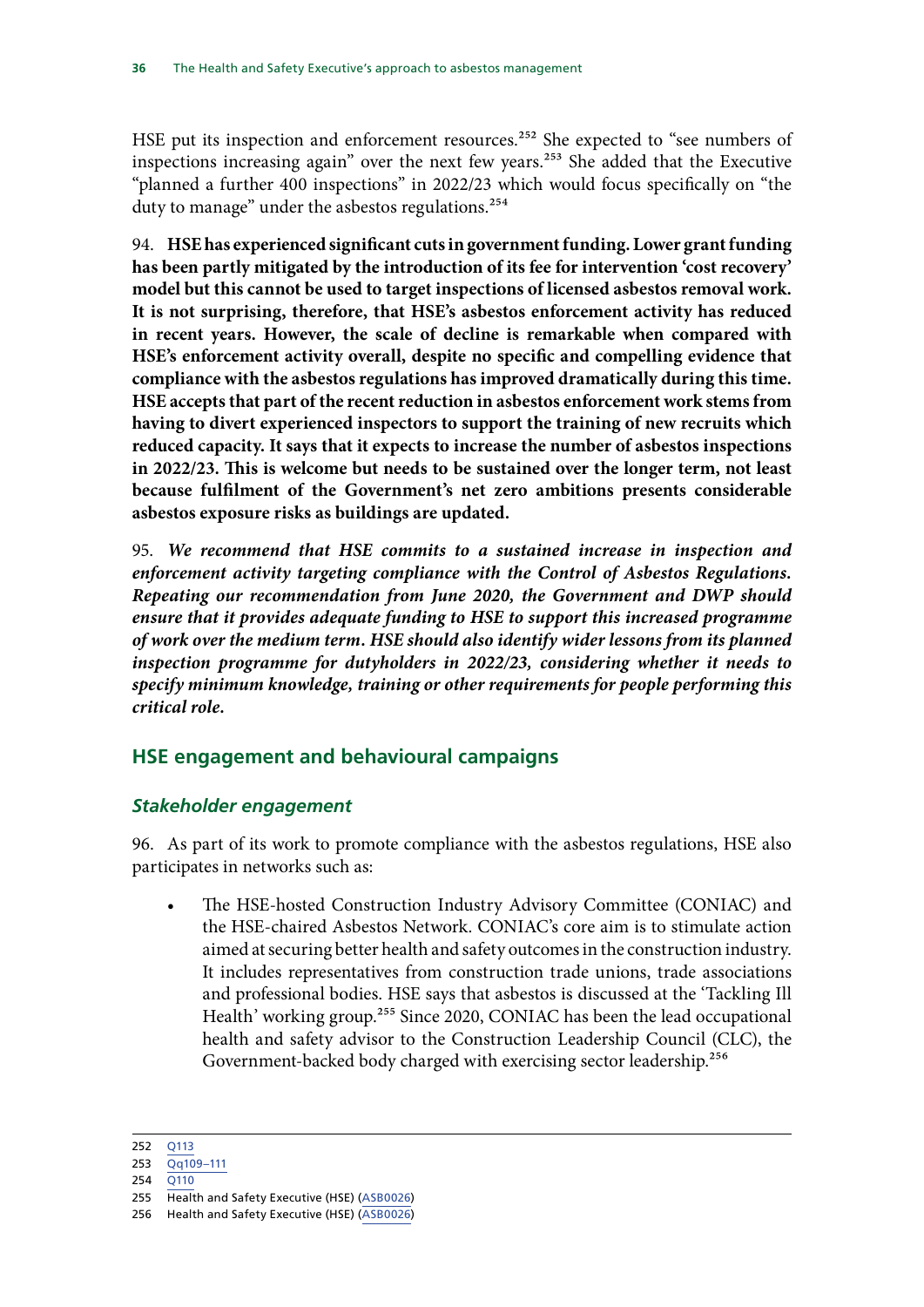- <span id="page-37-0"></span>The Asbestos Network which includes trade union, professional accreditation body, trade association (surveying, analysts, training, licensed asbestos removal), other enforcement agency (waste and local authority) and property management representatives. According to HSE, the Asbestos Network exchanges information on asbestos and has working groups to address specific topics like the practical management of asbestos in buildings and technical standards.<sup>257</sup>
- Technical and scientific working groups such as the International Standards Organisation and the Partnership for European Research in Occupational Safety and Health. In the UK, HSE says that it works with the British Occupational Hygiene Society's Faculty of Asbestos Assessment and Management and with the Federation of Decontamination Equipment Manufacturers.<sup>258</sup>

97. The Teacher's Union, the NASUWT, has said that "HSE does engage with external stakeholders on the subject of asbestos" but its "main problem" is "a lack of enforcement activity".259 The Asbestos Testing and Consultancy Association has also said that real change "will only come about through enforcement and this simply isn't happening due to resource issues."<sup>260</sup> The British Occupational Hygiene Society has said that "HSE's stakeholder engagement is exemplary and would make other regulatory agencies seem disconnected".<sup>261</sup> But, like others, it says that "the issue is the very thin resource available to HSE to address ... fatal health exposures."262

# *Campaign work*

98. HSE says that it also conducts advertising campaigns and works with government departments, such as DfE, and devolved nations.<sup>263</sup> These interventions are intended to raise awareness and improve asbestos management practices. Graham O'Mahony said that HSE campaigns had "been very successful."<sup>264</sup> However, he said that "it is a shame" and "maybe it is down to resources" that HSE campaigns like 'Hidden Killer', which targeted tradespeople at risk of asbestos exposure, had not continued.<sup>265</sup> The GMB union agreed that campaigns such as 'Hidden Killer' had done "a tremendous job of raising awareness in those trades at highest risk".<sup>266</sup> Thompsons Solicitors told us that whatever the reasons for its demise, 'Hidden Killer' "appeared to have good prospects of success (until its untimely halt)".267

99. Witnesses also raised concerns about the adequacy of campaigning work which targets building dutyholders. Graham O'Mahony told us that "there is no specific regulation to force or impose upon dutyholders that they must hold a level of knowledge or awareness" relating to asbestos management.<sup>268</sup> He said that he would like to see "a campaign or guidance from the HSE to make sure that people are competent, rather than

<sup>257</sup> Health and Safety Executive (HSE) [\(ASB0026\)](https://committees.parliament.uk/writtenevidence/39390/html/)

<sup>258</sup> Health and Safety Executive (HSE) [\(ASB0026\)](https://committees.parliament.uk/writtenevidence/39390/html/)

<sup>259</sup> NASUWT - The Teachers' Union ([ASB0024\)](https://committees.parliament.uk/writtenevidence/39382/html/)

<sup>260</sup> ATaC - Asbestos Testing and Consultancy Association ([ASB0022](https://committees.parliament.uk/writtenevidence/39367/html/))

<sup>261</sup> British Occupational Hygiene Society ([ASB0025](https://committees.parliament.uk/writtenevidence/39384/html/))

<sup>262</sup> British Occupational Hygiene Society ([ASB0025](https://committees.parliament.uk/writtenevidence/39384/html/))

<sup>263</sup> Health and Safety Executive (HSE) [\(ASB0026\)](https://committees.parliament.uk/writtenevidence/39390/html/)

<sup>264</sup> [Q94](https://committees.parliament.uk/oralevidence/3252/html/) 265 [Q94](https://committees.parliament.uk/oralevidence/3252/html/)

<sup>266</sup> GMB Union ([ASB0029](https://committees.parliament.uk/writtenevidence/39428/html/))

<sup>267</sup> Thompsons Solicitors ([ASB0009](https://committees.parliament.uk/writtenevidence/39167/html/))

<sup>268</sup> [Q88](https://committees.parliament.uk/oralevidence/3252/html/)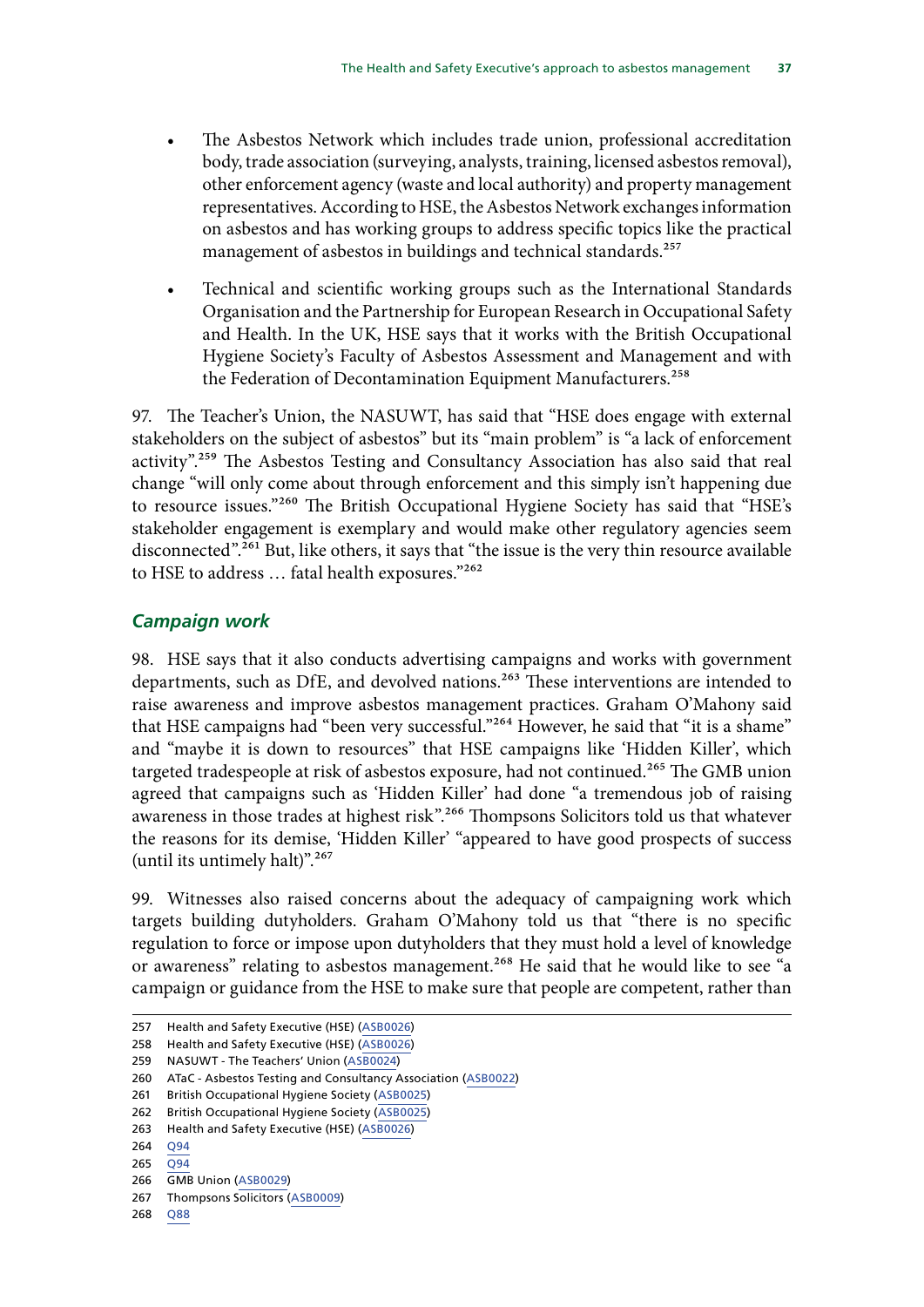just believing they are ... based on their own individual assessments."<sup>269</sup> IOSH also said that there was "no oversight of the competency of the dutyholder".270 The Asbestos Testing and Consultancy Association has said that "HSE's asbestos campaigning activities have ceased, and the responsibility conceded to organisations such as IOSH".271 The Association concludes that "HSE appear to have been unable to make the political fight to do more with regards to asbestos risk."272

100. Sarah Albon told us that HSE continues to influence behaviours using social media but she acknowledged that "it is quite difficult to make people appreciate the seriousness and importance of a risk that can seem so distant".<sup>273</sup> She said that campaign work often showed improved understanding—of around 10%—but that the ephemeral nature of social media prevents HSE from doing any "structured resurveying of the same people" to see if they are still acting on campaigning information "say two years or five years later".<sup>274</sup>

101. **HSE promotes understanding of the dangers of asbestos, technical knowledge exchange and compliance with the asbestos regulations through its participation in domestic and international networks. HSE has also previously invested in significant campaigns targeting those occupations most likely to be exposed to asbestos. Campaigns such as 'Hidden Killer' were widely regarded as successful. However, HSE has invested less in this behavioural work in recent years, seemingly because of a lack of resources. Witnesses also described an absence of similar interventions targeting dutyholders. For those campaigning activities that do continue—through social media for example—HSE cannot say with certainty what their long-term impact is.**

102. *HSE should commit to investing more in sustained campaigning work across a range of media, using multiple interventions and synchronising with the development of its wider strategy for asbestos management. It should employ robust evaluation methods to test what messages and which methods achieve the greatest impact on the behaviours of dutyholders and tradespeople.*

- 271 ATaC Asbestos Testing and Consultancy Association ([ASB0022](https://committees.parliament.uk/writtenevidence/39367/html/))
- 272 ATaC Asbestos Testing and Consultancy Association ([ASB0022](https://committees.parliament.uk/writtenevidence/39367/html/))
- 273 [Q106](https://committees.parliament.uk/oralevidence/9780/html/)
- 274 [Q107](https://committees.parliament.uk/oralevidence/9780/html/)

<sup>269</sup> [Q88](https://committees.parliament.uk/oralevidence/3252/html/)

<sup>270</sup> Institution of Occupational Safety and Health (IOSH) ([ASB0040\)](https://committees.parliament.uk/writtenevidence/42885/html/)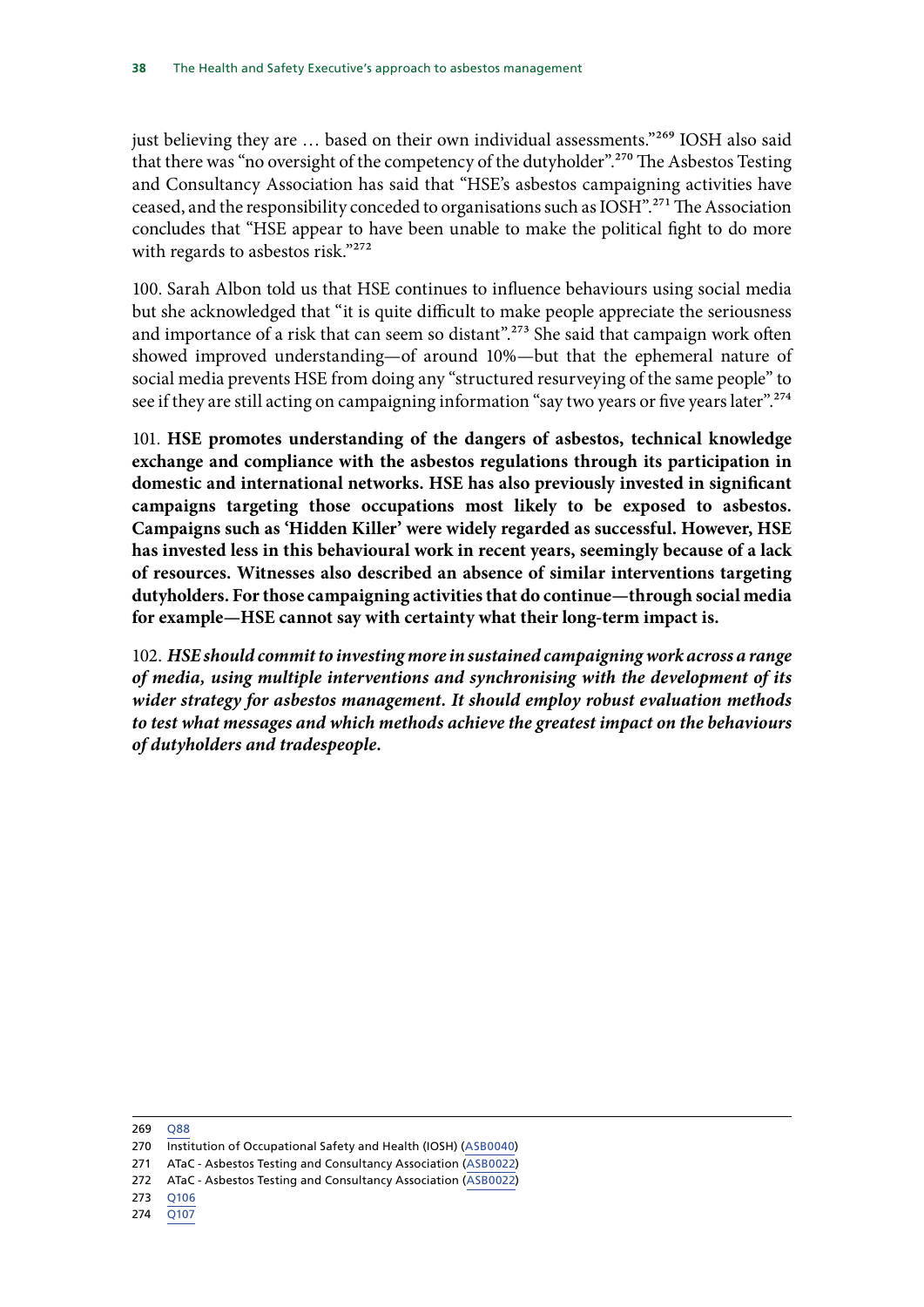# <span id="page-39-0"></span>**5** Regulating the asbestos industry

## **Work with asbestos and exposure limits**

103. In addition to the duty to manage asbestos (Regulation 4), the asbestos regulations place legal duties on those responsible for work with asbestos.<sup>275</sup> These duties apply to employers, employees and self-employed people who carry out work deliberately liable to disturb asbestos, or who conduct ancillary work, or who supervise such work (Regulation 3). Box 3 below describes the key roles of those who work in the asbestos industry. An important principle within the regulations is that no building work liable to disturb asbestos should be undertaken on non-domestic buildings without first conducting a risk assessment informed by work to identify the presence of asbestos.<sup>276</sup>

#### **Box 3: Key roles in the asbestos industry**

**Surveyor**—a "suitably trained person" who surveys premises to identify any asbestoscontaining materials. A surveyor supports a building dutyholder in fulfilling their asbestos management obligations. HSE "strongly recommends using accredited surveyors" but this is not a legal requirement.

**Licensed asbestos removal contractor** and their workers–a contractor approved by the HSE to conduct licensed asbestos removal work.

**Analyst**—an asbestos analyst must be appointed for licensed asbestos removal projects to complete a quality assurance check of work undertaken. This is a four-stage clearance procedure which includes air tests to check asbestos fibre levels before removal sites are handed back to building users. Asbestos analysts performing this role must be UK Accreditation Service (UKAS)-accredited. Analysts can also carry out sampling to identify asbestos-containing materials for surveyors.

Source: [Managing and working with asbestos \(hse.gov.uk\)](https://www.hse.gov.uk/pubns/priced/l143.pdf) and [Correspondence with the Health and Safety Executive related](https://committees.parliament.uk/publications/9112/documents/159424/default/) to their **approach** to asbestos management

104. The asbestos regulations and guidance also specify a level of airborne fibres (fibres/ cubic centimetres)—a 'control limit'—which must not be exceeded during work involving asbestos.<sup>277</sup> This limit, together with a separate short-term exposure limit, serves to define how asbestos work is categorised and the level of controls needed to perform it (for example, whether it must be done by a licensed contractor). In addition, the guidance describes a 'clearance' exposure limit following any work completed which should be achieved before an asbestos site can be handed back to its users. $278$  The asbestos guidance makes clear that these occupational exposure limits do not represent a safe level of airborne asbestos fibres and the objective should always be to reduce fibre levels to "as low as is reasonably practicable."279 Annex 1 sets out the fibre exposure limits that currently apply in an occupational setting in Great Britain.

<sup>275</sup> [Managing and working with asbestos \(hse.gov.uk\)](https://www.hse.gov.uk/pubns/priced/l143.pdf)

<sup>276</sup> [Managing and working with asbestos \(hse.gov.uk\)](https://www.hse.gov.uk/pubns/priced/l143.pdf)

<sup>277</sup> [Managing and working with asbestos \(hse.gov.uk\)](https://www.hse.gov.uk/pubns/priced/l143.pdf)

<sup>278</sup> [Managing and working with asbestos \(hse.gov.uk\)](https://www.hse.gov.uk/pubns/priced/l143.pdf)

<sup>279</sup> [Control of Asbestos Regulations 2012 \(hse.gov.uk\)](https://www.hse.gov.uk/asbestos/regulations.htm) and Regulations 11 and 17 - see [Managing and working with](https://www.hse.gov.uk/pubns/priced/l143.pdf)  [asbestos \(hse.gov.uk\)](https://www.hse.gov.uk/pubns/priced/l143.pdf)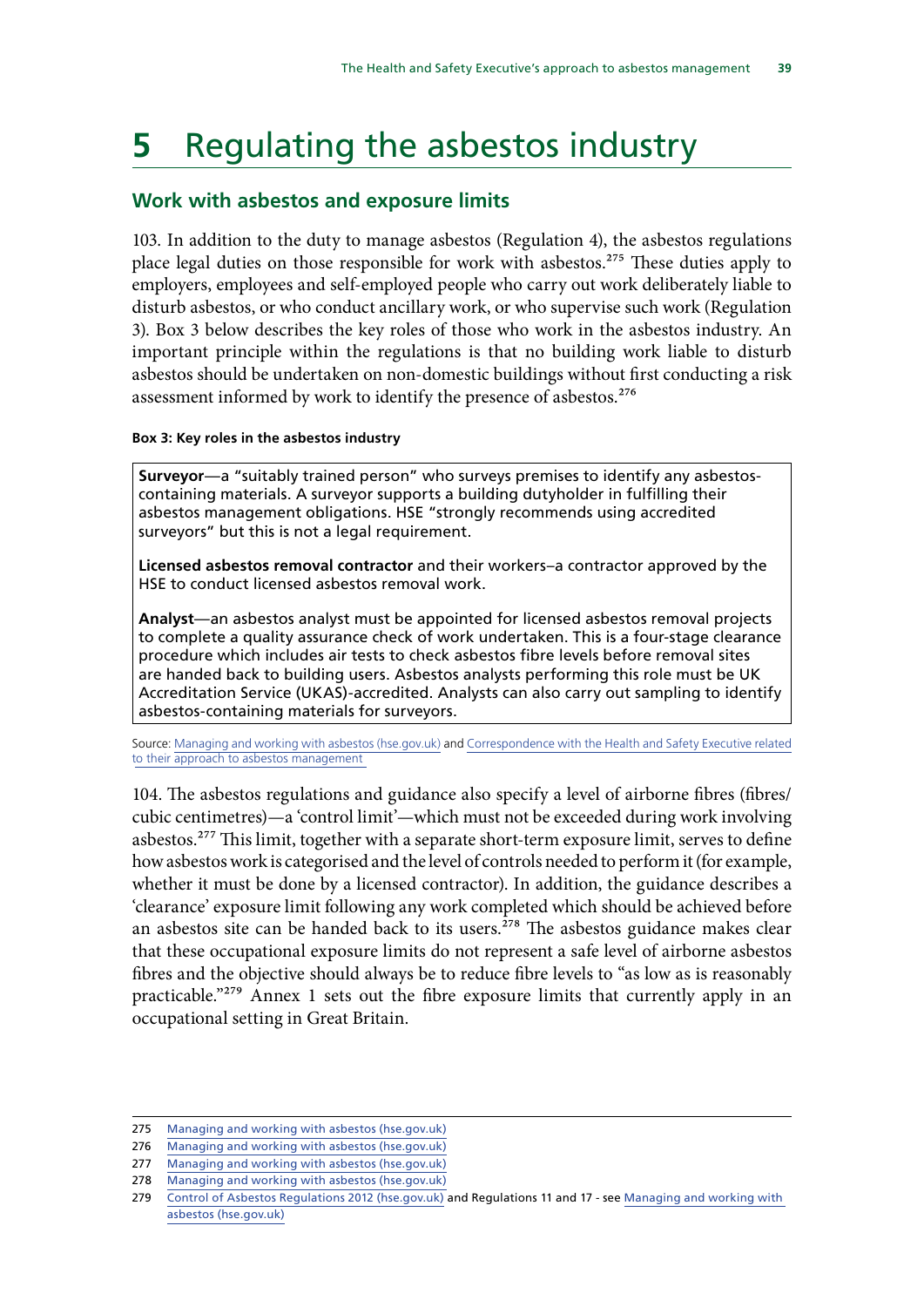## <span id="page-40-0"></span>**Categories of asbestos work**

105. A risk assessment should be undertaken before removal work involving asbestoscontaining materials is started.<sup>280</sup> Work assessed to be higher risk must only be done by licensed contractors and must be notified to HSE or other enforcement authority at least 14 days before work is due to start. This is called 'licensable work'.<sup>281</sup> Work falling into this category is of a type and scale that means that either concentrations of asbestos fibres in the air during the work are likely to exceed the 'control limit' (0.1 fibres per cubic centimetre), or otherwise involves higher-risk asbestos-containing materials.<sup>282</sup>

106. 'Non-licensable' work does not need to be undertaken by a licensed contractor.<sup>283</sup> This work is expected to be of short duration and produce only sporadic and low intensity asbestos fibre exposure that does not exceed the control limit.<sup>284</sup> Some 'non-licensable' work is classified as 'notifiable work' and subject to additional regulatory steps, including the need to notify the relevant regulator online that the work is being done and the need to keep a register of it. There is no minimum notice period for this third category of work and no need to wait for permission from the enforcing authority.<sup>285</sup>

107. IOSH said that the definition of licensable work for asbestos was "vague and could put non-professional asbestos removal operatives at risk".<sup>286</sup> It said that it was "quite hard to say what is short duration and what is not", in advance of starting work involving asbestos-containing materials.<sup>287</sup> IOSH said that in some cases dutyholders will adopt a cautionary approach and commission licensed contractors where there is uncertainty, but it also said that there were other occasions where licensed contractors were "not used at all when they really should have been".<sup>288</sup> It told us that more clarity around the distinction between licensable and non-licensable work was needed.<sup>289</sup>

108. Brian Gardner, Director of Ethos Environmental Ltd, a health and safety consultancy, said in his written evidence to us that the people "at most risk are still those actively working with asbestos, whether in the licensed industry or broader building trades undertaking non-licensed work".<sup>290</sup> He said that those undertaking non-licensed work had "received almost no support in terms of reliable ongoing evaluations of their actual exposure risk".<sup>291</sup> The British Occupational Hygiene Society has said that a "credible monitoring" regime is required which also targets smaller construction businesses, energy and insulation installers and waste management workers.<sup>292</sup>

109. We also heard concerns about the category of non-licensed work that is also 'notifiable' under the asbestos regulations. Darren Evans said that there was little clarity about what HSE did with the information it received about non-licensed asbestos work. He said that "whether or not HSE checks on those people and their competency and visits

286 Institution of Occupational Safety and Health (IOSH) ([ASB0040\)](https://committees.parliament.uk/writtenevidence/42885/html/)

<sup>280</sup> See Regulation 6 in [Managing and working with asbestos \(hse.gov.uk\)](https://www.hse.gov.uk/pubns/priced/l143.pdf)

<sup>281</sup> [Licensable work with asbestos \(hse.gov.uk\)](https://www.hse.gov.uk/asbestos/licensing/licensed-contractor.htm)

<sup>282</sup> [Licensable work with asbestos \(hse.gov.uk\)](https://www.hse.gov.uk/asbestos/licensing/licensed-contractor.htm)

<sup>283</sup> [Non-licensed work with asbestos \(hse.gov.uk\)](https://www.hse.gov.uk/asbestos/licensing/non-licensed-work.htm)

<sup>284</sup> [Non-licensed work with asbestos \(hse.gov.uk\)](https://www.hse.gov.uk/asbestos/licensing/non-licensed-work.htm)

<sup>285</sup> [Notifiable Non-Licensed Work \(NNLW\) \(hse.gov.uk\)](https://www.hse.gov.uk/asbestos/licensing/notifiable-non-licensed-work.htm)

<sup>287</sup> Institution of Occupational Safety and Health (IOSH) ([ASB0040\)](https://committees.parliament.uk/writtenevidence/42885/html/)

<sup>288</sup> Institution of Occupational Safety and Health (IOSH) ([ASB0040\)](https://committees.parliament.uk/writtenevidence/42885/html/)

<sup>289</sup> Institution of Occupational Safety and Health (IOSH) ([ASB0040\)](https://committees.parliament.uk/writtenevidence/42885/html/)

<sup>290</sup> Dr Brian Gardner (Director at Ethos Environmental Ltd) ([ASB0013](https://committees.parliament.uk/writtenevidence/39210/html/))

<sup>291</sup> Dr Brian Gardner (Director at Ethos Environmental Ltd) ([ASB0013](https://committees.parliament.uk/writtenevidence/39210/html/)

<sup>292</sup> British Occupational Hygiene Society ([ASB0025](https://committees.parliament.uk/writtenevidence/39384/html/))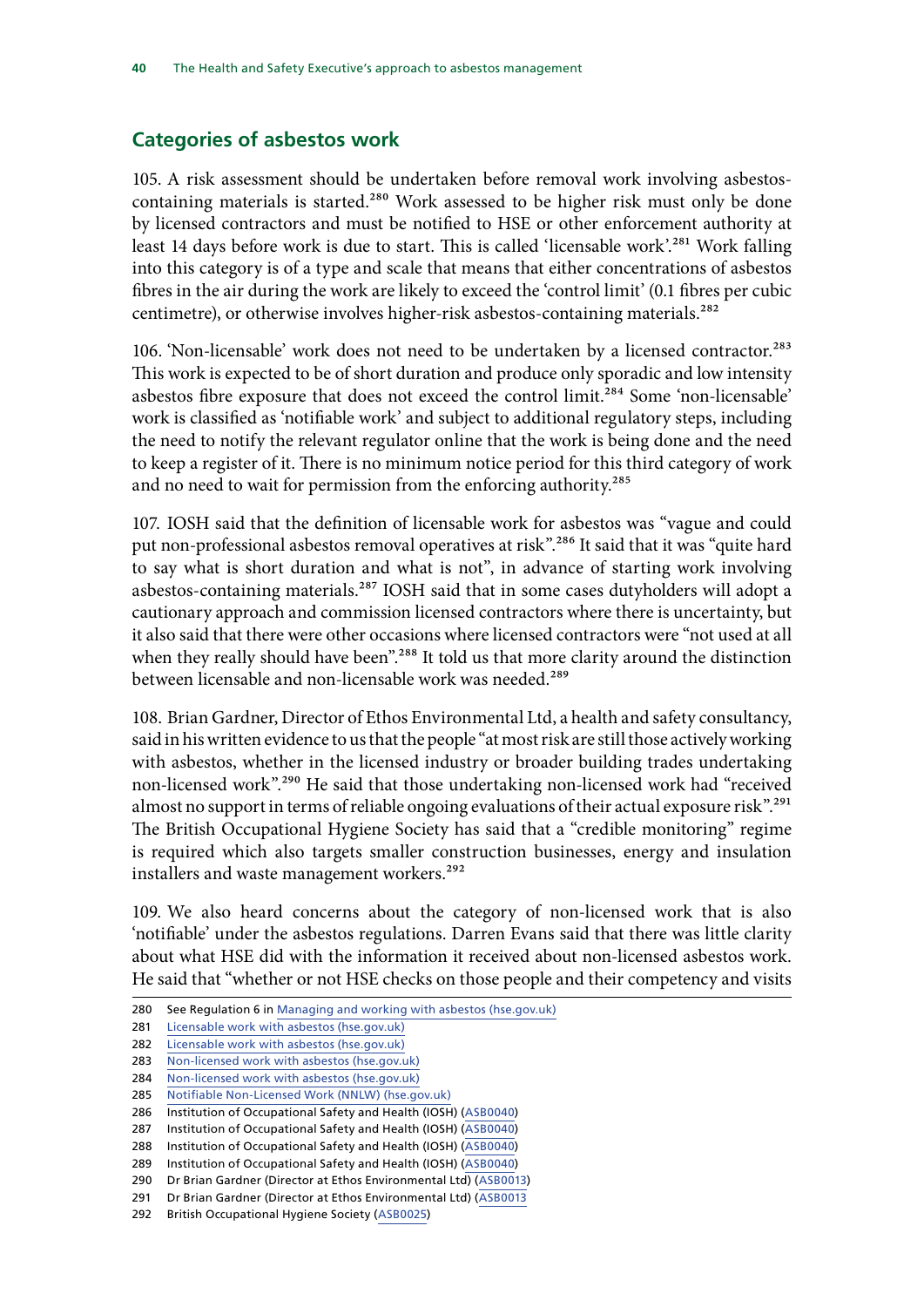<span id="page-41-0"></span>the sites, I have no clue."293 He told us that analysts were "not obligated to go and check these non-licensed sites and do any monitoring".294 Graham O'Mahony told us that the addition of a third category of asbestos material (notifiable non-licensed work) in the 2012 asbestos regulations, prompted by European Union requirements, had "confused things even more".<sup>295</sup> He also said that he did not know how HSE used the information notified to it and did not believe that the regulator conducted site visits before asbestos removal in these cases.<sup>296</sup>

110. Professor Curran told us that "the most important reason" for having the three categories of asbestos work was to reflect "a risk-based perspective" given the ubiquity of asbestos in the built environment.<sup>297</sup> In subsequent written evidence, HSE said that it did "not have figures on how many of these notifications [of non-licensed work] directly resulted in an inspection" but it did use the information gathered "to inform future interventions".298 HSE also said that its focus was on inspecting licensed work but it did assess some non-licensed work as part of routine inspections.<sup>299</sup>

111. **Currently in Great Britain, some asbestos removal work does not need to be undertaken by a licensed contractor but some of this will still need to be notified to HSE before work starts. The three-way categorisation of work is confusing and of questionable value. Reducing the number of categories and requiring a greater proportion of asbestos removal to be done by licensed contractors—possibly by further tightening the control limit on expected asbestos fibre exposures or reducing the types and conditions of asbestos materials that are exempted from licensed work—could lead to fewer accidental exposures and better disposal practices. There is, however, a risk that extending the requirement to use licensed contractors could have unintended consequences and any changes will need to be considered carefully. HSE should use its five-yearly review of the asbestos regulations to assess the merits of the current categorisation of asbestos works.**

112. *We recommend that HSE considers how it could consolidate, tighten, and simplify the current categorisation of asbestos works as part of its 2022 statutory review of the Control of Asbestos Regulations. Its review should carefully assess the net behavioural impacts and costs of any changes.*

## **Quality and independence**

113. HSE's regulatory model for asbestos places significant reliance on the asbestos industry to ensure safe practices. Professor Kevin Bampton told us that he had "huge respect for HSE" but it had "very limited resource" and "not a lot of capability" to monitor the asbestos industry.300 As such, he said that HSE was "reliant on an industry, and the industry is reliant on its clients' desire to pay … and the urgency with which clients want to get things

<sup>293</sup> [Q91](https://committees.parliament.uk/oralevidence/3252/html/)  $294 \ \ 090$ 

<sup>295</sup> [Q91](https://committees.parliament.uk/oralevidence/3252/html/)

 $296 \quad \overline{Q91}$  $296 \quad \overline{Q91}$  $296 \quad \overline{Q91}$ 

 $297 \overline{0121}$ 

<sup>298</sup> [Correspondence with the Health and Safety Executive related to their approach to asbestos management](https://committees.parliament.uk/publications/9112/documents/159424/default/) 299 [Correspondence with the Health and Safety Executive related to their approach to asbestos management](https://committees.parliament.uk/publications/9112/documents/159424/default/)

<sup>300</sup> [Q76](https://committees.parliament.uk/oralevidence/3252/pdf/)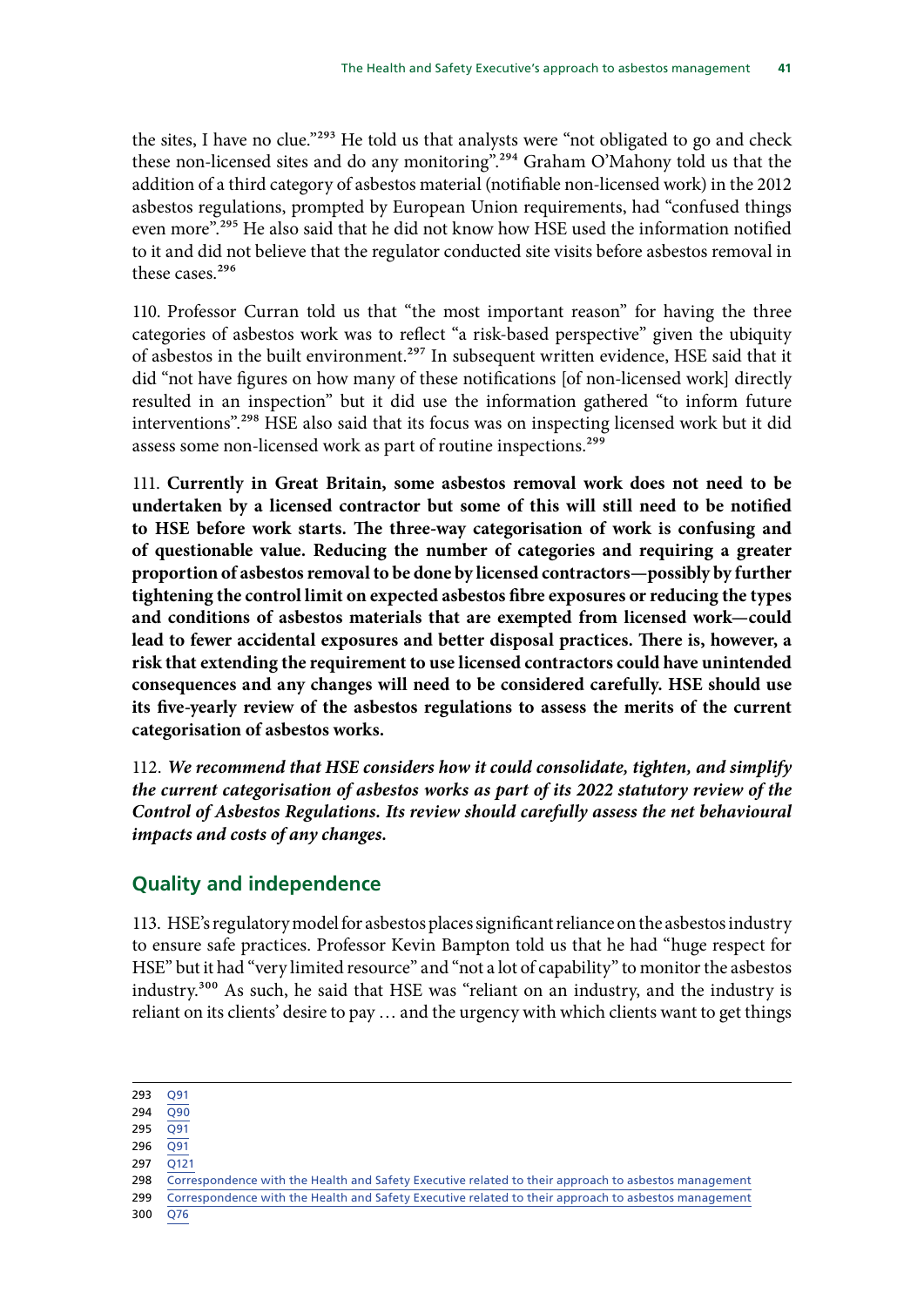<span id="page-42-0"></span>moving."<sup>301</sup> It is important, therefore, that controls are in place to help mitigate significant quality risks in circumstances where, according to Professor Bampton, "everyone wants to do asbestos assessment as cheaply as possible to avoid any risks [and] to cut down costs".302

#### *Survey quality*

114. The asbestos regulations permit a dutyholder to appoint a third party to carry out an asbestos survey on their behalf to locate and assess asbestos-containing materials. The Approved Code of Practice accompanying the asbestos regulations says that a dutyholder can assess the suitability of a surveyor "by checking that they are accredited ... to undertake surveys".<sup>303</sup> HSE's code of practice "strongly recommends using [UKAS] accredited surveyors" but does not make this mandatory.<sup>304</sup> In contrast, the code of practice states that analysts involved in site clearance certification and material analysis following licensed asbestos work should be UKAS-accredited.<sup>305</sup>

115. Despite HSE's clear recommendation, it remains the case that, according to Darren Evans, "any old Joe can go out and do a survey".306 He said that his analyst members, on the other hand, "must be" accredited by UKAS and "have to be audited". He added that "the playing field is not level at all" and this was "one of the things that needs to be put right".<sup>307</sup> The British Occupational Hygiene Society has also raised concerns about the quality of asbestos surveys and reports carried out by contractors on behalf of building dutyholders. It says that these "may be seen as a tick-box exercise" which leaves dutyholders not fully apprised of their risks and opportunities.<sup>308</sup> A national standard for these reports, would, it says, "assist the dutyholder, the asbestos removal industry and the regulator."<sup>309</sup>

116. In oral evidence, Sarah Albon said that we "would probably have to ask UKAS" about why the asbestos regulations require analysts to be UKAS-accredited but not surveyors, despite HSE's oversight of the overall asbestos regulatory regime.<sup>310</sup> HSE subsequently explained that it had considered the accreditation of surveyors "around 2004" but this had not been taken forward because non-regulatory alternatives were considered less burdensome.311 It added that subsequent voluntary certification schemes had not succeeded because of low take-up.<sup>312</sup> HSE says that surveyor competence "remains an important issue for HSE" and accreditation "could be considered as part of any future work in this area."<sup>313</sup>

- 309 British Occupational Hygiene Society ([ASB0025](https://committees.parliament.uk/writtenevidence/39384/html/))
- 310 [Q114](https://committees.parliament.uk/oralevidence/9780/html/)

<sup>301</sup> [Q76](https://committees.parliament.uk/oralevidence/3252/pdf/)

<sup>302</sup> [Q76](https://committees.parliament.uk/oralevidence/3252/pdf/)

<sup>303</sup> Guidance 4 in [Managing and working with asbestos \(hse.gov.uk\)](https://www.hse.gov.uk/pubns/priced/l143.pdf)

<sup>304</sup> Guidance 4 in [Managing and working with asbestos \(hse.gov.uk\)](https://www.hse.gov.uk/pubns/priced/l143.pdf)

<sup>305</sup> [Managing and working with asbestos \(hse.gov.uk\)](https://www.hse.gov.uk/pubns/priced/l143.pdf)

<sup>306</sup> [Q96](https://committees.parliament.uk/oralevidence/3252/html/)

<sup>307</sup> [Q96](https://committees.parliament.uk/oralevidence/3252/html/)

<sup>308</sup> British Occupational Hygiene Society ([ASB0025](https://committees.parliament.uk/writtenevidence/39384/html/))

<sup>311</sup> [Correspondence with the Health and Safety Executive related to their approach to asbestos management](https://committees.parliament.uk/publications/9112/documents/159424/default/)

<sup>312</sup> [Correspondence with the Health and Safety Executive related to their approach to asbestos management](https://committees.parliament.uk/publications/9112/documents/159424/default/)

<sup>313</sup> [Correspondence with the Health and Safety Executive related to their approach to asbestos management](https://committees.parliament.uk/publications/9112/documents/159424/default/)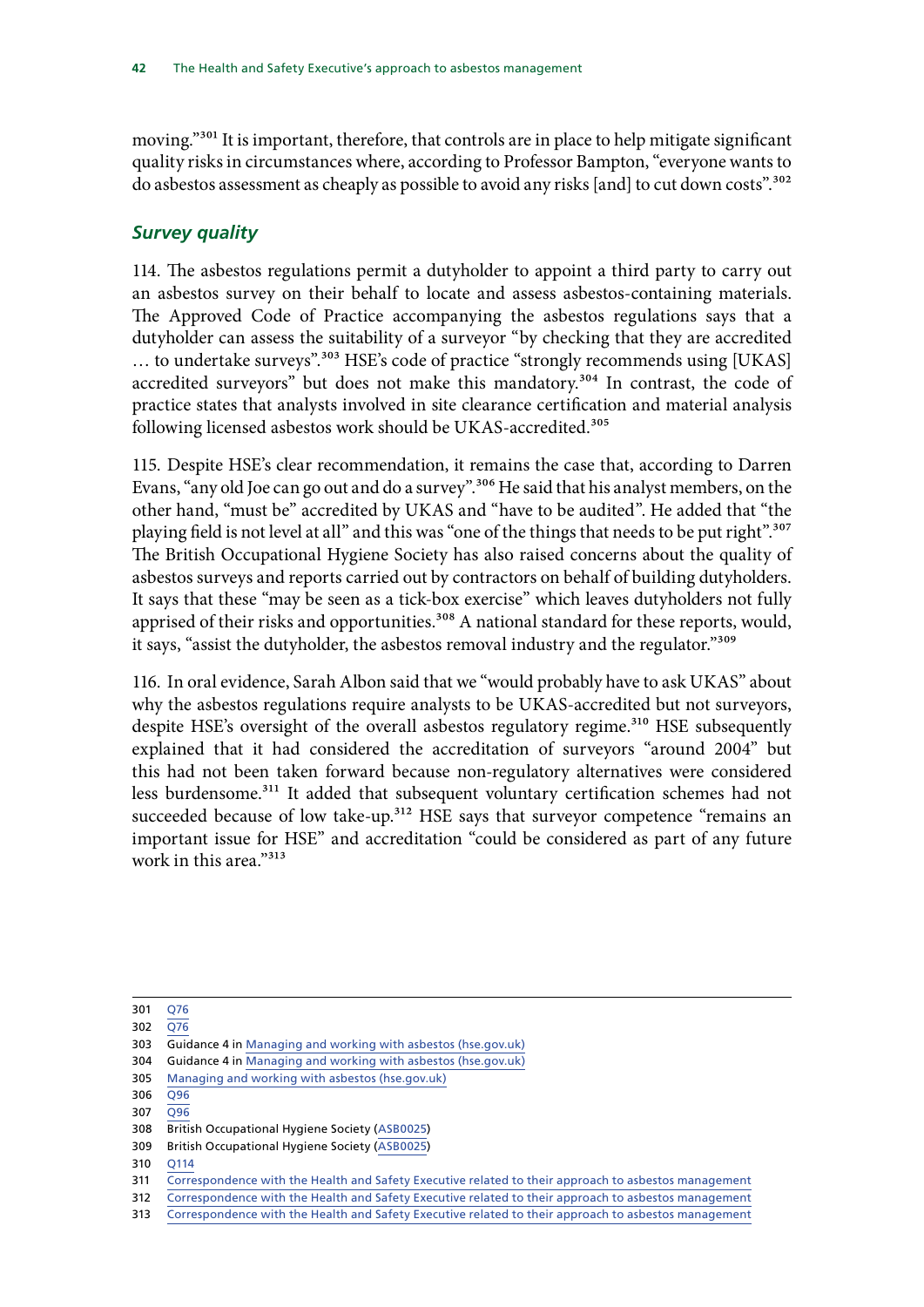#### <span id="page-43-0"></span>*Independence of analysts*

117. Analysts are commissioned to conduct air sampling following the completion of work involving asbestos containing materials. This is to check that sites are clear of asbestos before they are handed back to the building user. The Analysts' Guide for Asbestos says that it is "strongly recommended" that analysts providing site clearance certification are "independently sourced and employed by the building owner or occupier (i.e. building client) in control of the premises".314 Professor Kevin Bampton told us that, in practice, "contractors quite often appoint the analysts" and this was "an unhealthy potential relationship".315 Darren Evans, who represents the analyst industry, described this as analysts "getting paid [by removal contractors] to mark their homework".<sup>316</sup> He said that analysts "can be put under pressure" and "until we separate the appointment of the analyst to quality check the work … there will always be a perceived, if not real, conflict of interest<sup>"317</sup>

118. Dr Brian Gardner, a consultant himself, said that:

few people realise that the laboratory providing this fibre-counting service is often (~50% of the time) engaged and paid directly by the licenced contractor–the organisation whose performance they are meant to be auditing. The contractor may not quite "mark their own homework"–but they certainly closely hold the purse strings for those who do.

The consequence of this is that despite strenuous efforts to police the relationship between removal contractor and analyst (via ever-tighter, more prescriptive guidance and the UKAS-accreditation mechanism), too often the former will still informally discourage the analyst from applying full rigour to their inspection and testing work (if this may result in project delays and commercial losses) …

[...] Sadly, the industry is still rife with bad practice, fraud and inducements, an elephant in the room that HSE seem powerless to address…318

119. Dr Gardner said that the solution to this was to make it mandatory for the dutyholder to appoint an inspecting analyst and testing laboratory that is independent of the removal contractor.<sup>319</sup> Sarah Albon told us the Executive had "never seen any sign or suggestion in the various inspections" to indicate "under-marking" by analysts.<sup>320</sup> She added that HSE had "confidence" that licensed asbestos removers were "overwhelmingly working to the right standard" and that they were "not seeking to somehow find some analyst who would be complicit in cutting corners."<sup>321</sup> Nevertheless, HSE's own inspection programme with analysts conducted in 2015 revealed some concern among the profession about the quality and independence of their analysis, with around a quarter of these analysts always or mostly commissioned by licenced asbestos contractors.<sup>322</sup>

- 320 [Q117](https://committees.parliament.uk/oralevidence/9780/html/)
- 321 O117

<sup>314</sup> Para 1.22 in [HSG248 \(hse.gov.uk\)](https://www.hse.gov.uk/pubns/priced/hsg248.pdf)

<sup>315</sup> [Q67](https://committees.parliament.uk/oralevidence/3252/html/)

<sup>316</sup>  $\overline{O96}$ 

<sup>317</sup> [Q96](https://committees.parliament.uk/oralevidence/3252/html/)

<sup>318</sup> Dr Brian Gardner (Director at Ethos Environmental Ltd) ([ASB0013](https://committees.parliament.uk/writtenevidence/39210/html/))

<sup>319</sup> Dr Brian Gardner (Director at Ethos Environmental Ltd) ([ASB0013](https://committees.parliament.uk/writtenevidence/39210/html/))

<sup>322</sup> Para 6.3 in [asbestos-analysts-project-report-2015.pdf \(hse.gov.uk\)](https://www.hse.gov.uk/asbestos/assets/docs/asbestos-analysts-project-report-2015.pdf)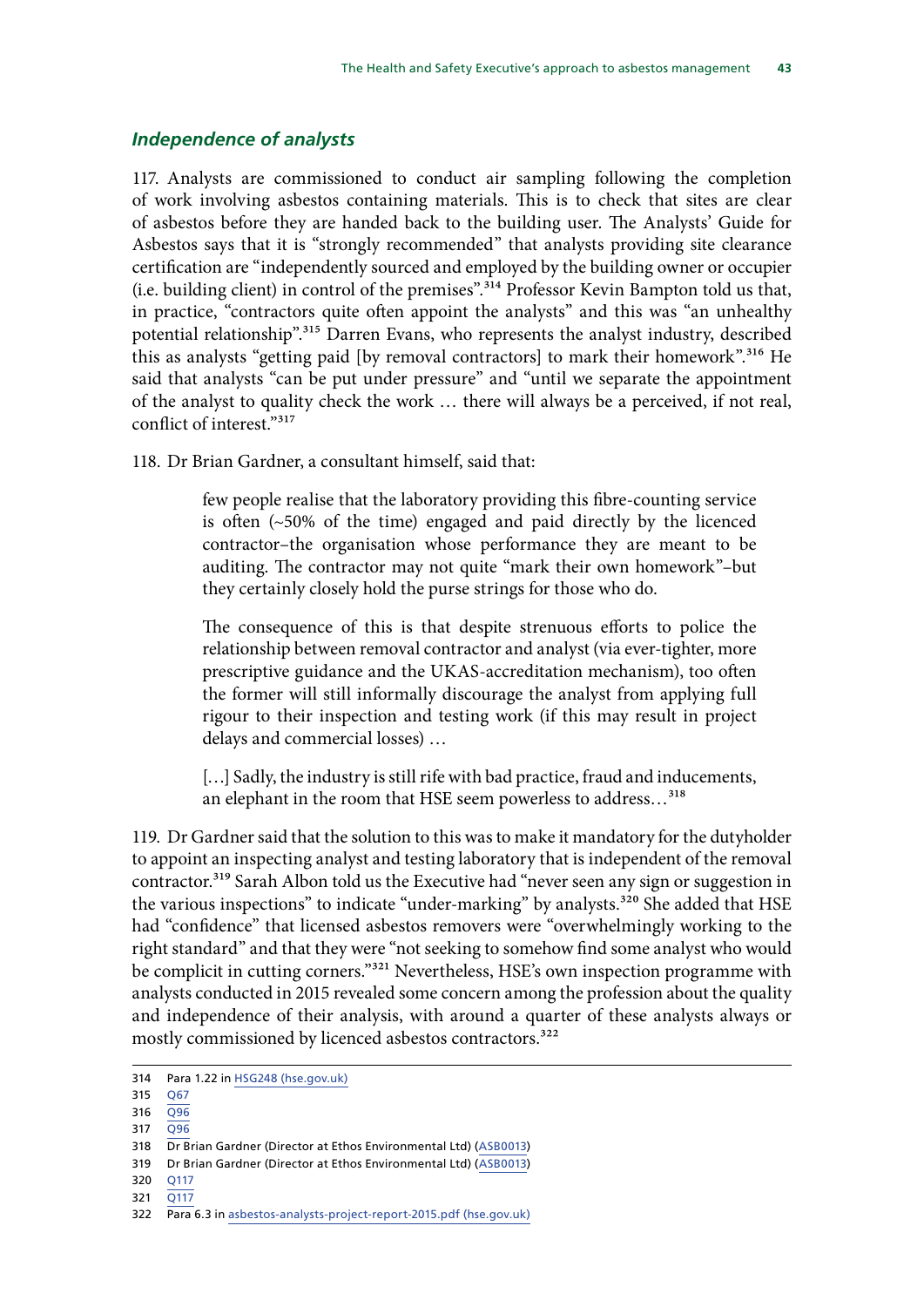<span id="page-44-0"></span>120. **Asbestos surveyors have an important role in helping dutyholders to identify and manage asbestos in premises. We have heard concerns about the variable quality of surveys. It is not clear to us why the regulatory and quality requirements for asbestos surveyors should be less stringent than for analysts who must be UKAS-accredited.**

121. **Despite their requirement to be accredited, the work of analysts continues to be compromised by regulatory arrangements which allow licensed asbestos contractors to commission their own analysts to check their work. We heard disturbing accounts from several sources that the current model undermines the independence of this critical quality check. Witnesses told us that one simple way of improving standards would be to make it a requirement for the building owner or client to employ the analyst in all circumstances.**

122. *We recommend that HSE makes it mandatory for all people conducting asbestos surveys to be accredited by a recognised accreditation body. We also recommend that HSE assesses the impact of making it a legal requirement for building owners or occupiers to commission accredited asbestos analysts to check asbestos work done on their premises and, by extension, making it illegal for asbestos removal contractors to do so.*

## **Limiting asbestos exposures**

123. There is, currently, a wider debate in Europe about whether the regulatory framework around asbestos needs to be strengthened.<sup>323</sup> In this context, there are proposals—at European Union and country levels—to lower fibre exposure limits for people working with asbestos (see **Annex 1** on exposure limits in Great Britain and **Annex 2** on the three European countries we engaged as part of our inquiry).<sup>324</sup> In October 2021, the European Parliament adopted a resolution of its Committee on Employment and Social Affairs which, as well as calling on the European Commission to present a "European Strategy for the removal of all asbestos", also recommends lowering occupational exposure limits across the EU to  $0.001$  fibres/cm<sup>3,325</sup> The European Commission's programme for 2022 is expected to include policy measures intended to strengthen controls around asbestos.<sup>326</sup> Some countries have already adopted lower exposure limits for asbestos. For example, Professor Burdorf, told us that the Netherlands had adopted a "very stringent occupational... exposure limit based on a societal decision ... not ... to accept the risk".<sup>327</sup>

124. The Faculty of Asbestos Assessment and Management, the professional body supported by the British Occupational Hygiene Society, has said that lowering occupational limits "would be likely to have unintended consequences" and could "require more costly and time-consuming measurement methods".<sup>328</sup> In particular, its concern is that tightened exposure limits could lead, unintentionally, to reduced monitoring of worker exposure

326 [Europe EU 2022 work programme](https://eur-lex.europa.eu/resource.html?uri=cellar%3A9fb5131e-30e9-11ec-bd8e-01aa75ed71a1.0001.02/DOC_1&format=PDF)

327 [Q24](https://committees.parliament.uk/oralevidence/9777/pdf/)

<sup>323</sup> See for example: [Texts adopted - Protecting workers from asbestos - Wednesday, 20 October 2021 \(europa.eu\)](https://www.europarl.europa.eu/doceo/document/TA-9-2021-0427_EN.html)

<sup>324</sup> [Texts adopted - Protecting workers from asbestos - Wednesday, 20 October 2021 \(europa.eu\)](https://www.europarl.europa.eu/doceo/document/TA-9-2021-0427_EN.html)

<sup>325</sup> [Protecting workers from asbestos | Legislative train schedule | European Parliament \(europa.eu\)](https://www.europarl.europa.eu/legislative-train/theme-an-economy-that-works-for-people/file-protecting-workers-from-asbestos) and [Texts](https://www.europarl.europa.eu/doceo/document/TA-9-2021-0427_EN.html) 

[adopted - Protecting workers from asbestos - Wednesday, 20 October 2021 \(europa.eu\)](https://www.europarl.europa.eu/doceo/document/TA-9-2021-0427_EN.html)

<sup>328</sup> [FAAM responds to ECHA's recommendation on Asbestos Workplace Exposure Limits - British Occupational](https://www.bohs.org/media-resources/press-releases/detail/faam-responds-to-echas-recommendation-on-asbestos-workplace-exposure-limits/)  [Hygiene Society \(BOHS\)](https://www.bohs.org/media-resources/press-releases/detail/faam-responds-to-echas-recommendation-on-asbestos-workplace-exposure-limits/)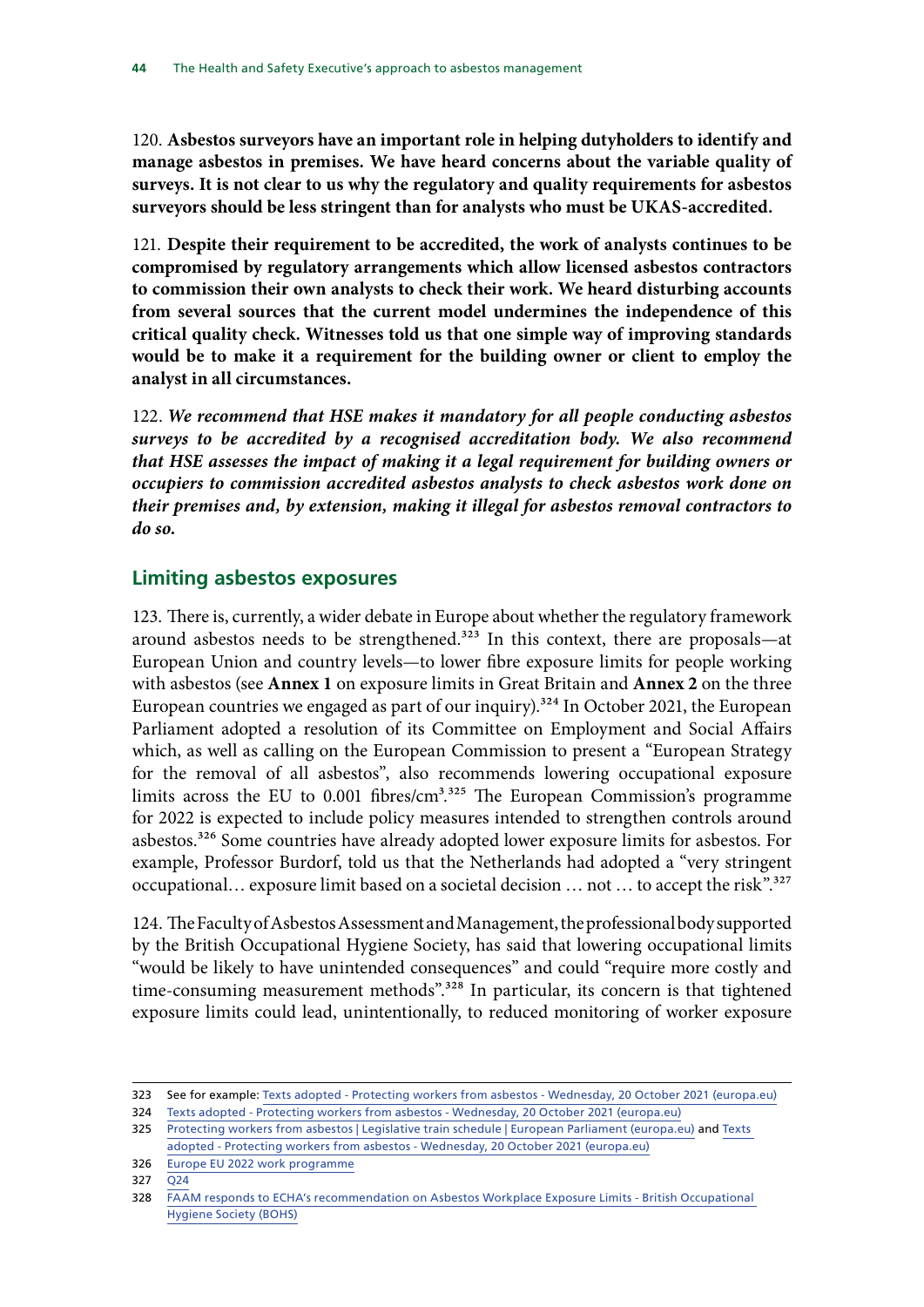<span id="page-45-0"></span>and increased illegal movement of asbestos materials.<sup>329</sup> Professor Curran told us that the drive to lower occupational limits in parts of Europe may not be based on 'real-world' behaviours. He said that it was "about balancing that risk-hazard issue" and "thinking pragmatically" about likely patterns of exposure for people working with asbestos, rather than relying on "a theoretical construct".<sup>330</sup> Sarah Albon also said that the UK had used "significantly increased amounts of asbestos" compared with many parts of Europe and this was a relevant consideration in decisions about exposure limits and wider asbestos policy.<sup>331</sup>

#### *Use of microscopy*

125. The concentration of asbestos fibres in the air is measured using microscopes. Currently, HSE requires the use of World Health Organisation Phase Contrast Microscopy (PCM) for asbestos fibre measurement.332 The 'Airtight on Asbestos' campaign has said that magnification limits with PCM mean that this technology cannot measure resolutions beyond 0.01 fibres/cm<sup>3</sup>, the current measurement threshold following completion of works involving asbestos-containing materials.<sup>333</sup> SOCOTEC Asbestos Limited, a UKASaccredited surveying and testing organisation, has said, in its view, that this means that asbestos analysts are not really meeting the fundamental regulatory requirement to reduce fibre exposure to "as low as reasonably practicable".<sup>334</sup> Other microscopy technologies are available, including Transmission Electron Microscopy (TEM) and Scanning Electron Microscopy (SEM). The 'Airtight on Asbestos' campaign has said that TEM analysis is not as expensive as sometimes claimed and referred to data from the French asbestos consultants, ITGA, who, it said, had estimated the cost per sample at around  $\epsilon$ 80.<sup>335</sup>

126. HSE accepts that electron microscopy can enable more fine-grained analysis and "better resolution" which, in turn, has "analytical advantages".<sup>336</sup> However, it says that electron microscopy is "much more expensive" and "less practical", partly because of limited laboratory capacity in Great Britain.<sup>337</sup> Professor Curran told us that the Executive continued to recommend the use of PCM following asbestos removal because "we want people to be able to … make rapid decisions about what to do if they find any fibres from that removal process".<sup>338</sup> He said that electron microscopy technologies could not provide instant results meaning that people "would not be able to make immediate interventions".<sup>339</sup> Nevertheless, Professor Curran acknowledged that electron microscopy was important for research purposes and had recently been used for HSE's analysis examining exposures for asbestos removal workers.<sup>340</sup>

- 333 Airtight on Asbestos ([ASB0016](https://committees.parliament.uk/writtenevidence/39313/html/))
- 334 SOCOTEC Asbestos Ltd ([ASB0004](https://committees.parliament.uk/writtenevidence/39071/html/))

- 337 Health and Safety Executive (HSE) [\(ASB0026\)](https://committees.parliament.uk/writtenevidence/39390/html/)
- 338 [Q176](https://committees.parliament.uk/oralevidence/9780/html/)
- 339 [Q176](https://committees.parliament.uk/oralevidence/9780/html/)
- 340 [Qq177–179](https://committees.parliament.uk/oralevidence/9780/html/)

<sup>329</sup> [FAAM responds to ECHA's recommendation on Asbestos Workplace Exposure Limits - British Occupational](https://www.bohs.org/media-resources/press-releases/detail/faam-responds-to-echas-recommendation-on-asbestos-workplace-exposure-limits/)  [Hygiene Society \(BOHS\)](https://www.bohs.org/media-resources/press-releases/detail/faam-responds-to-echas-recommendation-on-asbestos-workplace-exposure-limits/)

<sup>330</sup> [Q152](https://committees.parliament.uk/oralevidence/9780/html/)

<sup>331</sup> [Q153](https://committees.parliament.uk/oralevidence/9780/html/)

<sup>332</sup> Health and Safety Executive (HSE) [\(ASB0026\)](https://committees.parliament.uk/writtenevidence/39390/html/)

<sup>335</sup> Airtight on Asbestos ([ASB0039\)](https://committees.parliament.uk/writtenevidence/42883/html/)

<sup>336</sup> Health and Safety Executive (HSE) [\(ASB0026\)](https://committees.parliament.uk/writtenevidence/39390/html/)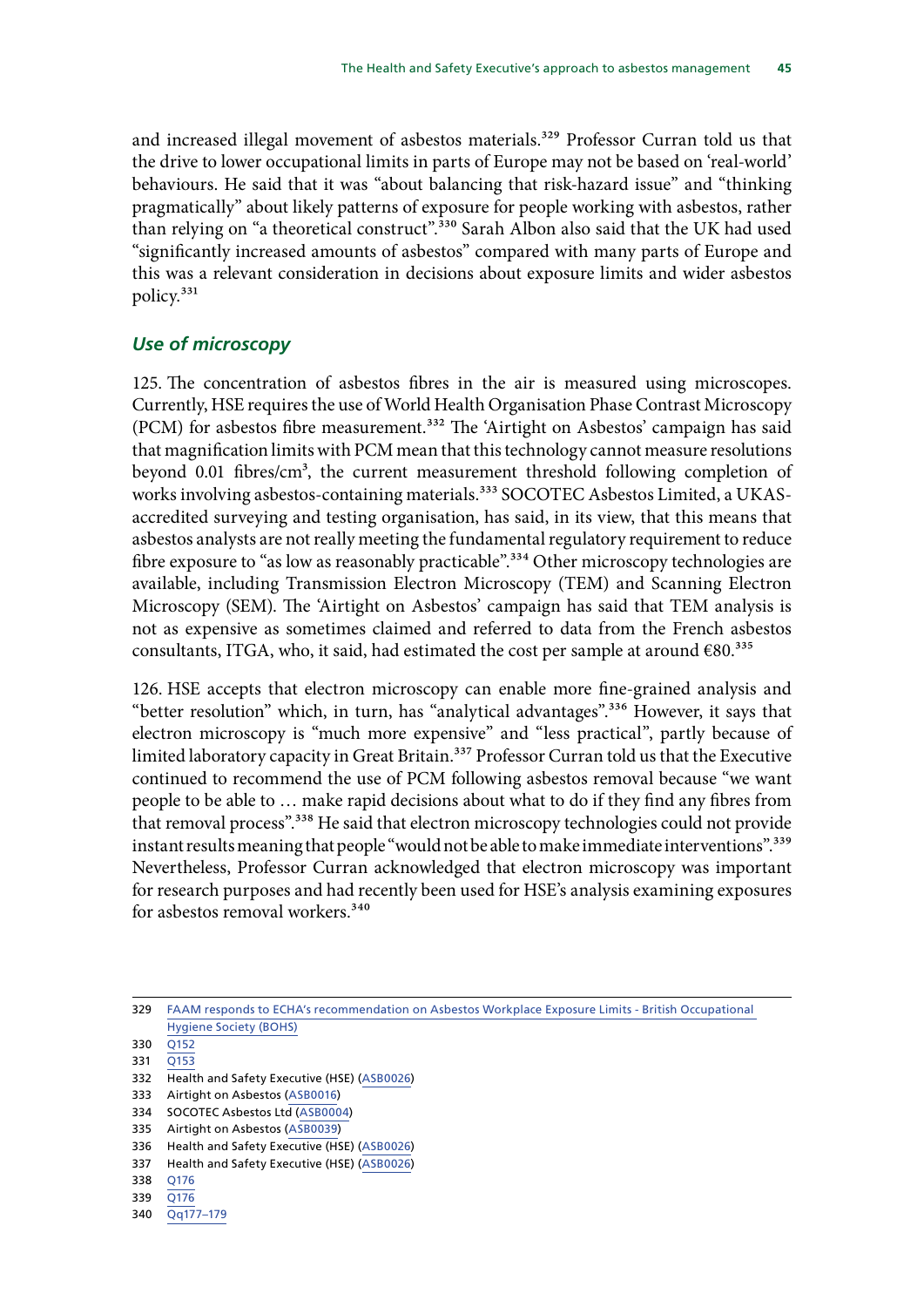127. **HSE has an important role in monitoring international developments in approaches to managing asbestos risk, assessing the balance of evidence, and commissioning its own research to understand workplace patterns of asbestos exposure and behaviour. The direction of travel in Europe is towards tighter regulation of asbestos and lower exposure limits which rely on greater use of electron microscopy techniques. These changes may have practical and financial consequences for the way asbestos is managed, including when and how it should be removed. HSE has said that developments in Europe may not necessarily be grounded in the real-world experience of asbestos exposure and a more pragmatic approach is warranted. It also told us that part of the problem in Great Britain is that asbestos is so widespread. Our concern is that an asbestos regulatory policy which prioritises only that which is immediately practical risks tolerating poorer health standards and higher costs over the longer-term.**

128. *We recommend HSE ensures its current review of the Control of Asbestos Regulations includes a thorough written assessment of moves towards more stringent asbestos occupational exposure limits in Europe. It should carefully consider their application to the GB context, taking full account of costs and benefits. It should ensure that the extent of the asbestos legacy in Great Britain is not seen as reason to tolerate poorer health standards.*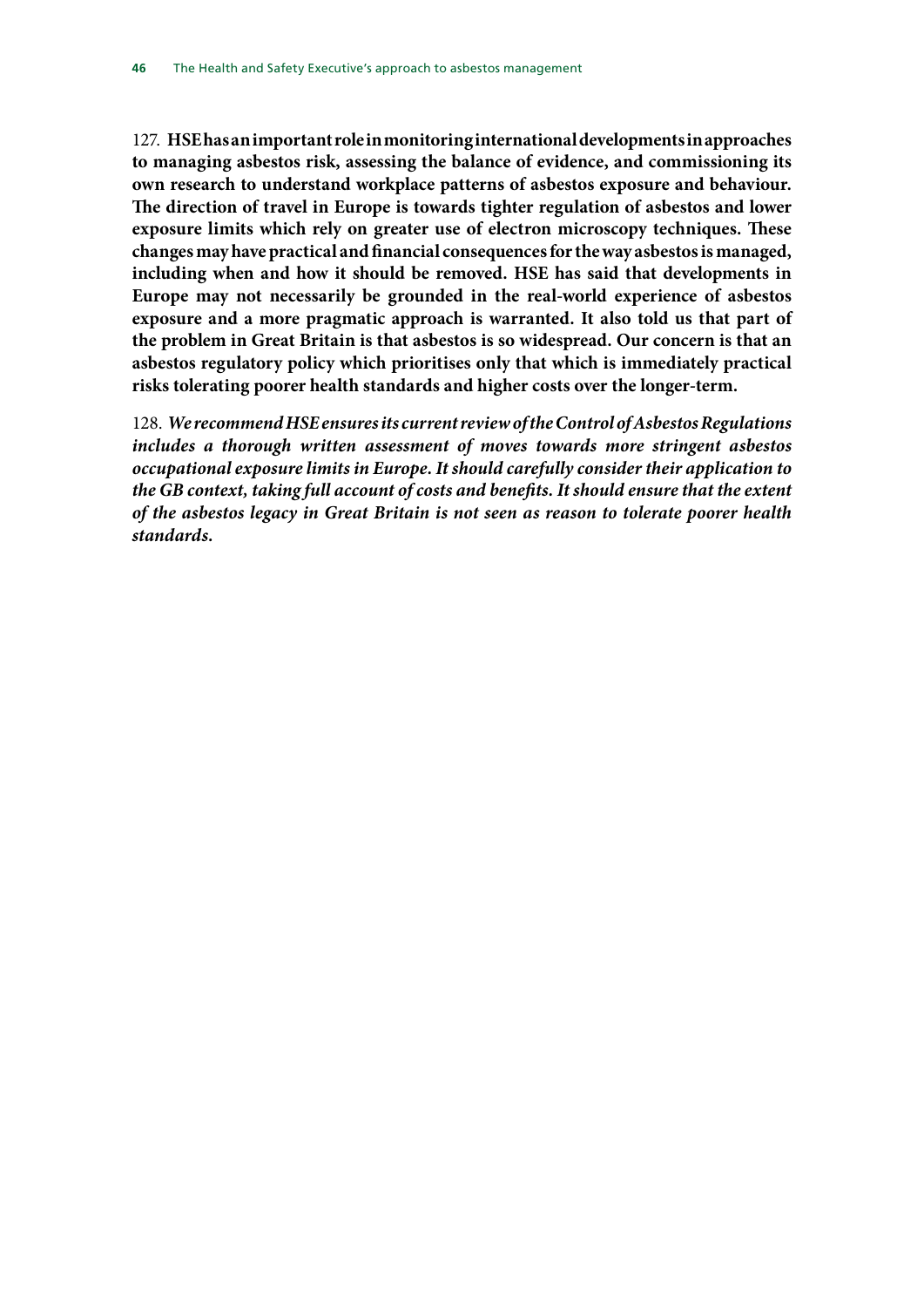# <span id="page-47-0"></span>Conclusions and recommendations

#### Introduction

- 1. Asbestos-related illness is one of the great workplace tragedies of modern times. Extensive use of asbestos in the twentieth century accounts for many thousands of deaths. The extreme exposures of the mid- to late twentieth century may be behind us, but its legacy lives on. Asbestos remains in many of our buildings. The current five-yearly statutory review of the asbestos regulations is an opportune moment for us to assess whether the regulatory framework—and HSE's contribution to this—is working as effectively as it might. (Paragraph 14)
- 2. *We recommend that HSE and Government use the conclusions and recommendations from our report to inform both its immediate post implementation review of the asbestos regulations and its longer-term approach to asbestos management*. (Paragraph 15)

#### The asbestos risk today

- 3. Progress made since the gradual imposition of restrictions on the use of asbestos and its eventual ban in 1999 are no reason for complacency. Understanding the extent to which asbestos fibres are still being released from the fabric of buildings remains vital and requires different methods of analysis. Past measurement of fibres in lungs has shown that the lifetime risk from mesothelioma is substantially lower for people born in the late 1960s. For people born in the late 1980s, the risks appear even lower, but the numbers sampled are small and patterns of exposure may be subject to wide variation over time and between people. (Paragraph 29)
- 4. Recent HSE data on the relative risk of mesothelioma deaths shows elevated rates for women whose last occupation was education and teaching. However, limitations in death certificate information means that the earlier occupational history of these people—which may be key to understanding the cause of their disease—is not known. Moreover, the long latency period before asbestos-related illness develops means that HSE data on relative occupational risk tells us little about asbestos exposures in work settings today. We know relatively little about current levels but, worryingly, we heard accounts from several sources of recent exposures in the workplace and in the home. Our view is that HSE's efforts to develop the evidence on current asbestos exposure levels in non-domestic buildings are relatively piecemeal. A more structured approach to collecting data and assessing current exposure levels is needed. (Paragraph 30)
- 5. *We recommend that HSE develops and implements a robust research framework for the systematic measurement of current asbestos exposures in non-domestic buildings, using a range of measurement and sampling techniques and informed by international experiences and approaches. It should ensure that adequate consideration is given to exposure measurement in schools and other public buildings. We recommend that HSE publishes its framework by October 2022 and produces findings at frequent intervals thereafter*. (Paragraph 31)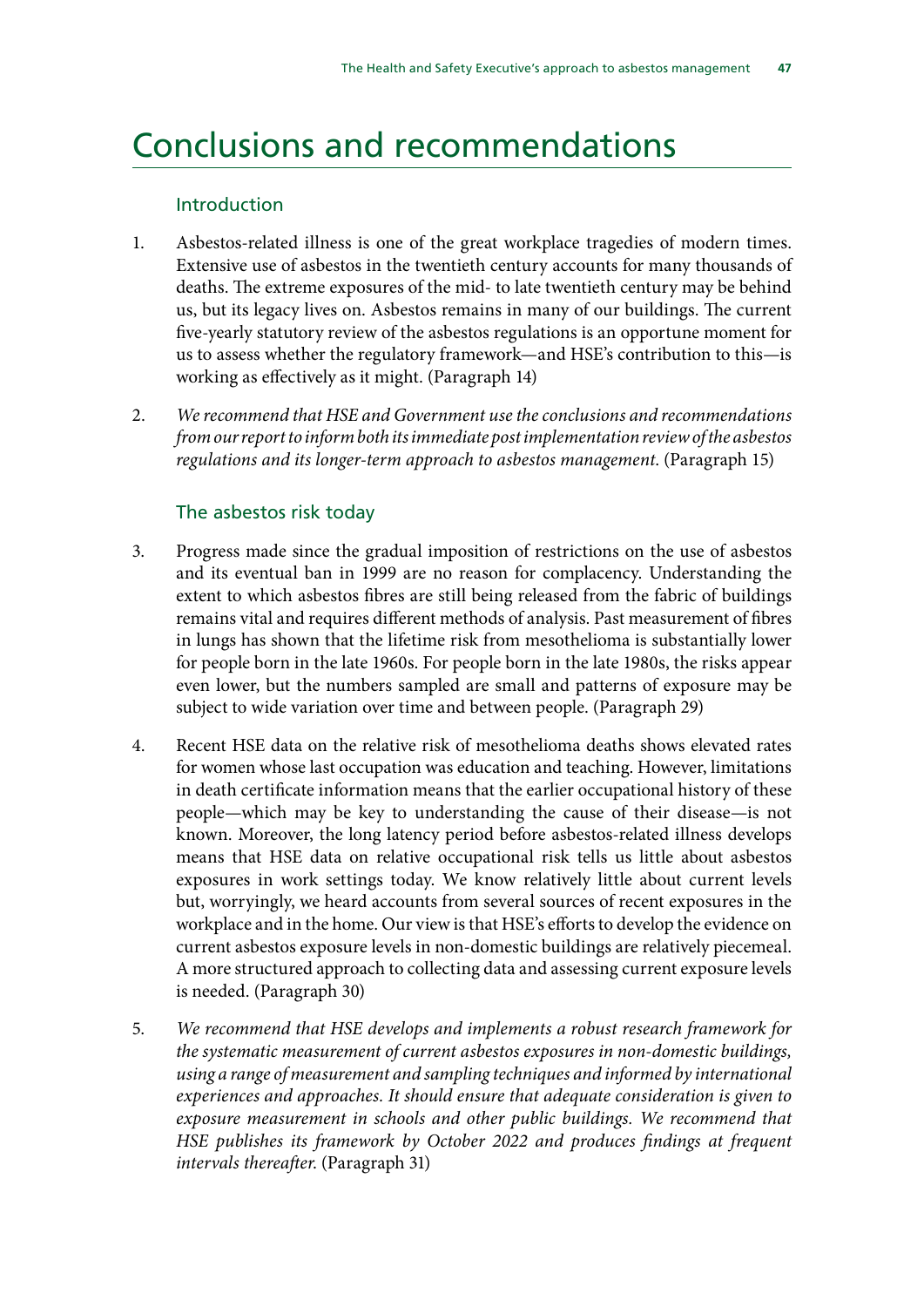6. *We also recommend that the Government investigates opportunities to improve the occupational information recorded on death certificates*. (Paragraph 32)

## A strategic approach to asbestos management

- 7. Under the Control of Asbestos Regulations 2012, asbestos-containing materials that are in good condition and are unlikely to be disturbed can be left in place by building dutyholders. Buildings containing asbestos will not last forever and, as HSE acknowledges, we do not know how long some of these materials, left undisturbed, remain undamaged. Some, including the TUC, have called for a stronger programme of asbestos removal. They argue that a policy of management in situ was always a temporary solution and that accidental disturbances by contractors and others will always happen. They believe that the current regime gives unscrupulous dutyholders too much flexibility to turn a blind eye when confronted with the cost of asbestos removal. (Paragraph 49)
- 8. Wholesale removal is not, however, without its own risk and uncertainty. Despite this, HSE has been slow to invest in research to better understand the costs and benefits of removal and to evaluate options for safer removal. This is becoming a more urgent task. The likely dramatic increase in retrofitting of buildings in response to net zero ambitions means that more asbestos-containing material will be disturbed in the coming decades, thus changing the cost-benefit analysis. Simple reliance on a set of regulations which devolve asbestos management to individual dutyholders will not be good enough. There is a need for a cross-government and 'system-wide' strategy for the long-term removal of asbestos, founded on strong evidence of what is best from a scientific, epidemiological, financial, and behavioural point of view. (Paragraph 50)
- 9. The Minister and HSE told us that their goal was to see asbestos gradually and safely removed from GB's buildings. We agree with its ambition but greatly regret that neither HSE nor the Government has articulated a clear and comprehensive strategy for achieving this. There is no written down, fully developed, and long-term plan to match the Government's goal, one that is founded on an analysis of costs and benefits and integrates with wider government policy. Moreover, the Government has so far failed to signal its intent by setting a clear timeframe for the removal of most, if not all, asbestos. (Paragraph 51)
- 10. *We recommend that a deadline now be set for the removal of asbestos from nondomestic buildings, within 40 years. The Government and HSE should develop and publish a strategic plan to achieve this, focusing on removing the highest risk asbestos first, and the early removal from the highest risk settings including schools. This plan should, in the first instance, commit to improving urgently the evidence around safer asbestos removal and disposal, considering relative costs and benefits. It should integrate with—and take full account of—proposals for the upgrading of the built environment linked to net zero targets and wider waste management strategies*. (Paragraph 52)
- 11. We are unconvinced that a significant further expansion in the use of air monitoring for the routine measurement of asbestos fibres is needed. Clearly, such monitoring is an important component both in assessing sites following asbestos removal work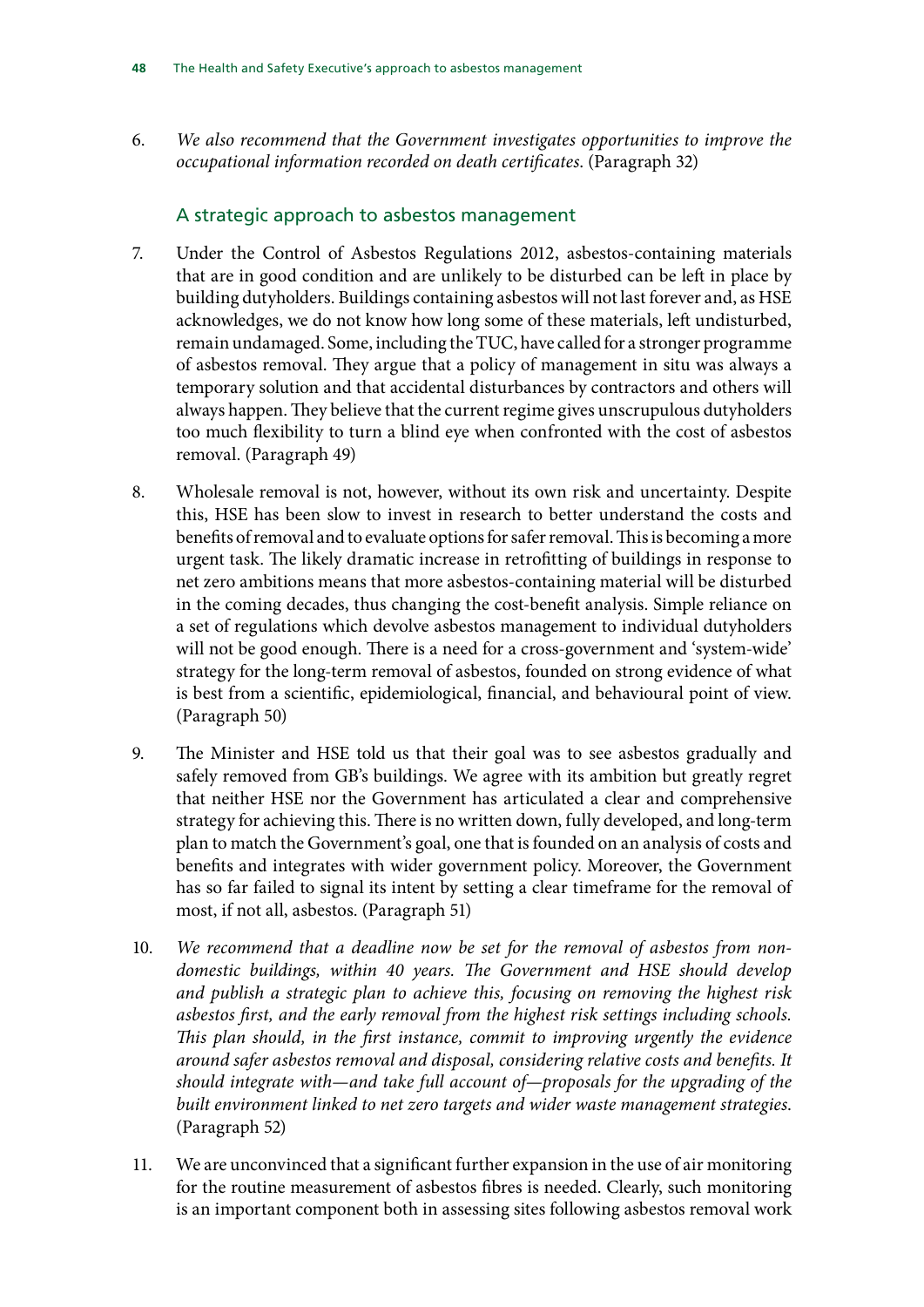and, potentially, in informing management decisions where, for example, asbestoscontaining material is damaged or obscured. It also has an important role as part of any systematic and carefully sampled research programme measuring fibre release. Nevertheless, for routine operational purposes, the balance of opinion we have heard is that regular visual inspection should continue to be the priority. (Paragraph 62)

- 12. *We recommend HSE work with others in the UK and devolved governments to continue to review and share the evidence relating to routine, environmental, air monitoring of asbestos fibres. We ask that HSE writes to us in 12 months' time with an update on Government's latest assessment of these developments*. (Paragraph 63)
- 13. Information about asbestos within buildings is often poorly communicated to users and contractors by dutyholders. Surveys and management plans which include critical information on asbestos are not always maintained as living and accessible documents. Opportunities to exploit digital technologies to improve communications on asbestos risks are being missed. (Paragraph 66)
- 14. *We recommend that HSE strengthens its work with, and guidance to, dutyholders to make clear their obligations to communicate asbestos information and risks to building contractors and users. We also recommend that HSE works with others in Government to sponsor improvements in how information on asbestos in buildings is communicated and used, drawing on lessons from the use of digital technologies in building management and in the health response to the pandemic*. (Paragraph 67)
- 15. Whether building dutyholders are complying with the requirements of the Control of Asbestos Regulations is largely unknown. HSE collects some data from its programme of inspections, but these cover a tiny fraction of the nondomestic premises that contain asbestos. HSE doubts whether a central register of information on asbestos would give it better compliance data. Our view is that the exercise of reporting data centrally will, in some cases, cause dutyholders to commission surveys and update records of asbestos in their premises if they know their data is being shared centrally and may be subject to external review. The resulting database would offer a sampling frame for enforcement activity and could be analysed to inform a risk-based and targeted enforcement approach. It would also provide important background data to support a longer-term strategic approach to managing the asbestos legacy. We acknowledge, however, that it would be for others in government, such as the Government Digital Service, to lead on developing a central register and the concept would need careful testing. (Paragraph 82)
- 16. *We recommend that HSE works with others in government to develop a central digital register of asbestos in non-domestic buildings, describing its location and type. In the first instance, the concept of a central register could be tested using asbestos data from public buildings such as schools and hospitals. In the meantime, we also recommend that HSE conducts research which complements its inspection programme to identify the extent to which dutyholders are, in fact, complying with their obligations under the asbestos regulations*. (Paragraph 83)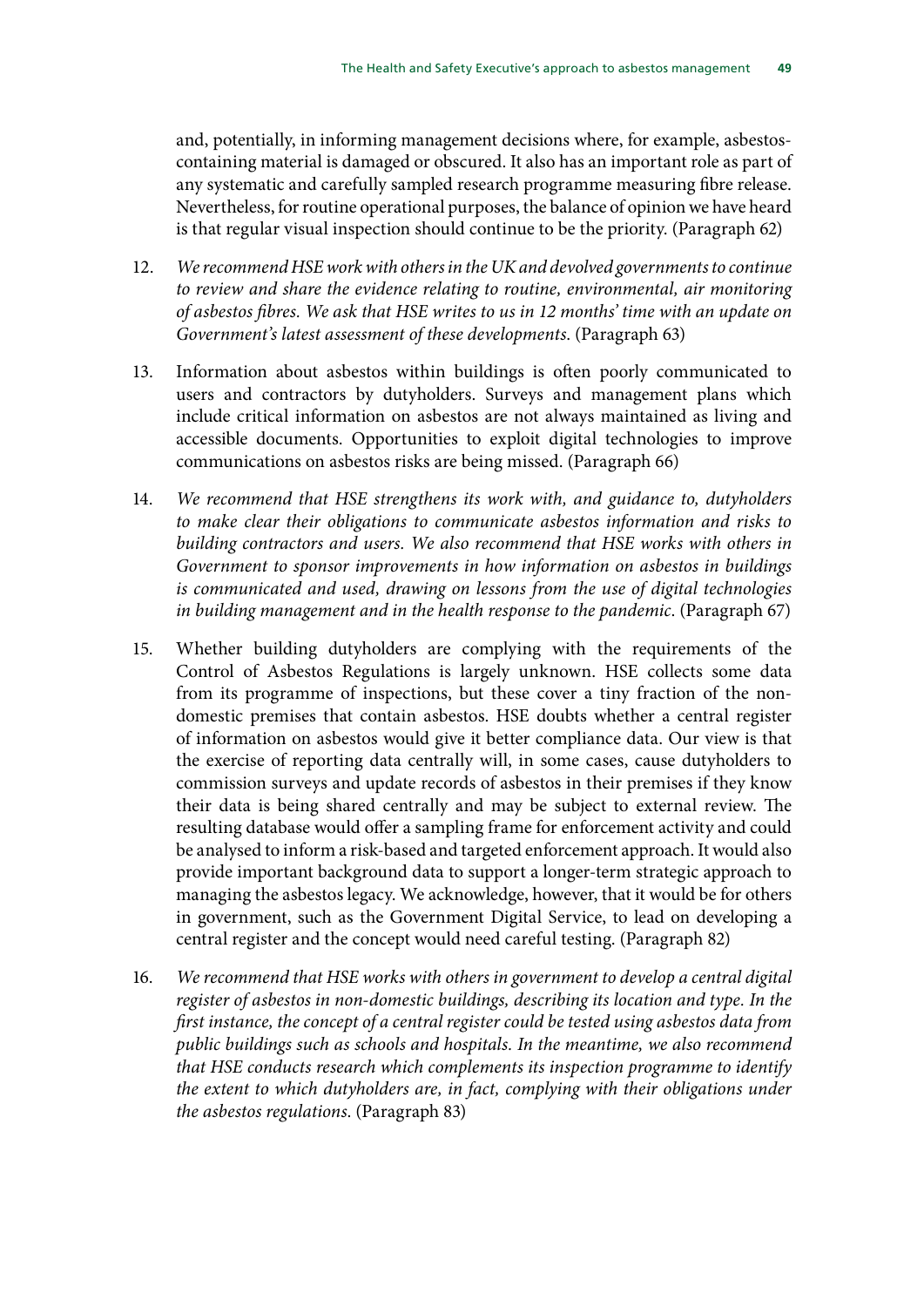#### HSE's enforcement and campaigning

- 17. HSE has experienced significant cuts in government funding. Lower grant funding has been partly mitigated by the introduction of its fee for intervention 'cost recovery' model but this cannot be used to target inspections of licensed asbestos removal work. It is not surprising, therefore, that HSE's asbestos enforcement activity has reduced in recent years. However, the scale of decline is remarkable when compared with HSE's enforcement activity overall, despite no specific and compelling evidence that compliance with the asbestos regulations has improved dramatically during this time. HSE accepts that part of the recent reduction in asbestos enforcement work stems from having to divert experienced inspectors to support the training of new recruits which reduced capacity. It says that it expects to increase the number of asbestos inspections in 2022/23. This is welcome but needs to be sustained over the longer term, not least because fulfilment of the Government's net zero ambitions presents considerable asbestos exposure risks as buildings are updated. (Paragraph 94)
- 18. *We recommend that HSE commits to a sustained increase in inspection and enforcement activity targeting compliance with the Control of Asbestos Regulations. Repeating our recommendation from June 2020, the Government and DWP should ensure that it provides adequate funding to HSE to support this increased programme of work over the medium term. HSE should also identify wider lessons from its planned inspection programme for dutyholders in 2022/23, considering whether it needs to specify minimum knowledge, training or other requirements for people performing this critical role*. (Paragraph 95)
- 19. HSE promotes understanding of the dangers of asbestos, technical knowledge exchange and compliance with the asbestos regulations through its participation in domestic and international networks. HSE has also previously invested in significant campaigns targeting those occupations most likely to be exposed to asbestos. Campaigns such as 'Hidden Killer' were widely regarded as successful. However, HSE has invested less in this behavioural work in recent years, seemingly because of a lack of resources. Witnesses also described an absence of similar interventions targeting dutyholders. For those campaigning activities that do continue—through social media for example—HSE cannot say with certainty what their long-term impact is. (Paragraph 101)
- 20. *HSE should commit to investing more in sustained campaigning work across a range of media, using multiple interventions and synchronising with the development of its wider strategy for asbestos management. It should employ robust evaluation methods to test what messages and which methods achieve the greatest impact on the behaviours of dutyholders and tradespeople*. (Paragraph 102)

#### Regulating the asbestos industry

21. Currently in Great Britain, some asbestos removal work does not need to be undertaken by a licensed contractor but some of this will still need to be notified to HSE before work starts. The three-way categorisation of work is confusing and of questionable value. Reducing the number of categories and requiring a greater proportion of asbestos removal to be done by licensed contractors—possibly by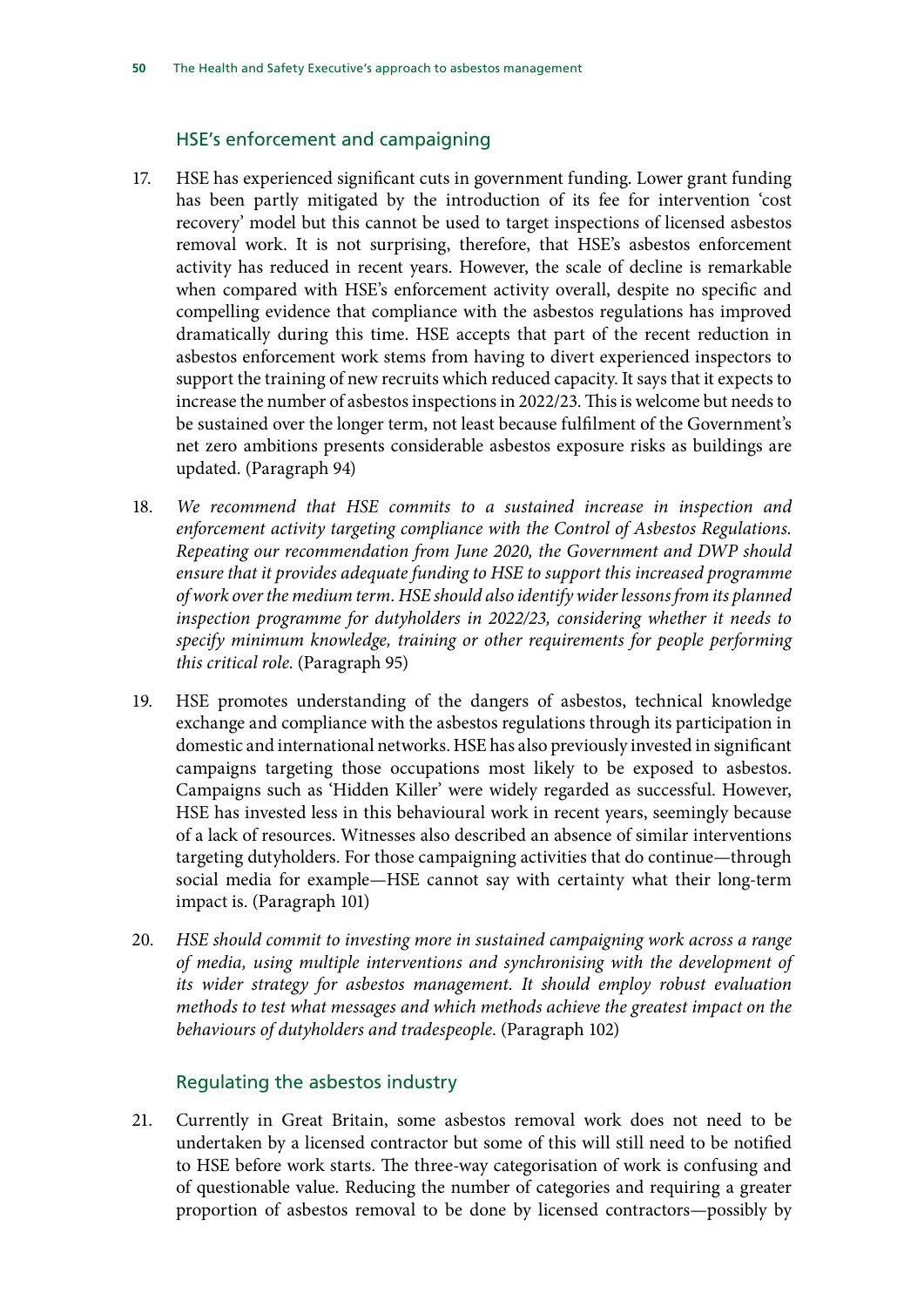further tightening the control limit on expected asbestos fibre exposures or reducing the types and conditions of asbestos materials that are exempted from licensed work—could lead to fewer accidental exposures and better disposal practices. There is, however, a risk that extending the requirement to use licensed contractors could have unintended consequences and any changes will need to be considered carefully. HSE should use its five-yearly review of the asbestos regulations to assess the merits of the current categorisation of asbestos works. (Paragraph 111)

- 22. *We recommend that HSE considers how it could consolidate, tighten, and simplify the current categorisation of asbestos works as part of its 2022 statutory review of the Control of Asbestos Regulations. Its review should carefully assess the net behavioural impacts and costs of any changes*. (Paragraph 112)
- 23. Asbestos surveyors have an important role in helping dutyholders to identify and manage asbestos in premises. We have heard concerns about the variable quality of surveys. It is not clear to us why the regulatory and quality requirements for asbestos surveyors should be less stringent than for analysts who must be UKASaccredited. (Paragraph 120)
- 24. Despite their requirement to be accredited, the work of analysts continues to be compromised by regulatory arrangements which allow licensed asbestos contractors to commission their own analysts to check their work. We heard disturbing accounts from several sources that the current model undermines the independence of this critical quality check. Witnesses told us that one simple way of improving standards would be to make it a requirement for the building owner or client to employ the analyst in all circumstances. (Paragraph 121)
- 25. *We recommend that HSE makes it mandatory for all people conducting asbestos surveys to be accredited by a recognised accreditation body. We also recommend that HSE assesses the impact of making it a legal requirement for building owners or occupiers to commission accredited asbestos analysts to check asbestos work done on their premises and, by extension, making it illegal for asbestos removal contractors to do so*. (Paragraph 122)
- 26. HSE has an important role in monitoring international developments in approaches to managing asbestos risk, assessing the balance of evidence, and commissioning its own research to understand workplace patterns of asbestos exposure and behaviour. The direction of travel in Europe is towards tighter regulation of asbestos and lower exposure limits which rely on greater use of electron microscopy techniques. These changes may have practical and financial consequences for the way asbestos is managed, including when and how it should be removed. HSE has said that developments in Europe may not necessarily be grounded in the real-world experience of asbestos exposure and a more pragmatic approach is warranted. It also told us that part of the problem in Great Britain is that asbestos is so widespread. Our concern is that an asbestos regulatory policy which prioritises only that which is immediately practical risks tolerating poorer health standards and higher costs over the longer-term. (Paragraph 127)
- 27. *We recommend HSE ensures its current review of the Control of Asbestos Regulations includes a thorough written assessment of moves towards more stringent asbestos*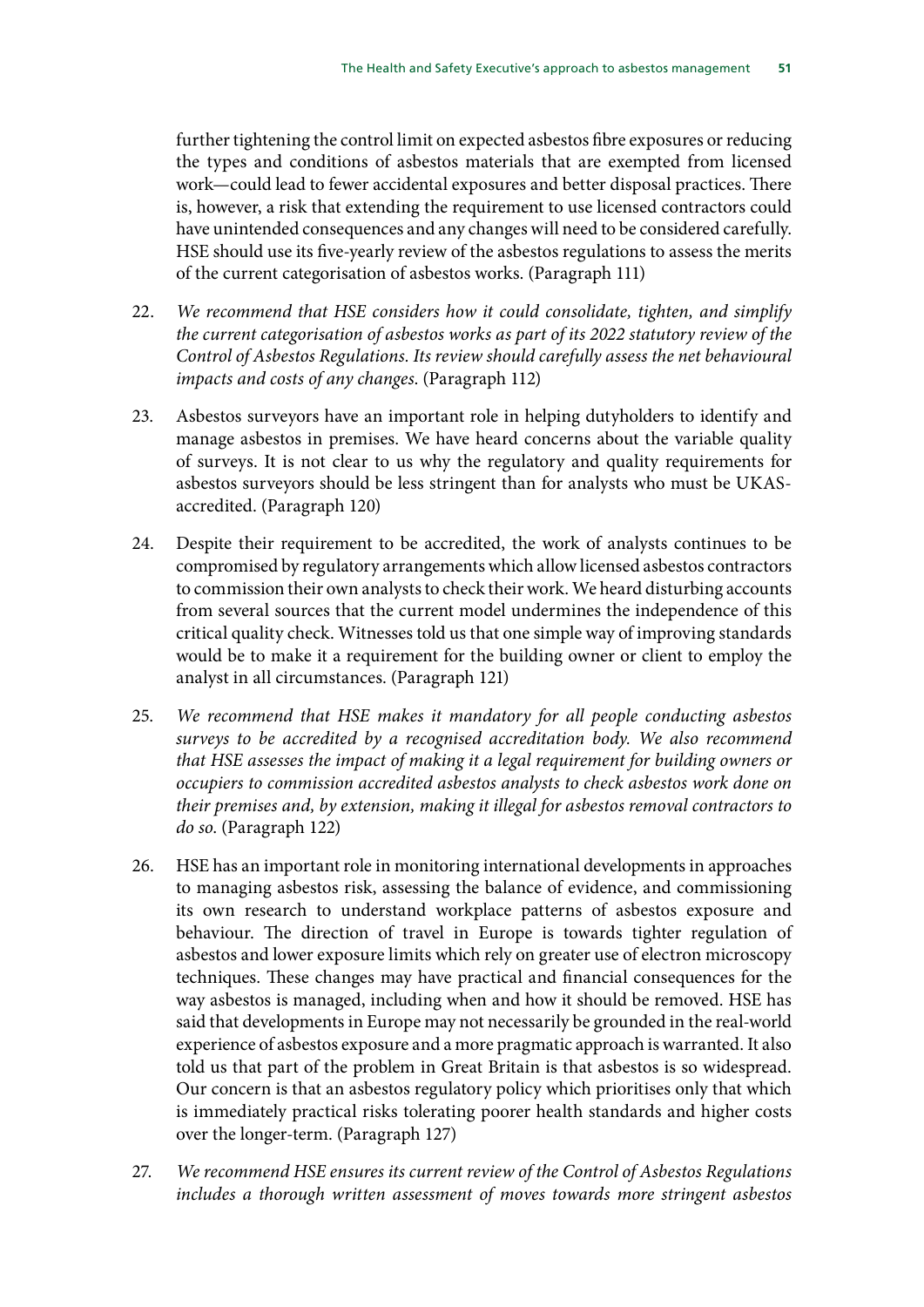*occupational exposure limits in Europe. It should carefully consider their application to the GB context, taking full account of costs and benefits. It should ensure that the extent of the asbestos legacy in Great Britain is not seen as reason to tolerate poorer health standards*. (Paragraph 128)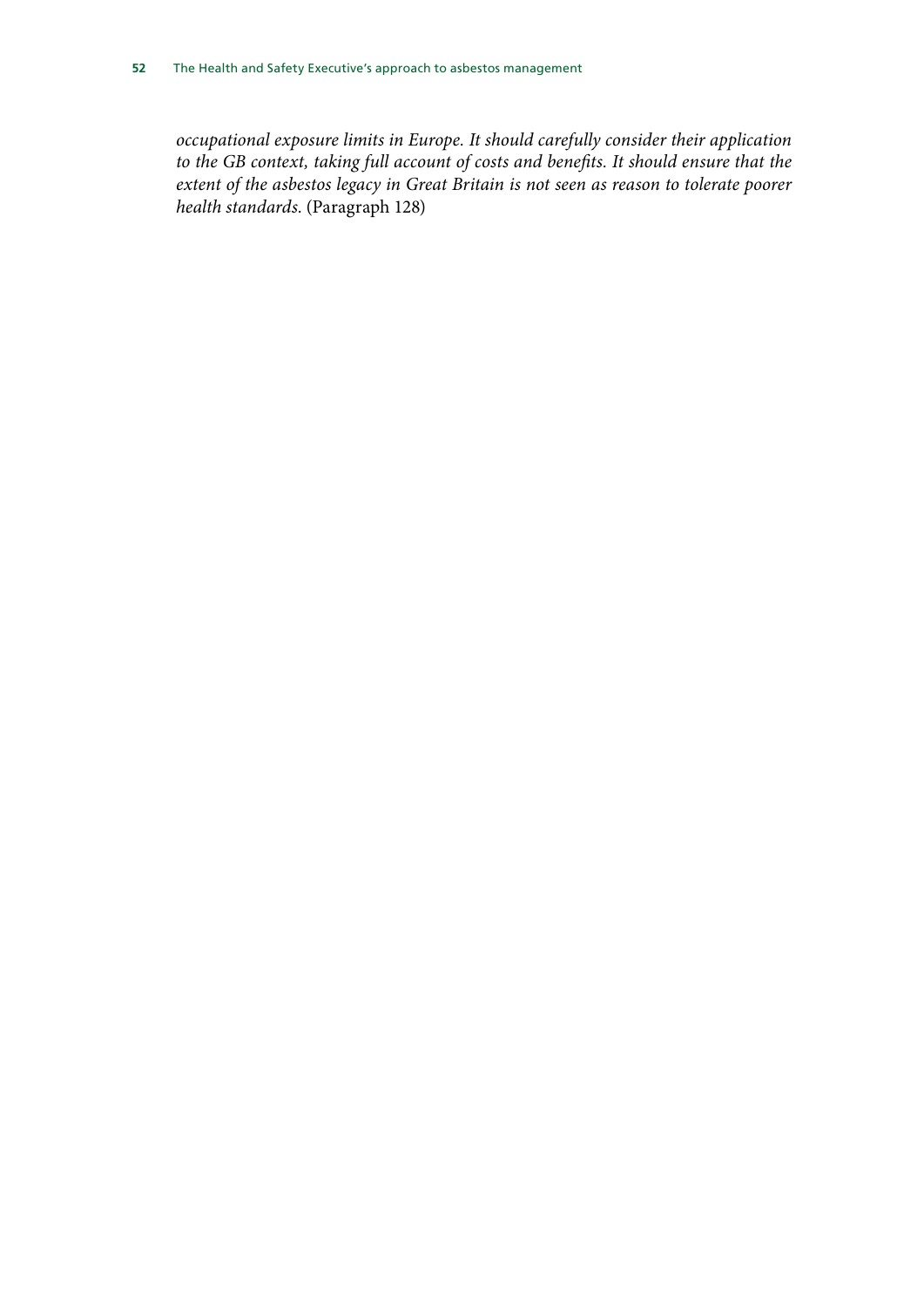# <span id="page-53-0"></span>Annex 1: Asbestos exposure limits

1) The fibre exposure limits that currently apply in an occupational setting in Great Britain are:

- An exposure 'control limit' of 0.1 asbestos fibres per cubic centimetre (cm<sup>3</sup>) of air, averaged over a continuous 4-hour period. This value is important for determining the practices that employers need to follow under the asbestos regulations. For example, it helps to determine whether work involving asbestoscontaining materials needs to be licensed (and subject to additional restrictions on who can do that work) and whether respiratory protective equipment needs to be provided to employees.
- A 'short-term exposure limit' of 0.6 asbestos fibres/cm<sup>3</sup> of air. This is the threshold for determining whether exposure to asbestos fibres from work involving asbestos-containing materials is considered sporadic and of low intensity. If work involving asbestos is with lower-risk materials (for example, asbestos cement products), is not expected to exceed the control limit of 0.1 fibres/cm3 and is not expected to breach the short-term exposure limit of 0.6 fibres/cm3, then it does not need to be licensed and carried out by a HSE-licensed contractor.
- A **clearance limit of 0.01 asbestos fibres/cm<sup>3</sup> of air following completion of work** involving asbestos containing materials and subsequent site cleaning. A level below this threshold should be achieved before a site can be cleared for handing back to the owner/occupier. HSE's Code of Practice says that achievement of this level should be regarded "as a transient indication of site cleanliness, in conjunction with the thorough visual inspection, and not as an acceptable, permanent environmental level."341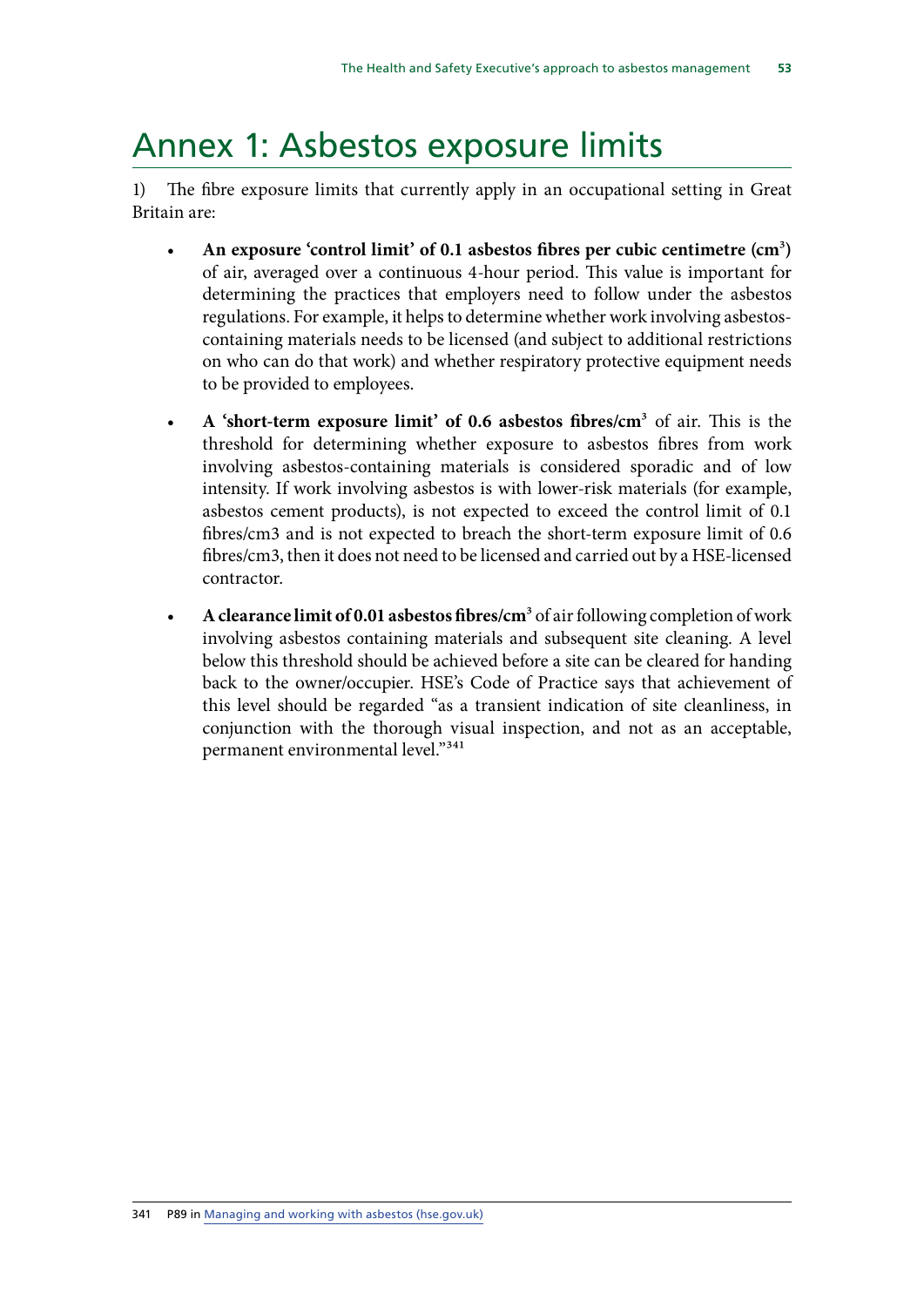# <span id="page-54-0"></span>Annex 2: International approaches

1) The table below gives further details on the approaches to regulating asbestos taken in Germany, The Netherlands and France. It is based on additional evidence supplied by our witnesses Professor Thomas Kuhlbusch (Germany), Professor Alex Burdorf (The Netherlands) and Nicolas Bessot (France).<sup>342</sup> We are very grateful for their time in supporting our inquiry.

| Question                                                                                                 | <b>Great Britain</b>                                                                                                                                                                                                      | <b>Germany</b>                                                                                                                                                                                                                                                                                                                                                                                                                                                                                                                                                                                                                                                                                                                                                                                                              | <b>The Netherlands</b>                                                                                                                                                                                          | <b>France</b>                                                                                                                                                                                                                                                                                                                                                                                                                                                    |
|----------------------------------------------------------------------------------------------------------|---------------------------------------------------------------------------------------------------------------------------------------------------------------------------------------------------------------------------|-----------------------------------------------------------------------------------------------------------------------------------------------------------------------------------------------------------------------------------------------------------------------------------------------------------------------------------------------------------------------------------------------------------------------------------------------------------------------------------------------------------------------------------------------------------------------------------------------------------------------------------------------------------------------------------------------------------------------------------------------------------------------------------------------------------------------------|-----------------------------------------------------------------------------------------------------------------------------------------------------------------------------------------------------------------|------------------------------------------------------------------------------------------------------------------------------------------------------------------------------------------------------------------------------------------------------------------------------------------------------------------------------------------------------------------------------------------------------------------------------------------------------------------|
| Government<br><b>Ministries</b><br>and Agencies<br>responsible for<br>asbestos policy<br>and regulation? | Department<br>for Work and<br>Pensions and the<br>Health and Safety<br>Executive.<br>Office of Rail<br>and Road and<br>local authorities<br>are also<br>responsible for<br>the enforcement<br>of asbestos<br>regulations. | <b>Federal Ministry</b><br>of Interior and<br>Community is<br>responsible for<br>policy and the<br>regulatory regime<br>where not related<br>to asbestos work.<br>The Federal<br>Ministry of<br>Labour and<br>Social Affairs<br>is responsible<br>for policy and<br>the regulatory<br>regime relating to<br>construction and<br>building repair<br>works involving<br>asbestos-<br>containing<br>materials.<br>Linked to the<br><b>Federal Ministry</b><br>of Labour and<br>Social Affairs, the<br><b>Higher Federal</b><br>Institute for<br>Occupational<br>Safety and<br>Health (BAuA)<br>conducts research<br>and advises<br>government<br>ministries on<br>work safety<br>regulation,<br>including on<br>asbestos.<br>German Federal<br>States are<br>responsible for<br>the enforcement<br>of asbestos<br>regulations. | Ministry of Social<br>Affairs and<br>Employment<br>The Social<br>and Economic<br>Council of the<br>Netherlands,<br>made up of<br>employers,<br>employees and<br>independent<br>experts also<br>provides advice. | Ministry of<br>Health (where no<br>planned building<br>work)<br>Ministry of<br>Labour (where<br>building work<br>scheduled which<br>may involve<br>asbestos-<br>containing<br>materials)<br>Regional<br>health agencies<br>and General<br>Management of<br>Labour through<br>decentralised<br>Labour<br>Inspectors are<br>responsible for<br>the enforcement<br>of regulations.<br>Company auditors<br>also have a role as<br>part of accounts<br>certification. |

342 Nicolas Bessot ([ASB0046\)](https://committees.parliament.uk/writtenevidence/106891/html/); Prof Dr Thomas Kuhlbusch [\(ASB0045](https://committees.parliament.uk/writtenevidence/106890/html/)); Prof. Alex Burdorf ([ASB0047\)](https://committees.parliament.uk/writtenevidence/106892/html/); [Managing and](https://www.hse.gov.uk/pubns/priced/l143.pdf)  [working with asbestos \(hse.gov.uk\)](https://www.hse.gov.uk/pubns/priced/l143.pdf) and [Licensable work with asbestos \(hse.gov.uk\)](https://www.hse.gov.uk/asbestos/licensing/licensed-contractor.htm)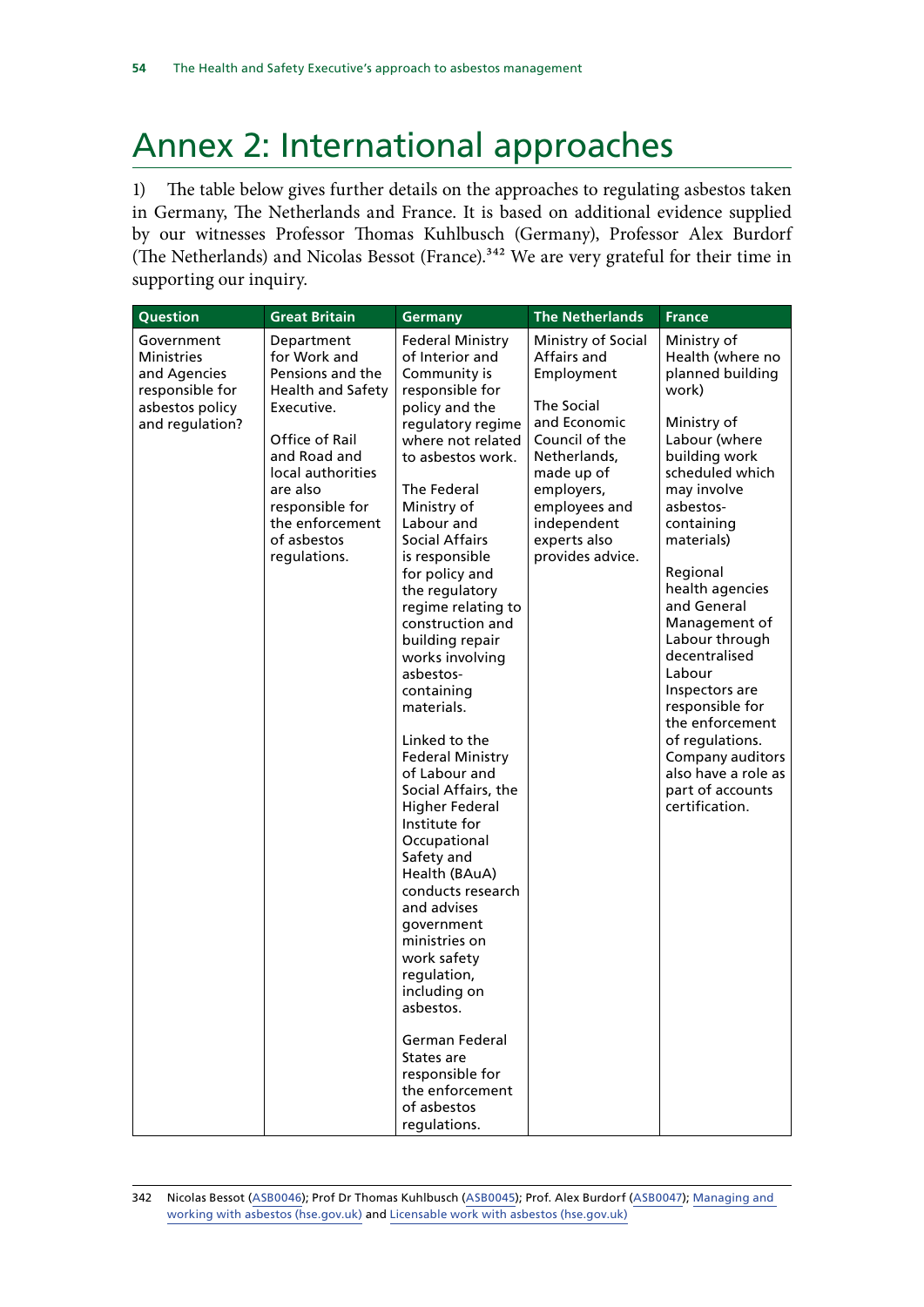|                                                                                             | <b>Great Britain</b>                                                                                                                                                                                                                                                        |                                                                                                                                                                                                                                                                                                                                                                                                                                                                                                                                                                                                   |                                                                                                                                                                                                                                                                                                                                       | <b>France</b>                                                                                                                                                                                                                                                                                                                                                                                                                                                                                   |
|---------------------------------------------------------------------------------------------|-----------------------------------------------------------------------------------------------------------------------------------------------------------------------------------------------------------------------------------------------------------------------------|---------------------------------------------------------------------------------------------------------------------------------------------------------------------------------------------------------------------------------------------------------------------------------------------------------------------------------------------------------------------------------------------------------------------------------------------------------------------------------------------------------------------------------------------------------------------------------------------------|---------------------------------------------------------------------------------------------------------------------------------------------------------------------------------------------------------------------------------------------------------------------------------------------------------------------------------------|-------------------------------------------------------------------------------------------------------------------------------------------------------------------------------------------------------------------------------------------------------------------------------------------------------------------------------------------------------------------------------------------------------------------------------------------------------------------------------------------------|
| Question<br>Occupational<br>exposure limit(s)<br>(fibres/cm <sup>3</sup> ) for<br>asbestos? | 0.1 f/cm <sup>3</sup> control<br>limit (0.6 f/<br>cm <sup>3</sup> short-term<br>exposure limit).<br>$0.01$ f/cm <sup>3</sup><br>clearance<br>level indicator<br>following<br>removal of<br>asbestos and<br>before handing<br>cleared site<br>back for general<br>occupancy. | <b>Germany</b><br>$0.1$ f/cm <sup>3</sup><br>(tolerance<br>concentration)<br>$0.01$ f/cm <sup>3</sup><br>(acceptance<br>concentration)<br>In Germany a<br>distinction is<br>made between<br>'tolerance' and<br>'acceptance'<br>where the former<br>must not be<br>exceeded, and<br>the latter should<br>be achieved.<br>Reducing the<br>acceptance<br>concentration<br>to $0.001$ f/cm <sup>3</sup> is<br>being discussed.<br>$0.0005$ f/cm <sup>3</sup><br><i>(clearance</i><br>level indicator<br>following<br>removal of<br>asbestos and<br>before handing<br>cleared site<br>back for general | <b>The Netherlands</b><br>$0.002$ f/cm <sup>3</sup> (since<br>Jan 2017)<br>Regulations<br>also make clear<br>that employers<br>are required to<br>reduce asbestos<br>exposure levels<br>to "as low as<br>technically<br>possible".<br>The occupational<br>exposure limit for<br>asbestos is legally<br>binding (and not<br>advisory). | $0.01$ f/cm <sup>3</sup><br>Regulations<br>also make clear<br>that employers<br>are required to<br>reduce asbestos<br>exposure levels<br>to "as low as<br>technically<br>possible" and<br>therefore<br>to achieve<br>"exposure well<br>below" the<br>occupational<br>exposure limit.<br>$0.005$ f/cm <sup>3</sup><br>(clearance<br>level indicator<br>following<br>removal of<br>asbestos, referred<br>to in labour<br>code). Reducing<br>this limit to 0.002<br>$f/cm3$ is being<br>discussed. |
| Environmental<br>exposure limit(s)<br>for asbestos<br>$(fibres/cm3)$ ?                      | No environmental<br>limit value.                                                                                                                                                                                                                                            | occupancy)<br>No environmental<br>limit value.                                                                                                                                                                                                                                                                                                                                                                                                                                                                                                                                                    | 0.0028 f/cm <sup>3</sup><br>Chrysotile (white<br>asbestos)<br>0.0003 f/cm <sup>3</sup><br>Amphibole<br>(includes amosite<br>or brown<br>asbestos)<br>Described as<br>a "desirable<br>limit, used for<br>evaluation<br>in accidental<br>asbestos release"                                                                              | $0.005$ f/cm <sup>3</sup><br>Described as "a<br>threshold beyond<br>which the owner<br>of a building<br>must take certain<br>actions (such<br>as removing<br>certain materials<br>or products<br>containing<br>asbestos)"<br>Lowering the<br>environmental<br>exposure limit<br>to 0.002 f/cm <sup>3</sup> is<br>being discussed.                                                                                                                                                               |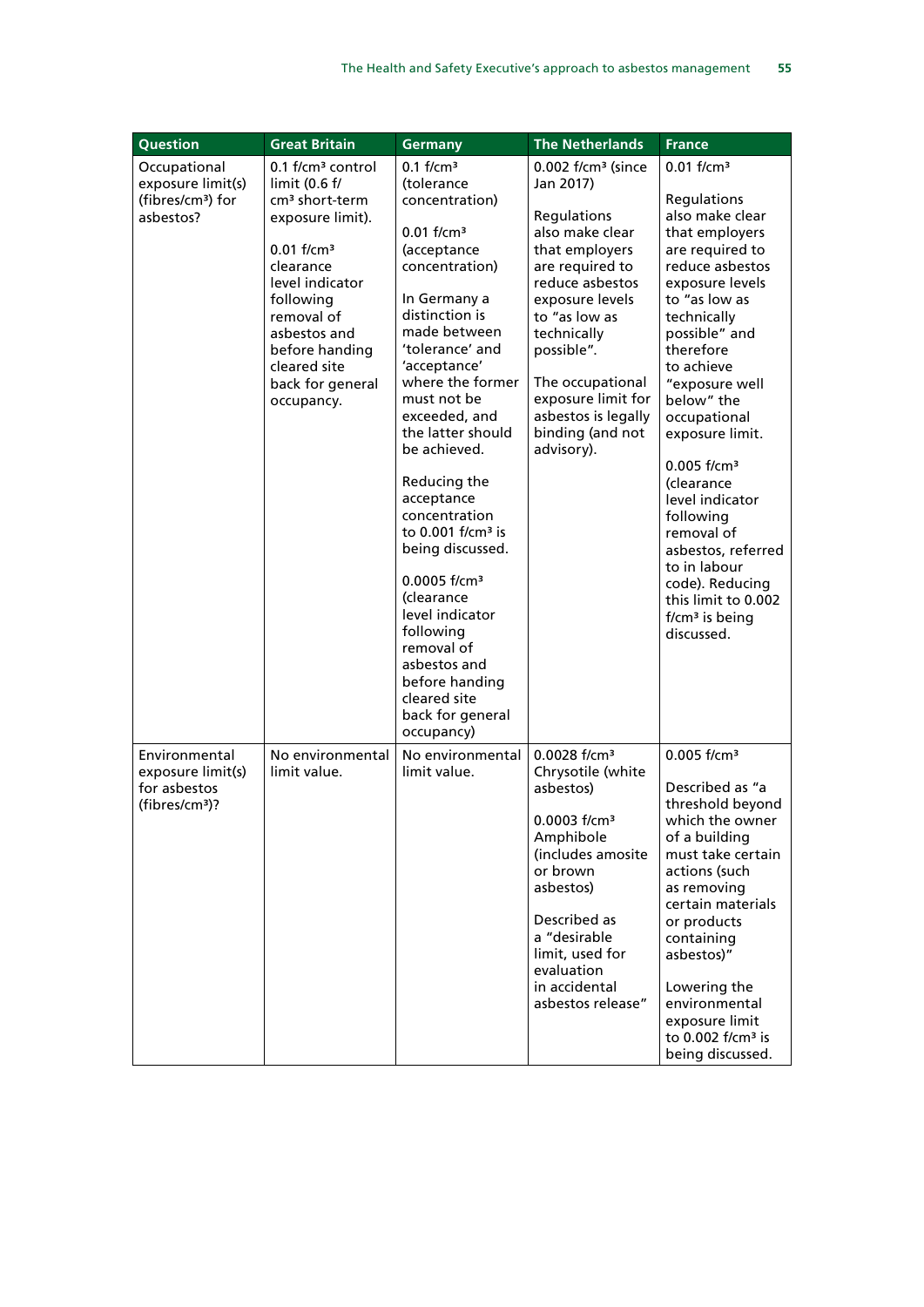| Question                                    | <b>Great Britain</b>                                                                                                                                          | <b>Germany</b>                                                                                                                                                                                                                                                                                                              | <b>The Netherlands</b>                                                                                                                                                                                                                                                                                                    | <b>France</b>                                                                                                                                                                                                                                                                                                                                                                                                                                                                                                                                                                                                                                                                                                                                                                                                                                                                                                                                                               |
|---------------------------------------------|---------------------------------------------------------------------------------------------------------------------------------------------------------------|-----------------------------------------------------------------------------------------------------------------------------------------------------------------------------------------------------------------------------------------------------------------------------------------------------------------------------|---------------------------------------------------------------------------------------------------------------------------------------------------------------------------------------------------------------------------------------------------------------------------------------------------------------------------|-----------------------------------------------------------------------------------------------------------------------------------------------------------------------------------------------------------------------------------------------------------------------------------------------------------------------------------------------------------------------------------------------------------------------------------------------------------------------------------------------------------------------------------------------------------------------------------------------------------------------------------------------------------------------------------------------------------------------------------------------------------------------------------------------------------------------------------------------------------------------------------------------------------------------------------------------------------------------------|
| Can asbestos<br>remain in situ if<br>found? | Asbestos<br>containing<br>material can stay<br>in buildings if<br>the asbestos is in<br>good condition,<br>well-protected<br>and unlikely to be<br>disturbed. | Asbestos<br>containing<br>material can stay<br>in buildings if<br>the asbestos is<br>intact and firmly<br>embedded, and<br>no release of<br>asbestos fibres<br>can be expected.<br>Asbestos must<br>be removed from<br>any building<br>once it is handled<br>(what constitutes<br>'handling' is<br>defined in<br>guidance). | Asbestos<br>containing<br>material can stay<br>in buildings if the<br>asbestos is intact<br>and no release of<br>asbestos fibres<br>can be expected.<br>Asbestos must<br>be removed if<br>there is a risk<br>of fibre release<br>from friable<br>material, or when<br>buildings are<br>being renovated<br>or retrofitted. | Asbestos<br>containing<br>material can stay<br>in buildings if the<br>asbestos is intact<br>and no release of<br>asbestos fibres is<br>expected (above<br>$0.005$ f/cm <sup>3</sup> ).<br>If the asbestos-<br>containing<br>material is<br>degraded and is<br>releasing more<br>than 0.005 f/<br>$cm3$ then the<br>building owner<br>will be required<br>to reduce the<br>exposure risk.<br>This may include<br>removal.<br>Where building<br>works are<br>scheduled<br>including removal<br>of building<br>components,<br>and if asbestos<br>is present in<br>the scope of<br>the operation<br>and in those<br>components,<br>then this asbestos<br>must be removed<br>even if it is in<br>good condition.<br>Where it<br>is deemed<br>acceptable to<br>leave asbestos in<br>situ, depending<br>on the category<br>of material, the<br>regulations may<br>require building<br>owners to have<br>asbestos reviewed<br>at least every 3<br>years to assess its<br>condition. |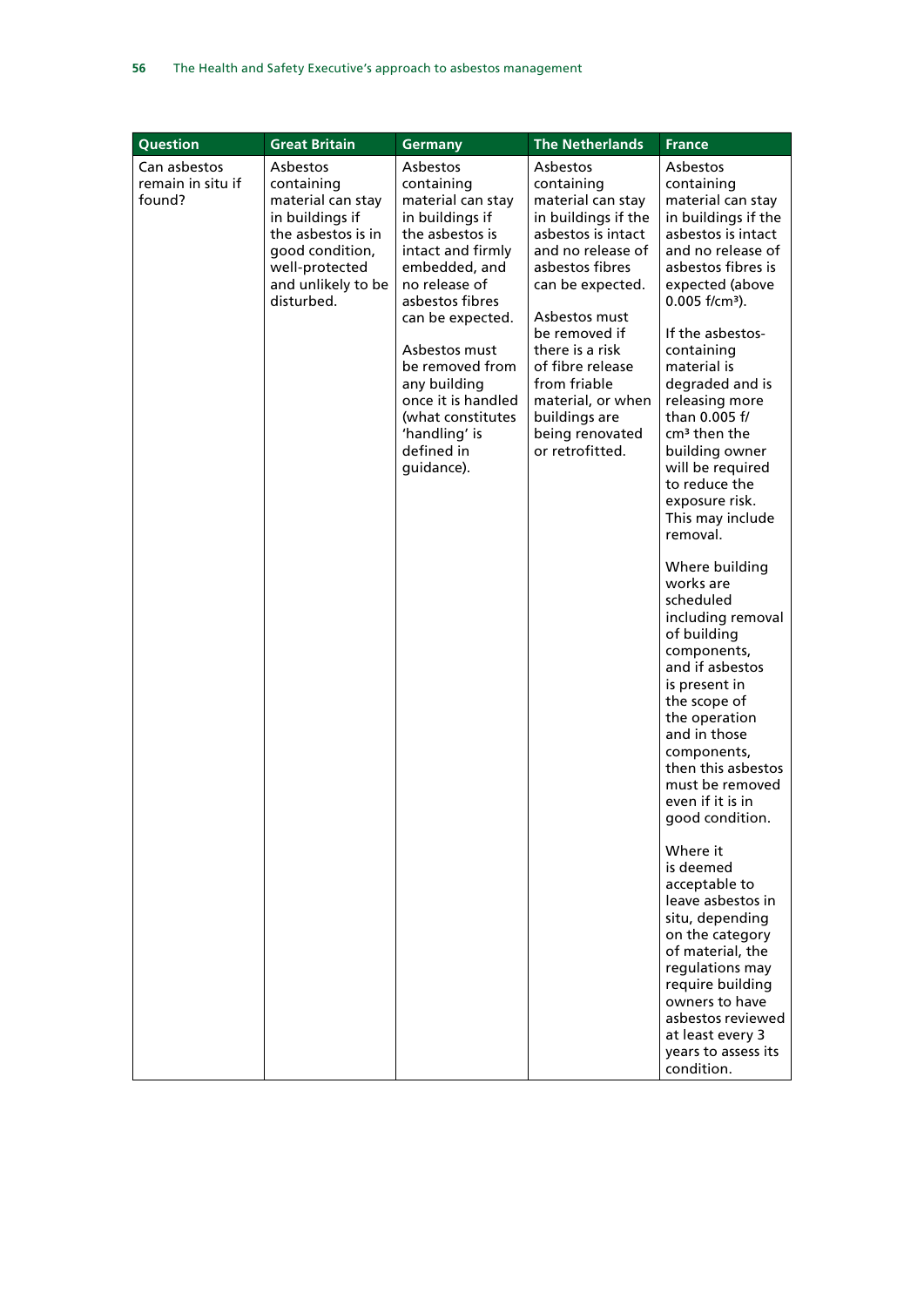| Question                                                                                                                                       | <b>Great Britain</b>                                                                                                                                                                                                | <b>Germany</b>                                                                                                                                                                                                      | <b>The Netherlands</b>                                                                                                                                                                                                                                             | <b>France</b>                                                                                                                                        |
|------------------------------------------------------------------------------------------------------------------------------------------------|---------------------------------------------------------------------------------------------------------------------------------------------------------------------------------------------------------------------|---------------------------------------------------------------------------------------------------------------------------------------------------------------------------------------------------------------------|--------------------------------------------------------------------------------------------------------------------------------------------------------------------------------------------------------------------------------------------------------------------|------------------------------------------------------------------------------------------------------------------------------------------------------|
| Do asbestos<br>surveyors of<br>non-domestic<br>buildings have to<br>be accredited or<br>certified?                                             | No formal<br>certification or<br>accreditation is<br>legally required.                                                                                                                                              | No formal<br>certification or<br>accreditation is<br>legally required.                                                                                                                                              | Yes ('Ascert'<br>scheme).                                                                                                                                                                                                                                          | Yes. Two levels<br>of certification<br>operate<br>(including a<br>certification<br>requirement<br>for training<br>providers).                        |
| Is an asbestos<br>management<br>plan required for<br>non-domestic<br>buildings?                                                                | Yes                                                                                                                                                                                                                 | Advised, but not<br>required.                                                                                                                                                                                       | Yes, as part of the<br>'Risk Inventory<br>and Evaluation'<br>for the building.                                                                                                                                                                                     | Yes, as part of an<br>asbestos technical<br>file                                                                                                     |
| Is routine air<br>monitoring<br>of asbestos<br>conducted in<br>non-domestic<br>buildings in<br>addition to visual<br>inspection?               | No.<br>Air sampling<br>is used for risk<br>assessment work<br>and following<br>completion of<br>works involving<br>asbestos-<br>containing<br>materials to check<br>that clearance<br>levels have been<br>achieved. | No.<br>Air sampling<br>is used for risk<br>assessment work<br>and following<br>completion of<br>works involving<br>asbestos-<br>containing<br>materials to check<br>that clearance<br>levels have been<br>achieved. | No.<br>Air sampling<br>usually limited<br>to evaluating the<br>level of risk after<br>visual discovery.                                                                                                                                                            | Yes, for some<br>categories<br>of asbestos-<br>containing<br>materials, to<br>ensure that fibre<br>values are less<br>than 0.005 f/cm <sup>3</sup> . |
| When air<br>monitoring of<br>asbestos fibres<br>is conducted,<br>what microscopy<br>technology is<br>routinely and<br>mostly used for<br>this? | Phase contrast<br>microscopy.                                                                                                                                                                                       | Scanning electron<br>microscopy most<br>frequently used<br>method<br>Phase contrast<br>microscopy is<br>also used for<br>the analysis of<br>asbestos in air in<br>workplaces                                        | Phase contrast<br>microscopy is<br>used for "regular<br>situations".<br>Scanning electron<br>microscopy is<br>used "for high-<br>risk situations<br>that require<br>notification to<br>the national<br>asbestos<br>tracking system<br>for removal of<br>asbestos." | Transmission<br>electron<br>microscopy                                                                                                               |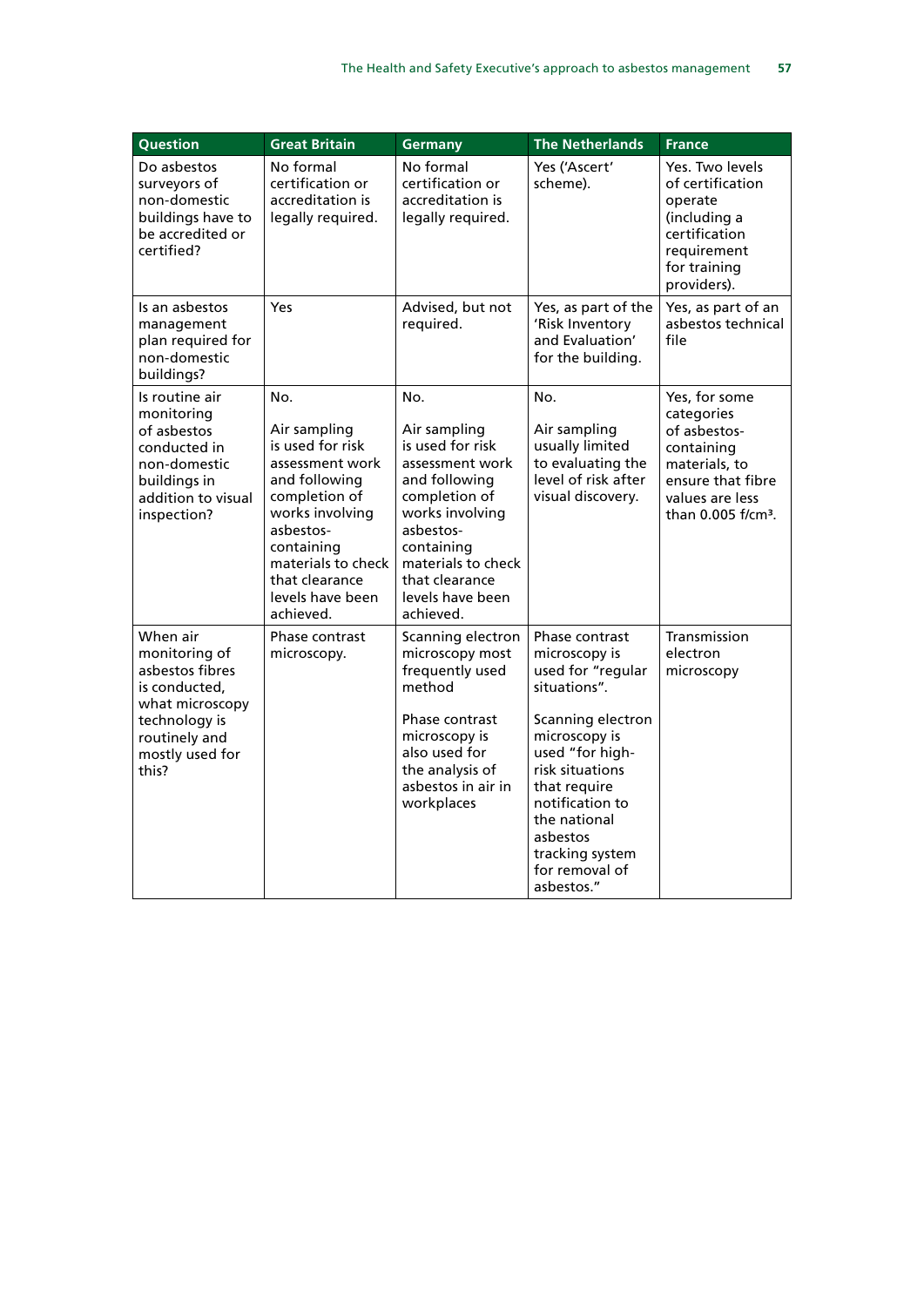| <b>Question</b>                                                | <b>Great Britain</b>                                                                                                                                                                                                                                                                                                                                                                                                                          | <b>Germany</b> | <b>The Netherlands</b>                                                                                                                           | <b>France</b> |
|----------------------------------------------------------------|-----------------------------------------------------------------------------------------------------------------------------------------------------------------------------------------------------------------------------------------------------------------------------------------------------------------------------------------------------------------------------------------------------------------------------------------------|----------------|--------------------------------------------------------------------------------------------------------------------------------------------------|---------------|
| Is a national<br>register of<br>asbestos in<br>non-domestic    | No                                                                                                                                                                                                                                                                                                                                                                                                                                            | <b>No</b>      | Yes, two national<br>registers of<br>asbestos in public<br>buildings:                                                                            | <b>No</b>     |
| buildings<br>maintained?                                       |                                                                                                                                                                                                                                                                                                                                                                                                                                               |                | -Digital asbestos<br>register:<br>consultancy<br>run; not open<br>access; technical<br>drawings etc.                                             |               |
|                                                                |                                                                                                                                                                                                                                                                                                                                                                                                                                               |                | -Inventory of<br>asbestos in<br>primary and<br>secondary<br>schools: map of<br>school buildings<br>with asbestos<br>information;<br>open access. |               |
| Do contractors<br>removing<br>asbestos need to<br>be licensed? | Yes, for work<br>expected to<br>exceed the<br>control limit<br>of 0.1 f/cm <sup>3</sup> , or<br>the short-term<br>exposure limit<br>or involving<br>certain higher<br>risk asbestos-<br>containing<br>materials such<br>as asbestos<br>insulating board.<br>No, for lower<br>risk work not<br>expected to<br>exceed the<br>control limit or<br>the short-term<br>exposure limit<br>or, for example,<br>involving asbestos<br>cement products. | Yes            | Yes<br>Some exceptions<br>where asbestos<br>volume is small<br>and deemed low<br>risk.                                                           | <b>Yes</b>    |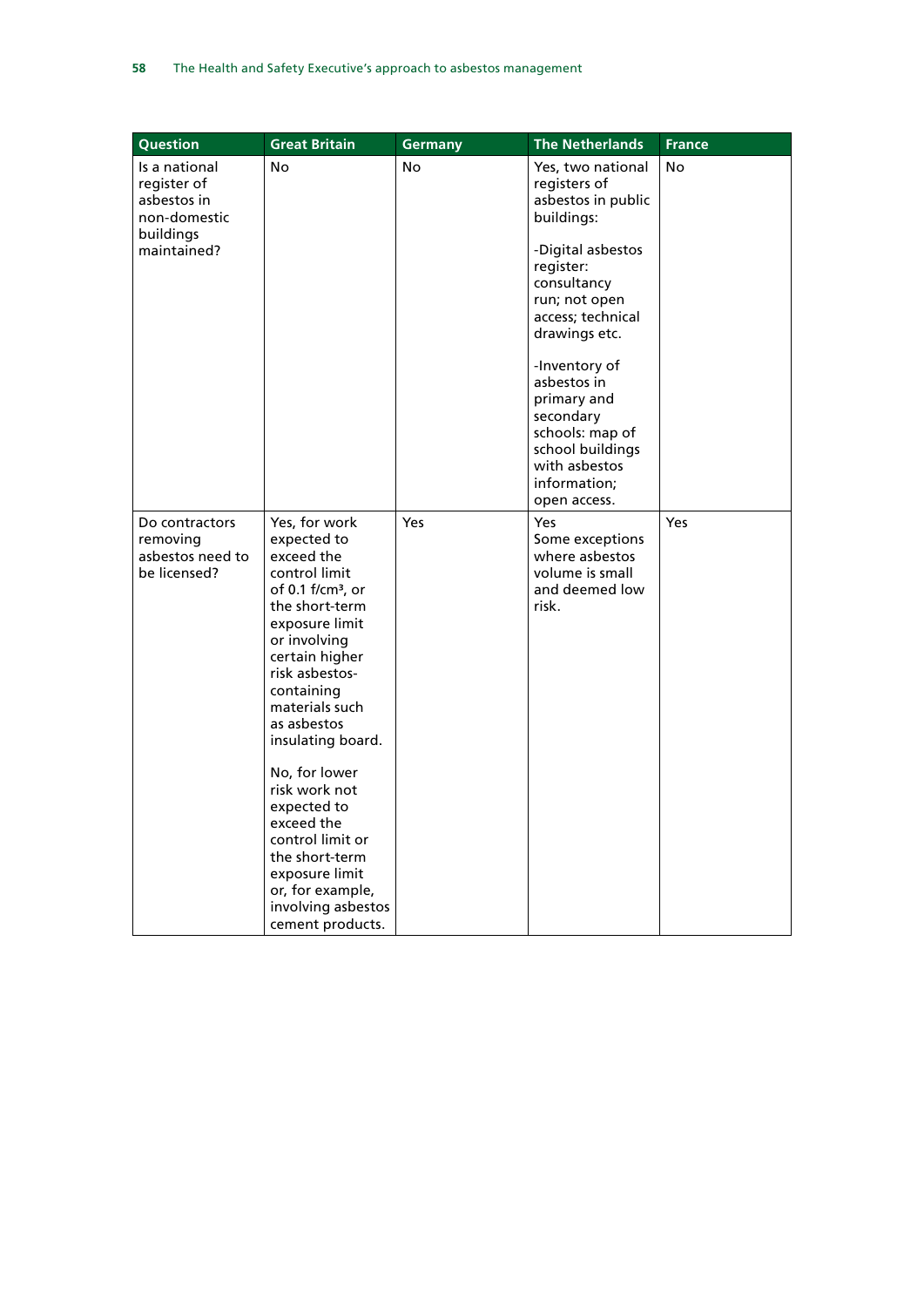# <span id="page-59-0"></span>Formal minutes

## **Wednesday 30 March 2022**

#### **Members present:**

Rt Hon Stephen Timms, in the Chair

Debbie Abrahams

Siobhan Baillie

Steve McCabe

Nigel Mills

Selaine Saxby

Dr Ben Spencer

Chris Stephens

Sir Desmond Swayne

Draft Report (*The Health and Safety Executive's approach to asbestos management*), proposed by the Chair, brought up and read.

*Ordered*, That the draft Report be read a second time, paragraph by paragraph.

Paragraphs 1 to 128 read and agreed to.

Summary agreed to.

Annexes agreed to.

*Resolved*, That the Report be the Sixth Report of the Committee to the House.

*Ordered*, That the Chair make the Report to the House.

*Ordered*, That embargoed copies of the Report be made available, in accordance with the provisions of Standing Order No. 134.

## **Adjourment**

[Adjourned till Wednesday 20 April at 9.00 am.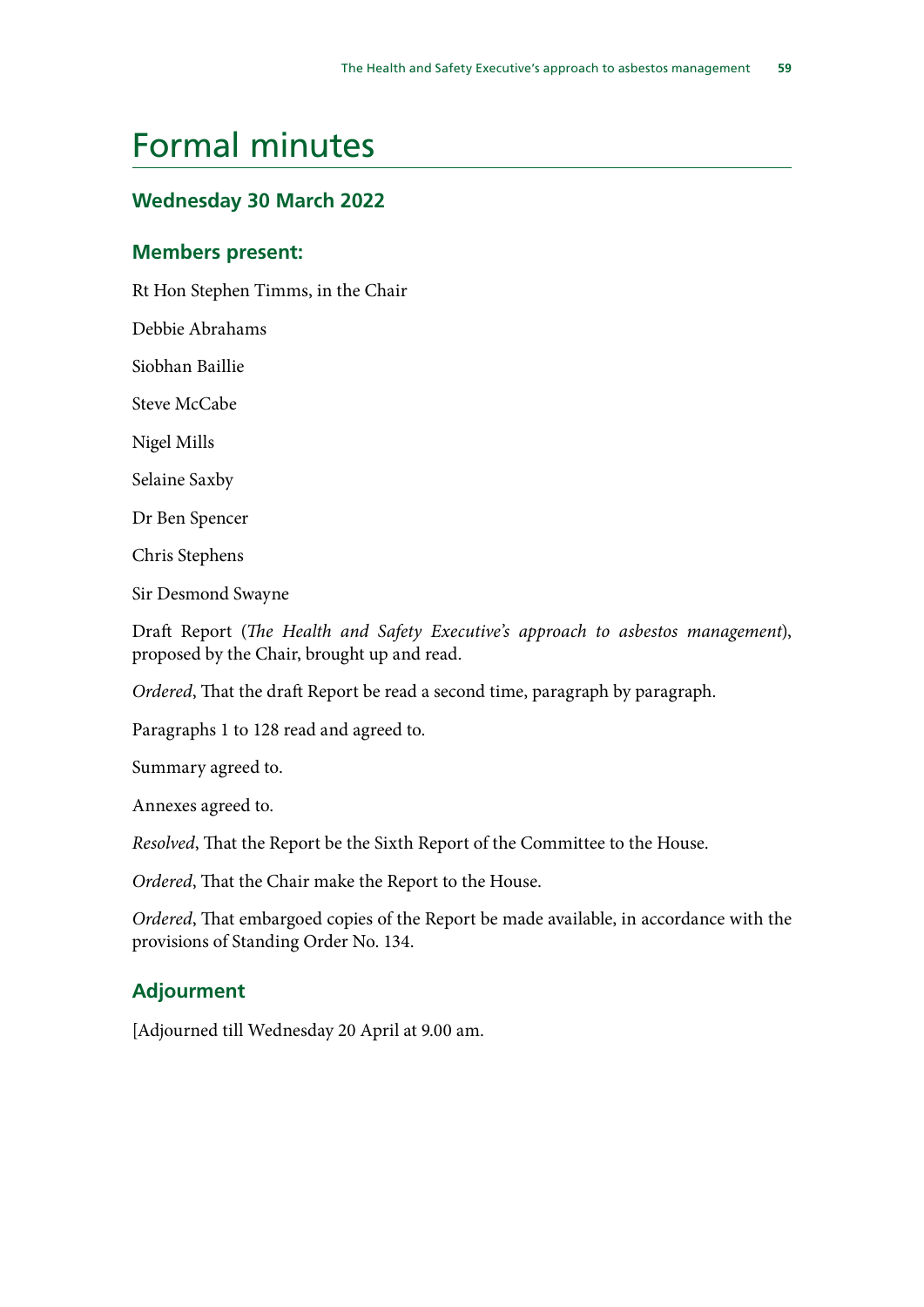# <span id="page-60-0"></span>**Witnesses**

The following witnesses gave evidence. Transcripts can be viewed on the [inquiry publications](https://committees.parliament.uk/work/1393/default/publications/oral-evidence/) [page](https://committees.parliament.uk/work/1393/default/publications/oral-evidence/) of the Committee's website.

#### **Wednesday 17 November 2021**

**Prof. Thomas Kuhlbusch**, Head of Hazardous Substances Management, The Federal Institute for Occupational Hygiene and Health (BAuA), Germany; **Prof. Alex Burdorf**, Head of Department of Public Health, Erasmus MC, Rotterdam, The Netherlands; **Nicolas Bessot**, Head of the Office of Chemical, Physical, Biological and Occupational Diseases, Ministry of Labour, Employment and Integration, France; **Charles Pickles**, Asbestos campaigner, The Airtight on Asbestos Campaign [Q1–29](https://committees.parliament.uk/oralevidence/9776/html/)

**Gill Reed**, Technical Adviser, The Joint Union Asbestos Committee; **Tony Hood**, National Head of Asbestos Strategy, Thompsons Solicitors; **Joanne Gordon**, Chair, The Asbestos Victims Support Groups' Forum UK; **Liz Darlison**, Chief Executive Officer, Mesothelioma UK [Q30–57](https://committees.parliament.uk/oralevidence/9776/html/)

#### **Wednesday 15 December 2021**

**Prof Julian Peto**, Professor of Epidemiology, London School of Hygiene and Tropical Medicine; **Clare Gilham**, Assistant Professor, London School of Hygiene and Tropical Medicine; **Prof John Cherrie**, Emeritus Professor of Human Health, Heriot Watt University; **Prof Kevin Bampton**, Chief Executive Officer, British Occupational Hygiene Society and the Faculty of Asbestos Assessment and Management [Q58–82](https://committees.parliament.uk/oralevidence/3251/html/)

**Darren Evans**, Management Committee Member, Asbestos Testing and Consultancy Association; **Ruth Wilkinson**, Head of Health and Safety (Policy and Operations), Institution of Occupational Safety and Health; **Graham O'Mahony**, Chair, UK Asbestos Training Association [Q83–96](https://committees.parliament.uk/oralevidence/3251/html/)

#### **Wednesday 2 February 2022**

**Sarah Albon**, Chief Executive, Health and Safety Executive (HSE); **Professor Andrew Curran**, Chief Scientific Adviser, Health and Safety Executive (HSE); **Chloe Smith MP**, Minister for Disabled People, Health and Work, Department for Work and Pensions [Q97–190](https://committees.parliament.uk/oralevidence/9780/html/)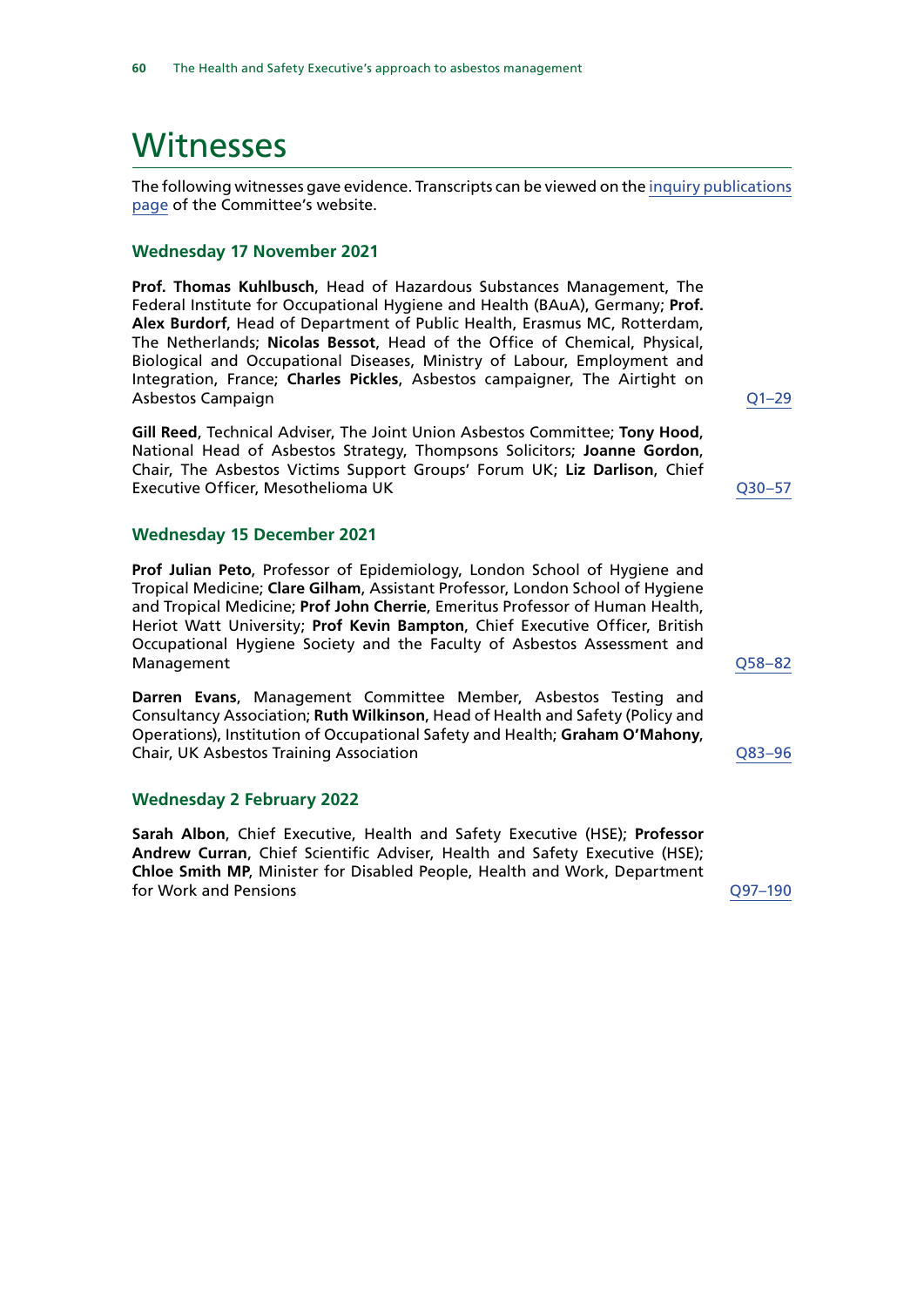# <span id="page-61-0"></span>Published written evidence

The following written evidence was received and can be viewed on the [inquiry publications](https://committees.parliament.uk/work/1393/default/publications/written-evidence/) [page](https://committees.parliament.uk/work/1393/default/publications/written-evidence/) of the Committee's website.

ASB numbers are generated by the evidence processing system and so may not be complete.

- AEC [\(ASB0005](https://committees.parliament.uk/writtenevidence/39082/html/))
- ATaC Asbestos Testing and Consultancy Association ([ASB0022](https://committees.parliament.uk/writtenevidence/39367/html/)), [\(ASB0038\)](https://committees.parliament.uk/writtenevidence/42606/html/)
- Airtight on Asbestos ([ASB0016\)](https://committees.parliament.uk/writtenevidence/39313/html/), ([ASB0033](https://committees.parliament.uk/writtenevidence/40943/html/)), [\(ASB0039](https://committees.parliament.uk/writtenevidence/42883/html/))
- Asbestos Support Central England ([ASB0008](https://committees.parliament.uk/writtenevidence/39164/html/))
- Asbestos Victims' Support Groups Forum; and DAST ([ASB0002](https://committees.parliament.uk/writtenevidence/38821/html/))
- Asbestosregister.com ([ASB0031](https://committees.parliament.uk/writtenevidence/39456/html/))
- Bessot, Nicolas ([ASB0046\)](https://committees.parliament.uk/writtenevidence/106891/html/)
- British Occupational Hygiene Society [\(ASB0025](https://committees.parliament.uk/writtenevidence/39384/html/)), ([ASB0041](https://committees.parliament.uk/writtenevidence/43698/html/))
- Burdett, Dr Garry (Fellow, Retired) ([ASB0017](https://committees.parliament.uk/writtenevidence/39338/html/))
- Burdorf, Prof. Alex ([ASB0047](https://committees.parliament.uk/writtenevidence/106892/html/))
- Communication Workers Union ([ASB0032\)](https://committees.parliament.uk/writtenevidence/39620/html/)
- Peto FRS, Professor Julian (Professor of Epidemiology, London School of Hygiene and Tropical Medicine) ([ASB0036](https://committees.parliament.uk/writtenevidence/41379/html/)), [\(ASB0042](https://committees.parliament.uk/writtenevidence/43699/html/))
- Fox, Andy (Telecoms Engineer, Network Rail) [\(ASB0015\)](https://committees.parliament.uk/writtenevidence/39277/html/)
- GMB Union ([ASB0029\)](https://committees.parliament.uk/writtenevidence/39428/html/)
- Gardner, Dr Brian (Director, Ethos Environmental Ltd) ([ASB0013](https://committees.parliament.uk/writtenevidence/39210/html/))
- Greater Manchester Asbestos Victims Support Group ([ASB0001\)](https://committees.parliament.uk/writtenevidence/38647/html/)
- Health and Safety Executive (HSE) ([ASB0026](https://committees.parliament.uk/writtenevidence/39390/html/)), [\(ASB0049\)](https://committees.parliament.uk/writtenevidence/107349/html/)
- Howie, Robin ([ASB0043](https://committees.parliament.uk/writtenevidence/43700/html/))
- Institute of Occupational Medicine ([ASB0006](https://committees.parliament.uk/writtenevidence/39150/html/))
- Institution of Occupational Safety and Health (IOSH) ([ASB0040\)](https://committees.parliament.uk/writtenevidence/42885/html/)
- Joint Union Asbestos Committee ([ASB0011](https://committees.parliament.uk/writtenevidence/39184/html/)), ([ASB0035](https://committees.parliament.uk/writtenevidence/41225/html/)), [\(ASB0044](https://committees.parliament.uk/writtenevidence/106294/html/))
- Kuhlbusch, Prof Dr Thomas [\(ASB0045\)](https://committees.parliament.uk/writtenevidence/106890/html/)
- London Fire Brigade [\(ASB0019\)](https://committees.parliament.uk/writtenevidence/39360/html/)
- Mesothelioma UK [\(ASB0034\)](https://committees.parliament.uk/writtenevidence/41156/html/), ([ASB0037](https://committees.parliament.uk/writtenevidence/42262/html/))
- NAHT [\(ASB0018\)](https://committees.parliament.uk/writtenevidence/39351/html/)
- NASUWT The Teachers' Union [\(ASB0024](https://committees.parliament.uk/writtenevidence/39382/html/))
- Robin Howie Associates [\(ASB0021\)](https://committees.parliament.uk/writtenevidence/39366/html/), [\(ASB0048](https://committees.parliament.uk/writtenevidence/107219/html/))
- SOCOTEC Asbestos Ltd [\(ASB0004](https://committees.parliament.uk/writtenevidence/39071/html/))
- Science Museum Group [\(ASB0027](https://committees.parliament.uk/writtenevidence/39403/html/))
- Stone, Neal (Partner, The Blue House Partnership) ([ASB0012](https://committees.parliament.uk/writtenevidence/39193/html/))
- Thompsons Solicitors ([ASB0009](https://committees.parliament.uk/writtenevidence/39167/html/))
- Tod, Professor Angela (Professor, University of Sheffield); and Gardiner, Dr Clare (Dr, University of Sheffield) ([ASB0007](https://committees.parliament.uk/writtenevidence/39160/html/))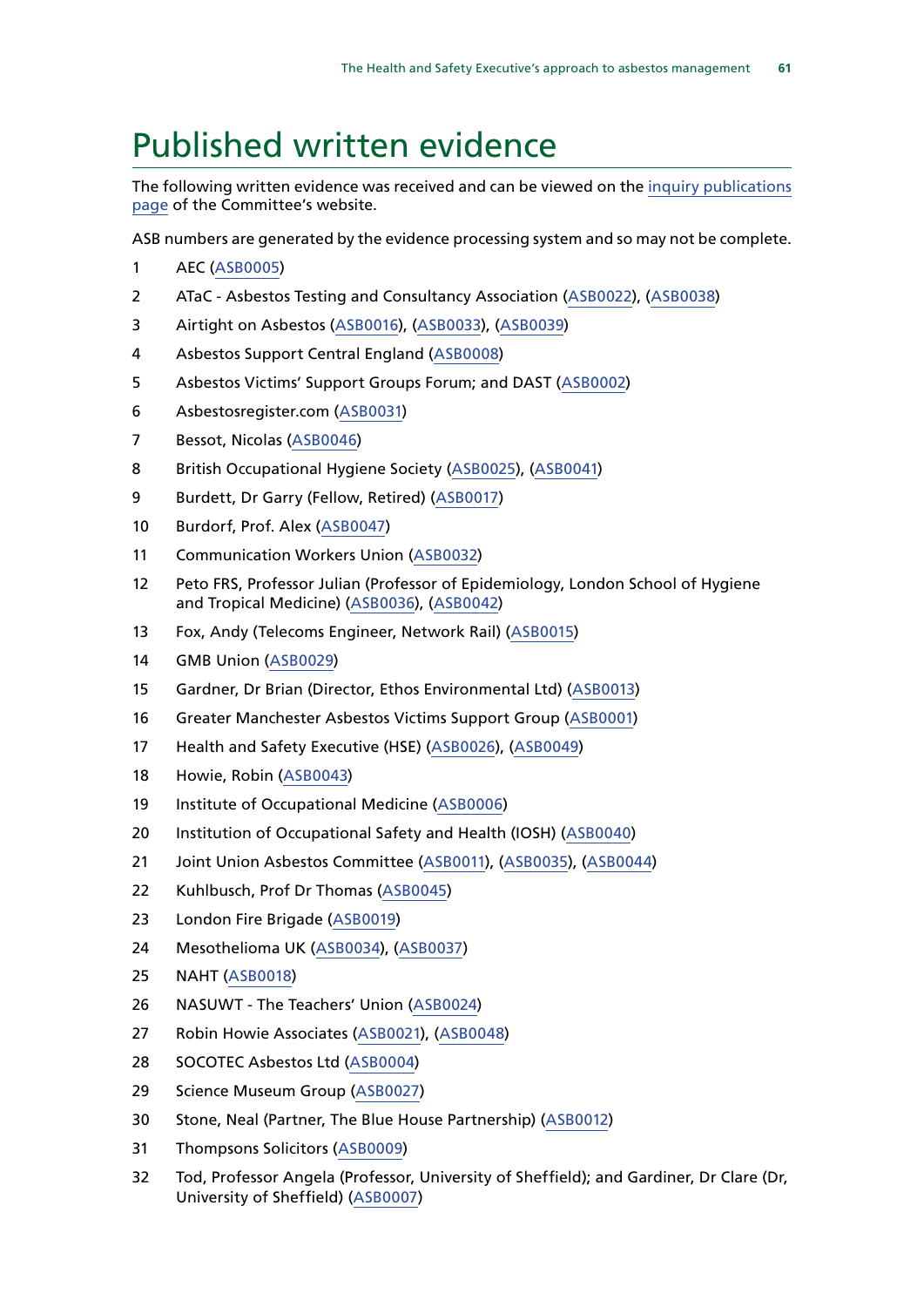- Trades Union Congress ([ASB0030](https://committees.parliament.uk/writtenevidence/39430/html/))
- UK Hazards Campaign ([ASB0020](https://committees.parliament.uk/writtenevidence/39364/html/))
- UK Mesothelioma Alliance [\(ASB0014\)](https://committees.parliament.uk/writtenevidence/39222/html/)
- UKNAR CIC [\(ASB0023\)](https://committees.parliament.uk/writtenevidence/39372/html/)
- UNISON [\(ASB0003\)](https://committees.parliament.uk/writtenevidence/39001/html/)
- Unite Union [\(ASB0028\)](https://committees.parliament.uk/writtenevidence/39419/html/)
- Yorkshire and Humberside Asbestos Victims' Support Group (SARAG) ([ASB0010\)](https://committees.parliament.uk/writtenevidence/39176/html/)